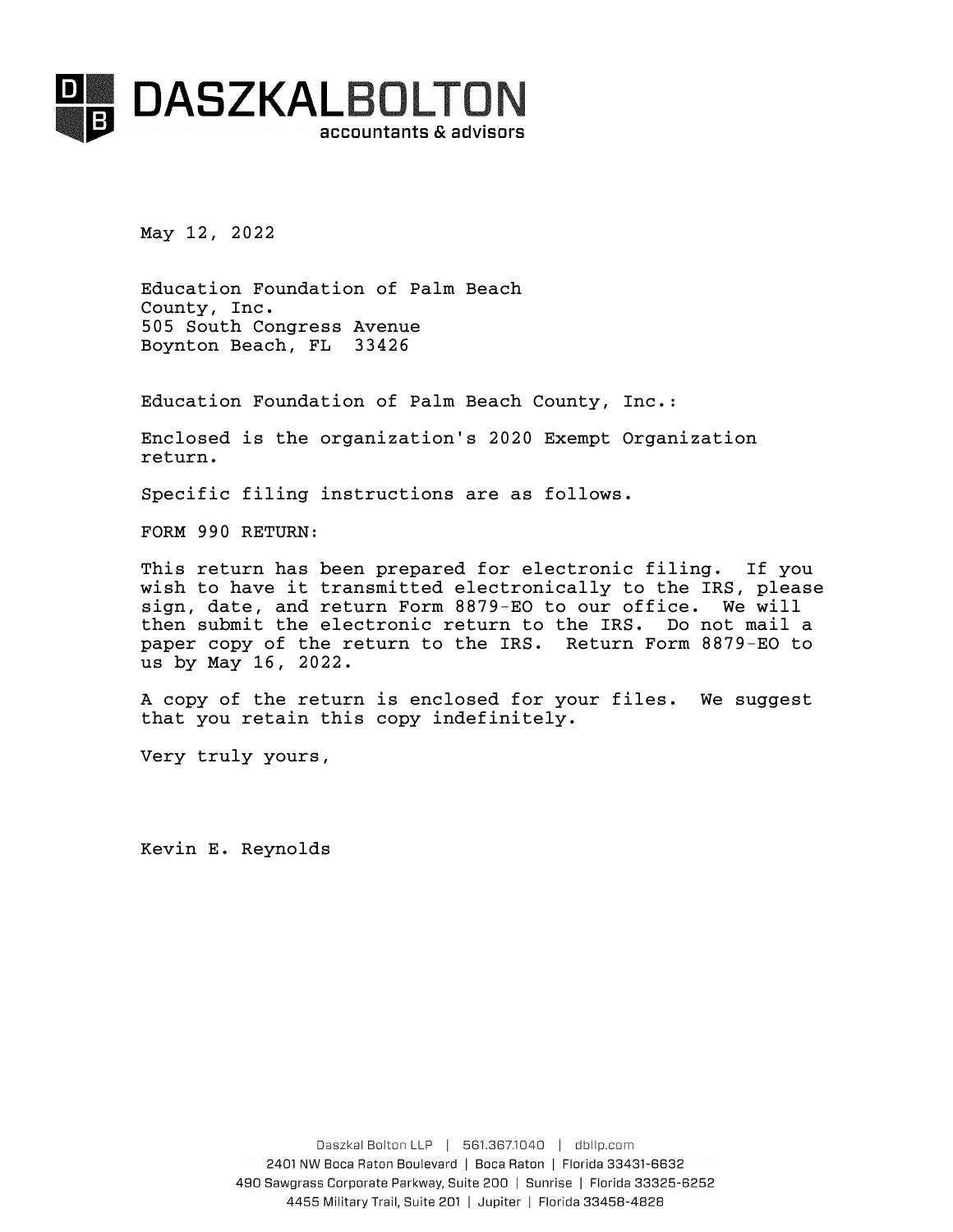|                                                        | <b>IRS e-file Signature Authorization</b>                                                                                                                                                                                                                                                                                                                                                                                                                                                                                                                                                                                                                                                                                                                 |                            | OMB No. 1545-0047                                 |
|--------------------------------------------------------|-----------------------------------------------------------------------------------------------------------------------------------------------------------------------------------------------------------------------------------------------------------------------------------------------------------------------------------------------------------------------------------------------------------------------------------------------------------------------------------------------------------------------------------------------------------------------------------------------------------------------------------------------------------------------------------------------------------------------------------------------------------|----------------------------|---------------------------------------------------|
| Form 8879-EO                                           | for an Exempt Organization                                                                                                                                                                                                                                                                                                                                                                                                                                                                                                                                                                                                                                                                                                                                |                            |                                                   |
|                                                        | For calendar year 2020, or fiscal year beginning $JUL$ $1$ , 2020, and ending $JUN$ $30$ , 20 $21$<br>Do not send to the IRS. Keep for your records.                                                                                                                                                                                                                                                                                                                                                                                                                                                                                                                                                                                                      |                            | 2020                                              |
| Department of the Treasury<br>Internal Revenue Service | Go to www.irs.gov/Form8879EO for the latest information.                                                                                                                                                                                                                                                                                                                                                                                                                                                                                                                                                                                                                                                                                                  |                            |                                                   |
| Name of exempt organization or person subject to tax   |                                                                                                                                                                                                                                                                                                                                                                                                                                                                                                                                                                                                                                                                                                                                                           |                            | Taxpayer identification number                    |
|                                                        | EDUCATION FOUNDATION OF PALM BEACH                                                                                                                                                                                                                                                                                                                                                                                                                                                                                                                                                                                                                                                                                                                        |                            |                                                   |
| COUNTY, INC.                                           |                                                                                                                                                                                                                                                                                                                                                                                                                                                                                                                                                                                                                                                                                                                                                           |                            | 59-2420369                                        |
| Name and title of officer or person subject to tax     |                                                                                                                                                                                                                                                                                                                                                                                                                                                                                                                                                                                                                                                                                                                                                           |                            |                                                   |
| JAMES S. GAVRILOS                                      |                                                                                                                                                                                                                                                                                                                                                                                                                                                                                                                                                                                                                                                                                                                                                           |                            |                                                   |
| PRESIDENT/CEO<br>Part I                                | Type of Return and Return Information (Whole Dollars Only)                                                                                                                                                                                                                                                                                                                                                                                                                                                                                                                                                                                                                                                                                                |                            |                                                   |
|                                                        | Check the box for the return for which you are using this Form 8879-EO and enter the applicable amount, if any, from the return. If you                                                                                                                                                                                                                                                                                                                                                                                                                                                                                                                                                                                                                   |                            |                                                   |
|                                                        | check the box on line 1a, 2a, 3a, 4a, 5a, 6a, or 7a below, and the amount on that line for the return being filed with this form was                                                                                                                                                                                                                                                                                                                                                                                                                                                                                                                                                                                                                      |                            |                                                   |
|                                                        | blank, then leave line 1b, 2b, 3b, 4b, 5b, 6b, or 7b, whichever is applicable, blank (do not enter -0-). But, if you entered -0- on the                                                                                                                                                                                                                                                                                                                                                                                                                                                                                                                                                                                                                   |                            |                                                   |
|                                                        | return, then enter -0- on the applicable line below. Do not complete more than one line in Part I.                                                                                                                                                                                                                                                                                                                                                                                                                                                                                                                                                                                                                                                        |                            |                                                   |
| 1a Form 990 check here $\blacktriangleright \boxed{X}$ |                                                                                                                                                                                                                                                                                                                                                                                                                                                                                                                                                                                                                                                                                                                                                           |                            |                                                   |
| 2a Form 990-EZ check here                              |                                                                                                                                                                                                                                                                                                                                                                                                                                                                                                                                                                                                                                                                                                                                                           |                            |                                                   |
| 3a Form 1120-POL check here                            | ▶                                                                                                                                                                                                                                                                                                                                                                                                                                                                                                                                                                                                                                                                                                                                                         |                            |                                                   |
| 4a Form 990-PF check here                              | ▶                                                                                                                                                                                                                                                                                                                                                                                                                                                                                                                                                                                                                                                                                                                                                         |                            |                                                   |
| 5a Form 8868 check here                                | ▶                                                                                                                                                                                                                                                                                                                                                                                                                                                                                                                                                                                                                                                                                                                                                         |                            |                                                   |
| 6a Form 990-T check here                               |                                                                                                                                                                                                                                                                                                                                                                                                                                                                                                                                                                                                                                                                                                                                                           |                            |                                                   |
| 7a Form 4720 check here<br>Part II                     | Declaration and Signature Authorization of Officer or Person Subject to Tax                                                                                                                                                                                                                                                                                                                                                                                                                                                                                                                                                                                                                                                                               |                            |                                                   |
|                                                        | Under penalties of perjury, I declare that $\lfloor \underline{X} \rfloor$ I am an officer of the above organization or $\lfloor \underline{\hspace{1cm}} \rfloor$ I am a person subject to tax with respect to                                                                                                                                                                                                                                                                                                                                                                                                                                                                                                                                           |                            |                                                   |
| (name of organization)                                 | (EIN) <sub>1</sub> and that I have examined a copy <sub>1</sub> contains the state of the state of the state of the state of the state of the state of the state of the state of the state of the state of the state of the state of the state of                                                                                                                                                                                                                                                                                                                                                                                                                                                                                                         |                            |                                                   |
|                                                        | of the 2020 electronic return and accompanying schedules and statements, and, to the best of my knowledge and belief, they are                                                                                                                                                                                                                                                                                                                                                                                                                                                                                                                                                                                                                            |                            |                                                   |
| PIN: check one box only                                | a payment, I must contact the U.S. Treasury Financial Agent at 1-888-353-4537 no later than 2 business days prior to the payment<br>(settlement) date. I also authorize the financial institutions involved in the processing of the electronic payment of taxes to receive<br>confidential information necessary to answer inquiries and resolve issues related to the payment. I have selected a personal<br>identification number (PIN) as my signature for the electronic return and, if applicable, the consent to electronic funds withdrawal.                                                                                                                                                                                                      |                            |                                                   |
|                                                        | $\boxed{\text{X}}$   authorize DASZKAL BOLTON LLP                                                                                                                                                                                                                                                                                                                                                                                                                                                                                                                                                                                                                                                                                                         | to enter my PIN            | 12345                                             |
|                                                        | <b>ERO</b> firm name                                                                                                                                                                                                                                                                                                                                                                                                                                                                                                                                                                                                                                                                                                                                      |                            | Enter five numbers, but<br>do not enter all zeros |
|                                                        | as my signature on the tax year 2020 electronically filed return. If I have indicated within this return that a copy of the return is being filed with<br>a state agency(ies) regulating charities as part of the IRS Fed/State program, I also authorize the aforementioned ERO to enter my<br>PIN on the return's disclosure consent screen.<br>As an officer or person subject to tax with respect to the organization, I will enter my PIN as my signature on the tax year 2020<br>electronically filed return. If I have indicated within this return that a copy of the return is being filed with a state agency(ies)<br>regulating charities as part of the IRS Fed/State program, I will enter my PIN on the return's disclosure consent screen. |                            |                                                   |
| Signature of officer or person subject to tax          |                                                                                                                                                                                                                                                                                                                                                                                                                                                                                                                                                                                                                                                                                                                                                           | Date $\blacktriangleright$ |                                                   |
| Part III                                               | <b>Certification and Authentication</b>                                                                                                                                                                                                                                                                                                                                                                                                                                                                                                                                                                                                                                                                                                                   |                            |                                                   |
|                                                        | <b>ERO's EFIN/PIN.</b> Enter your six-digit electronic filing identification                                                                                                                                                                                                                                                                                                                                                                                                                                                                                                                                                                                                                                                                              |                            |                                                   |
|                                                        | 65416912345<br>number (EFIN) followed by your five-digit self-selected PIN.<br>Do not enter all zeros                                                                                                                                                                                                                                                                                                                                                                                                                                                                                                                                                                                                                                                     |                            |                                                   |
| IRS e-file Providers for Business Returns.             | I certify that the above numeric entry is my PIN, which is my signature on the 2020 electronically filed return indicated above. I confirm<br>that I am submitting this return in accordance with the requirements of Pub. 4163, Modernized e-File (MeF) Information for Authorized                                                                                                                                                                                                                                                                                                                                                                                                                                                                       |                            |                                                   |
| ERO's signature $\blacktriangleright$                  | Date $\blacktriangleright$                                                                                                                                                                                                                                                                                                                                                                                                                                                                                                                                                                                                                                                                                                                                |                            |                                                   |
|                                                        | <b>ERO Must Retain This Form - See Instructions</b><br>Do Not Submit This Form to the IRS Unless Requested To Do So                                                                                                                                                                                                                                                                                                                                                                                                                                                                                                                                                                                                                                       |                            |                                                   |
|                                                        | LHA For Paperwork Reduction Act Notice, see instructions.                                                                                                                                                                                                                                                                                                                                                                                                                                                                                                                                                                                                                                                                                                 |                            | Form 8879-EO (2020)                               |
|                                                        |                                                                                                                                                                                                                                                                                                                                                                                                                                                                                                                                                                                                                                                                                                                                                           |                            |                                                   |
| 023051 11-03-20                                        |                                                                                                                                                                                                                                                                                                                                                                                                                                                                                                                                                                                                                                                                                                                                                           |                            |                                                   |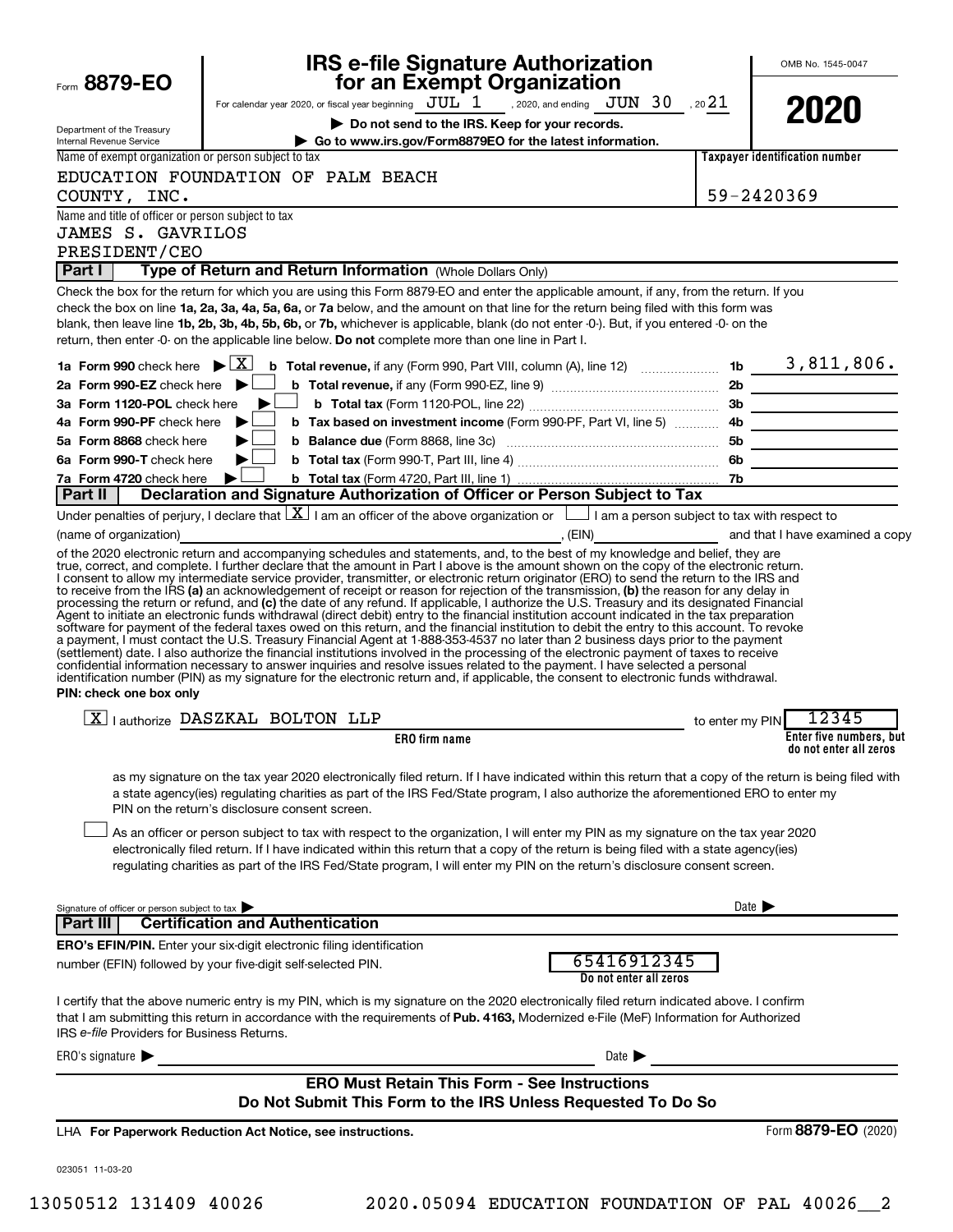# **TAX RETURN FILING INSTRUCTIONS**

### FORM 990

### **FOR THE YEAR ENDING**

~~~~~~~~~~~~~~~~~ June 30, 2021

| <b>Prepared for</b>                                | Education Foundation of Palm Beach<br>County, Inc.<br>505 South Congress Avenue<br>Boynton Beach, FL<br>33426                                                                                                                                                                                                                                         |
|----------------------------------------------------|-------------------------------------------------------------------------------------------------------------------------------------------------------------------------------------------------------------------------------------------------------------------------------------------------------------------------------------------------------|
| <b>Prepared by</b>                                 | Daszkal Bolton LLP<br>2401 NW Boca Raton Blvd<br>33431<br>Boca Raton, FL                                                                                                                                                                                                                                                                              |
| Amount due<br>or refund                            | Not applicable                                                                                                                                                                                                                                                                                                                                        |
| Make check<br>payable to                           | Not applicable                                                                                                                                                                                                                                                                                                                                        |
| Mail tax return<br>and check (if<br>applicable) to | Not applicable                                                                                                                                                                                                                                                                                                                                        |
| Return must be<br>mailed on<br>or before           | Not applicable                                                                                                                                                                                                                                                                                                                                        |
| <b>Special</b><br><b>Instructions</b>              | This return has been prepared for electronic filing. If you<br>wish to have it transmitted electronically to the IRS, please<br>sign, date, and return Form 8879-EO to our office.<br>We will<br>then submit the electronic return to the IRS.<br>Do not mail a<br>paper copy of the return to the IRS. Return Form 8879-EO to<br>us by May 16, 2022. |
|                                                    |                                                                                                                                                                                                                                                                                                                                                       |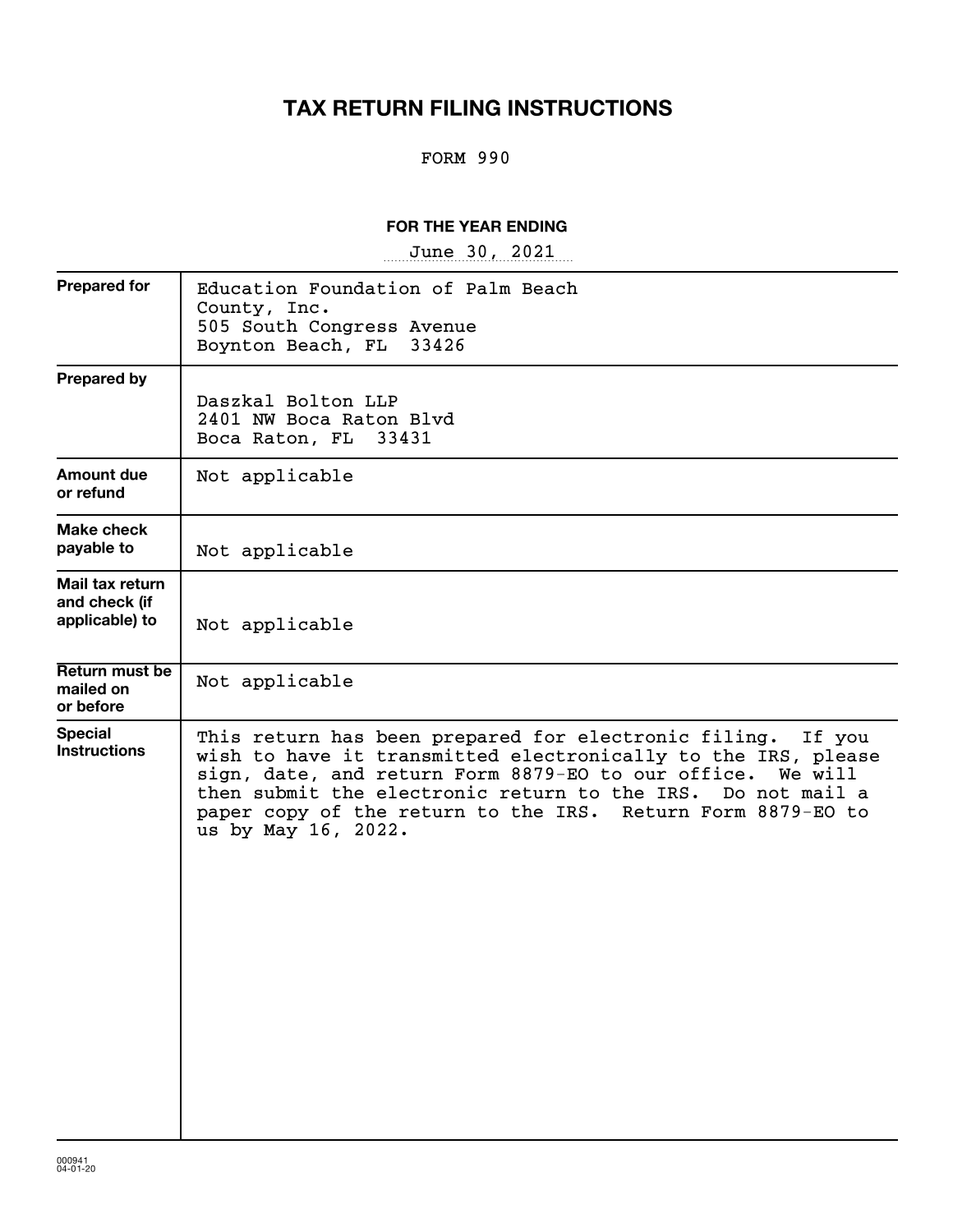|                                |                               |                                                        | EXTENDED TO MAY 16, 2022                                                                                                                                                                                         |                                                         |                                          |
|--------------------------------|-------------------------------|--------------------------------------------------------|------------------------------------------------------------------------------------------------------------------------------------------------------------------------------------------------------------------|---------------------------------------------------------|------------------------------------------|
|                                |                               |                                                        | <b>Return of Organization Exempt From Income Tax</b>                                                                                                                                                             |                                                         | OMB No. 1545-0047                        |
|                                |                               | Form 990                                               | Under section 501(c), 527, or 4947(a)(1) of the Internal Revenue Code (except private foundations)                                                                                                               |                                                         |                                          |
|                                |                               |                                                        | Do not enter social security numbers on this form as it may be made public.                                                                                                                                      |                                                         | <b>Open to Public</b>                    |
|                                |                               | Department of the Treasury<br>Internal Revenue Service | Go to www.irs.gov/Form990 for instructions and the latest information.                                                                                                                                           |                                                         | Inspection                               |
|                                |                               |                                                        | JUL 1, 2020<br>A For the 2020 calendar year, or tax year beginning                                                                                                                                               | and ending JUN 30, 2021                                 |                                          |
|                                | <b>B</b> Check if applicable: |                                                        | <b>C</b> Name of organization                                                                                                                                                                                    | D Employer identification number                        |                                          |
|                                |                               |                                                        | EDUCATION FOUNDATION OF PALM BEACH                                                                                                                                                                               |                                                         |                                          |
|                                | Address<br> change<br>Name    |                                                        | COUNTY, INC.                                                                                                                                                                                                     |                                                         |                                          |
|                                | change<br>Initial             |                                                        | Doing business as                                                                                                                                                                                                | 59-2420369                                              |                                          |
|                                | return                        |                                                        | Number and street (or P.O. box if mail is not delivered to street address)<br>Room/suite                                                                                                                         | E Telephone number                                      |                                          |
|                                | Final<br>return/<br>termin-   |                                                        | 505 SOUTH CONGRESS AVENUE                                                                                                                                                                                        | $561 - 434 - 7303$                                      |                                          |
|                                | ated<br>Amended               |                                                        | City or town, state or province, country, and ZIP or foreign postal code                                                                                                                                         | G Gross receipts \$                                     | 3,811,806.                               |
|                                | Ireturn                       |                                                        | 33426<br>BOYNTON BEACH, FL                                                                                                                                                                                       | H(a) Is this a group return                             |                                          |
|                                | Applica-<br>Ition<br>pending  |                                                        | F Name and address of principal officer: JAMES S. GAVRILOS                                                                                                                                                       | for subordinates?                                       | $\sqrt{}$ Yes $\sqrt{X}$ No              |
|                                |                               |                                                        | SAME AS C ABOVE                                                                                                                                                                                                  | $H(b)$ Are all subordinates included? $\Box$ Yes $\Box$ | <b>No</b>                                |
|                                |                               |                                                        | Tax-exempt status: $X \over 301(c)(3)$<br>501(c) (<br>$\sqrt{\bullet}$ (insert no.)<br>$4947(a)(1)$ or<br>J Website: WWW.EDUCATIONFOUNDATIONPBC.ORG                                                              | 527                                                     | If "No," attach a list. See instructions |
|                                |                               |                                                        |                                                                                                                                                                                                                  | $H(c)$ Group exemption number $\blacktriangleright$     |                                          |
|                                | Part I                        |                                                        | <b>K</b> Form of organization: $\boxed{\mathbf{X}}$ Corporation<br>Trust<br>Other $\blacktriangleright$<br>Association                                                                                           | L Year of formation: 1984 M State of legal domicile: FL |                                          |
|                                |                               | <b>Summary</b>                                         |                                                                                                                                                                                                                  |                                                         |                                          |
|                                | 1.                            |                                                        | Briefly describe the organization's mission or most significant activities: THE FOUNDATION IS THE NEXUS OF<br>PALM BEACH COUNTY'S PUBLIC SCHOOLS, THE PRIVATE SECTOR, AND THE                                    |                                                         |                                          |
|                                |                               |                                                        |                                                                                                                                                                                                                  |                                                         |                                          |
| Governance                     | 2                             |                                                        | Check this box $\blacktriangleright$ $\Box$ if the organization discontinued its operations or disposed of more than 25% of its net assets.<br>Number of voting members of the governing body (Part VI, line 1a) | 3                                                       | 23                                       |
|                                | з                             |                                                        | 4                                                                                                                                                                                                                | $\overline{23}$                                         |                                          |
|                                | 4<br>5                        |                                                        | $\overline{\mathbf{8}}$                                                                                                                                                                                          |                                                         |                                          |
| <b>Activities &amp;</b>        | 6                             |                                                        |                                                                                                                                                                                                                  |                                                         | 700                                      |
|                                |                               |                                                        |                                                                                                                                                                                                                  | 6<br>7a                                                 | $\overline{0}$ .                         |
|                                |                               |                                                        | b Net unrelated business taxable income from Form 990-T, Part I, line 11 [1] [1] [1] [1] Net unrelated business taxable income from Form 990-T, Part I, line 11                                                  | 7b                                                      | $\overline{0}$ .                         |
|                                |                               |                                                        |                                                                                                                                                                                                                  | <b>Prior Year</b>                                       | <b>Current Year</b>                      |
|                                | 8                             |                                                        |                                                                                                                                                                                                                  | $3,737,366$ .                                           | 3,811,631.                               |
| Revenue                        | 9                             |                                                        | Program service revenue (Part VIII, line 2g)                                                                                                                                                                     | $\overline{0}$ .                                        | 0.                                       |
|                                | 10                            |                                                        |                                                                                                                                                                                                                  | 441.                                                    | 175.                                     |
|                                |                               |                                                        | 11 Other revenue (Part VIII, column (A), lines 5, 6d, 8c, 9c, 10c, and 11e)                                                                                                                                      | 156.                                                    | 0.                                       |
|                                | 12                            |                                                        | Total revenue - add lines 8 through 11 (must equal Part VIII, column (A), line 12)                                                                                                                               | 3,737,963.                                              | 3,811,806.                               |
|                                | 13                            |                                                        | Grants and similar amounts paid (Part IX, column (A), lines 1-3)                                                                                                                                                 | 91,093.                                                 | 98,068.                                  |
|                                |                               |                                                        |                                                                                                                                                                                                                  | $\overline{0}$ .                                        | 0.                                       |
|                                |                               |                                                        | Salaries, other compensation, employee benefits (Part IX, column (A), lines 5-10)                                                                                                                                | 635, 117.                                               | 600, 540.                                |
| Expenses                       |                               |                                                        |                                                                                                                                                                                                                  | $\overline{0}$                                          | $\overline{0}$ .                         |
|                                |                               |                                                        |                                                                                                                                                                                                                  |                                                         |                                          |
|                                |                               |                                                        |                                                                                                                                                                                                                  | 2,575,412.                                              | 2,609,783.                               |
|                                | 18                            |                                                        | Total expenses. Add lines 13-17 (must equal Part IX, column (A), line 25)                                                                                                                                        | 3,301,622.                                              | 3,308,391.                               |
|                                | 19                            |                                                        |                                                                                                                                                                                                                  | 436, 341.                                               | 503, 415.                                |
| Net Assets or<br>Fund Balances |                               |                                                        |                                                                                                                                                                                                                  | <b>Beginning of Current Year</b>                        | <b>End of Year</b>                       |
|                                | 20                            | Total assets (Part X, line 16)                         |                                                                                                                                                                                                                  | 3,379,369.                                              | 3,827,763.                               |
|                                | 21                            |                                                        | Total liabilities (Part X, line 26)                                                                                                                                                                              | 1,288,811.                                              | 1, 233, 789.                             |
|                                | 22                            |                                                        |                                                                                                                                                                                                                  | 2,090,558.                                              | 2,593,974.                               |
|                                | Part II                       | <b>Signature Block</b>                                 |                                                                                                                                                                                                                  |                                                         |                                          |
|                                |                               |                                                        | Under penalties of perjury, I declare that I have examined this return, including accompanying schedules and statements, and to the best of my knowledge and belief, it is                                       |                                                         |                                          |
|                                |                               |                                                        | true, correct, and complete. Declaration of preparer (other than officer) is based on all information of which preparer has any knowledge.                                                                       |                                                         |                                          |
|                                |                               |                                                        |                                                                                                                                                                                                                  |                                                         |                                          |
| Sian                           |                               |                                                        | Signature of officer                                                                                                                                                                                             | Date                                                    |                                          |

| Sign     | Signature of officer                                                                                            |                              | Date                           |  |  |  |  |  |  |
|----------|-----------------------------------------------------------------------------------------------------------------|------------------------------|--------------------------------|--|--|--|--|--|--|
| Here     | JAMES S. GAVRILOS, PRESIDENT/CEO                                                                                |                              |                                |  |  |  |  |  |  |
|          | Type or print name and title                                                                                    |                              |                                |  |  |  |  |  |  |
|          | Print/Type preparer's name                                                                                      | Date<br>Preparer's signature | PTIN<br>Check                  |  |  |  |  |  |  |
| Paid     | KEVIN E. REYNOLDS                                                                                               |                              | P00178156<br>self-emploved     |  |  |  |  |  |  |
| Preparer | DASZKAL BOLTON LLP<br>Firm's name                                                                               |                              | Firm's EIN $\sqrt{65-0406502}$ |  |  |  |  |  |  |
| Use Only | Firm's address 2401 NW BOCA RATON BLVD                                                                          |                              |                                |  |  |  |  |  |  |
|          | BOCA RATON, FL 33431                                                                                            |                              | Phone no. $561$ ) $367 - 1040$ |  |  |  |  |  |  |
|          | $X \mid$<br><b>No</b><br>Yes<br>May the IRS discuss this return with the preparer shown above? See instructions |                              |                                |  |  |  |  |  |  |
|          | Form 990 (2020)<br>LHA For Paperwork Reduction Act Notice, see the separate instructions.<br>032001 12-23-20    |                              |                                |  |  |  |  |  |  |

| SEE SCHEDULE O FOR ORGANIZATION MISSION STATEMENT CONTINUAT |  |  |  |  |  |
|-------------------------------------------------------------|--|--|--|--|--|
|                                                             |  |  |  |  |  |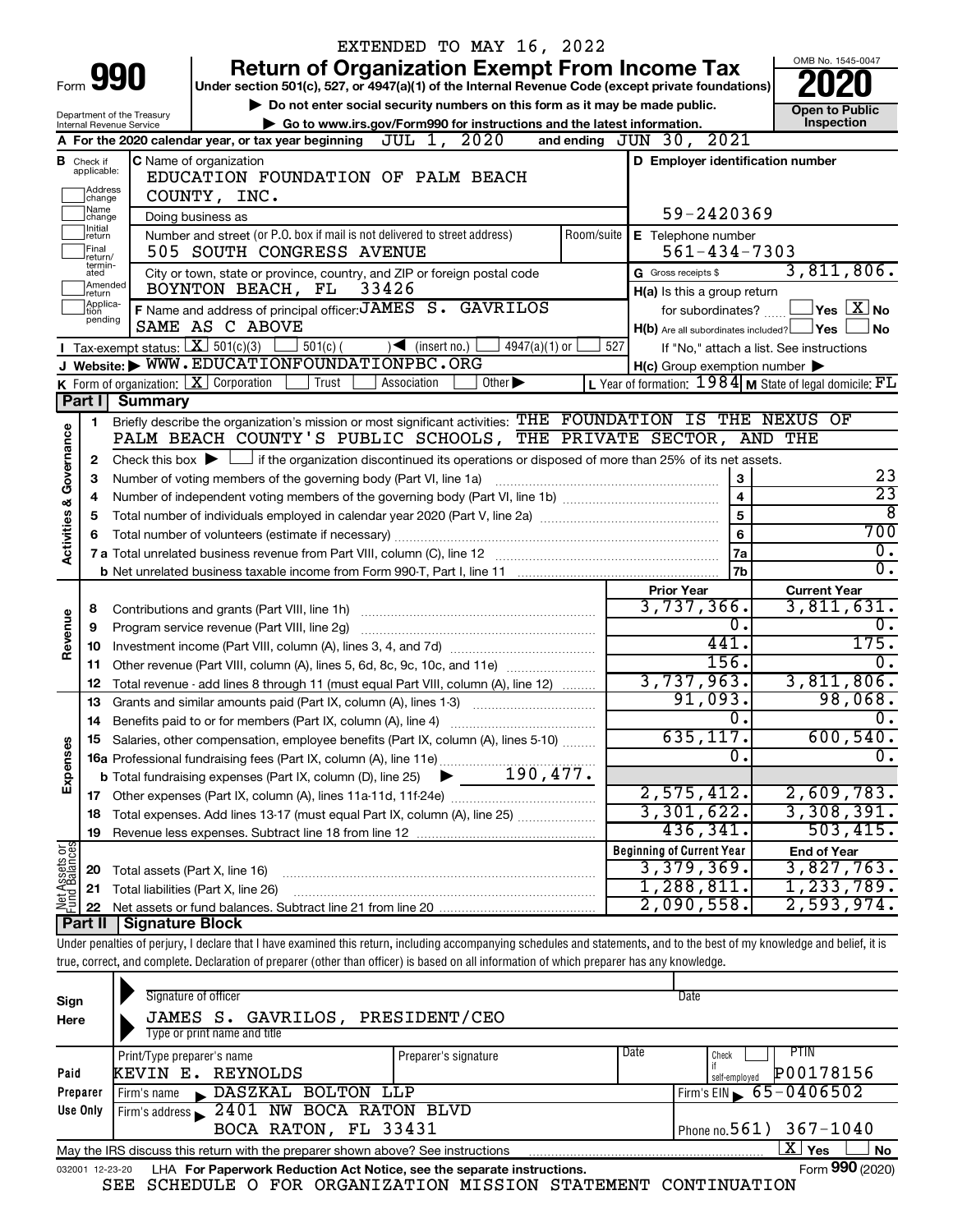| Form 990 (2020)<br>Part III   Statement of Program Service Accomplishments<br>Briefly describe the organization's mission:<br>$\mathbf{1}$<br>THE FOUNDATION IS THE NEXUS OF PALM BEACH COUNTY'S PUBLIC SCHOOLS, THE<br>PRIVATE SECTOR, AND THE COMMUNITY.<br>IT FACILITATES STUDENT ACHIEVEMENT<br>BY SUPPORTING HIGH QUALITY PUBLIC EDUCATION THROUGH PARTNERSHIP,<br>GRANTS, EVENTS AND PUBLIC AWARENESS. THE FOUNDATION'S VISION IS TO<br>Did the organization undertake any significant program services during the year which were not listed on the<br>$\mathbf{2}$<br>prior Form 990 or 990-EZ?<br>If "Yes," describe these new services on Schedule O.<br>Did the organization cease conducting, or make significant changes in how it conducts, any program services?<br>3<br>If "Yes," describe these changes on Schedule O.<br>Describe the organization's program service accomplishments for each of its three largest program services, as measured by expenses.<br>4<br>Section 501(c)(3) and 501(c)(4) organizations are required to report the amount of grants and allocations to others, the total expenses, and<br>revenue, if any, for each program service reported.<br>$\frac{115}{115}$ , 931 . including grants of \$ ___________98, 068 . ) (Revenue \$<br>(Expenses \$<br>4a<br>(Code:<br>GO TEACH:<br>4b<br>) (Expenses \$<br>(Code:<br>RED APPLE SUPPLY STORE:<br>THIS PROGRAM IS A FREE SUPPLY STORE FOR TEACHERS PROVIDING CRITICAL<br>SUPPLIES TO STUDENTS IN THE HIGHEST-NEEDS SCHOOLS IN THE DISTRICT.<br>$\overline{270}$ , $\overline{652}$ $\cdot$ including grants of \$<br>4с<br>(Code:<br>(Expenses \$<br>Revenue \$<br>CAREER EDUCATION:<br>THESE PROGRAMS SUPPORT STUDENTS IN PREPARING FOR CAREER AND<br>POST-SECONDARY SUCCESS BEYOND HIGH SCHOOL.<br><b>EXAMPLES INCLUDE THE</b><br>WELL AS THE COUNTY'S FIRE SCIENCE ACADEMY.<br>4d Other program services (Describe on Schedule O.)<br>2, 143, 995. including grants of \$<br>(Expenses \$<br>(Revenue \$<br>2,849,057.<br>Total program service expenses<br>4е | EDUCATION FOUNDATION OF PALM BEACH<br>59-2420369                     |
|-----------------------------------------------------------------------------------------------------------------------------------------------------------------------------------------------------------------------------------------------------------------------------------------------------------------------------------------------------------------------------------------------------------------------------------------------------------------------------------------------------------------------------------------------------------------------------------------------------------------------------------------------------------------------------------------------------------------------------------------------------------------------------------------------------------------------------------------------------------------------------------------------------------------------------------------------------------------------------------------------------------------------------------------------------------------------------------------------------------------------------------------------------------------------------------------------------------------------------------------------------------------------------------------------------------------------------------------------------------------------------------------------------------------------------------------------------------------------------------------------------------------------------------------------------------------------------------------------------------------------------------------------------------------------------------------------------------------------------------------------------------------------------------------------------------------------------------------------------------------------------------------------------------------------------------------------------------------------------------------------------------------------------------------------------------------|----------------------------------------------------------------------|
|                                                                                                                                                                                                                                                                                                                                                                                                                                                                                                                                                                                                                                                                                                                                                                                                                                                                                                                                                                                                                                                                                                                                                                                                                                                                                                                                                                                                                                                                                                                                                                                                                                                                                                                                                                                                                                                                                                                                                                                                                                                                 | COUNTY, INC.<br>Page 2                                               |
|                                                                                                                                                                                                                                                                                                                                                                                                                                                                                                                                                                                                                                                                                                                                                                                                                                                                                                                                                                                                                                                                                                                                                                                                                                                                                                                                                                                                                                                                                                                                                                                                                                                                                                                                                                                                                                                                                                                                                                                                                                                                 |                                                                      |
|                                                                                                                                                                                                                                                                                                                                                                                                                                                                                                                                                                                                                                                                                                                                                                                                                                                                                                                                                                                                                                                                                                                                                                                                                                                                                                                                                                                                                                                                                                                                                                                                                                                                                                                                                                                                                                                                                                                                                                                                                                                                 |                                                                      |
|                                                                                                                                                                                                                                                                                                                                                                                                                                                                                                                                                                                                                                                                                                                                                                                                                                                                                                                                                                                                                                                                                                                                                                                                                                                                                                                                                                                                                                                                                                                                                                                                                                                                                                                                                                                                                                                                                                                                                                                                                                                                 |                                                                      |
|                                                                                                                                                                                                                                                                                                                                                                                                                                                                                                                                                                                                                                                                                                                                                                                                                                                                                                                                                                                                                                                                                                                                                                                                                                                                                                                                                                                                                                                                                                                                                                                                                                                                                                                                                                                                                                                                                                                                                                                                                                                                 |                                                                      |
|                                                                                                                                                                                                                                                                                                                                                                                                                                                                                                                                                                                                                                                                                                                                                                                                                                                                                                                                                                                                                                                                                                                                                                                                                                                                                                                                                                                                                                                                                                                                                                                                                                                                                                                                                                                                                                                                                                                                                                                                                                                                 |                                                                      |
|                                                                                                                                                                                                                                                                                                                                                                                                                                                                                                                                                                                                                                                                                                                                                                                                                                                                                                                                                                                                                                                                                                                                                                                                                                                                                                                                                                                                                                                                                                                                                                                                                                                                                                                                                                                                                                                                                                                                                                                                                                                                 |                                                                      |
|                                                                                                                                                                                                                                                                                                                                                                                                                                                                                                                                                                                                                                                                                                                                                                                                                                                                                                                                                                                                                                                                                                                                                                                                                                                                                                                                                                                                                                                                                                                                                                                                                                                                                                                                                                                                                                                                                                                                                                                                                                                                 | $X$ Yes $\Box$ No                                                    |
|                                                                                                                                                                                                                                                                                                                                                                                                                                                                                                                                                                                                                                                                                                                                                                                                                                                                                                                                                                                                                                                                                                                                                                                                                                                                                                                                                                                                                                                                                                                                                                                                                                                                                                                                                                                                                                                                                                                                                                                                                                                                 |                                                                      |
|                                                                                                                                                                                                                                                                                                                                                                                                                                                                                                                                                                                                                                                                                                                                                                                                                                                                                                                                                                                                                                                                                                                                                                                                                                                                                                                                                                                                                                                                                                                                                                                                                                                                                                                                                                                                                                                                                                                                                                                                                                                                 | $\Box$ Yes $\boxed{\text{X}}$ No                                     |
|                                                                                                                                                                                                                                                                                                                                                                                                                                                                                                                                                                                                                                                                                                                                                                                                                                                                                                                                                                                                                                                                                                                                                                                                                                                                                                                                                                                                                                                                                                                                                                                                                                                                                                                                                                                                                                                                                                                                                                                                                                                                 |                                                                      |
|                                                                                                                                                                                                                                                                                                                                                                                                                                                                                                                                                                                                                                                                                                                                                                                                                                                                                                                                                                                                                                                                                                                                                                                                                                                                                                                                                                                                                                                                                                                                                                                                                                                                                                                                                                                                                                                                                                                                                                                                                                                                 |                                                                      |
|                                                                                                                                                                                                                                                                                                                                                                                                                                                                                                                                                                                                                                                                                                                                                                                                                                                                                                                                                                                                                                                                                                                                                                                                                                                                                                                                                                                                                                                                                                                                                                                                                                                                                                                                                                                                                                                                                                                                                                                                                                                                 |                                                                      |
|                                                                                                                                                                                                                                                                                                                                                                                                                                                                                                                                                                                                                                                                                                                                                                                                                                                                                                                                                                                                                                                                                                                                                                                                                                                                                                                                                                                                                                                                                                                                                                                                                                                                                                                                                                                                                                                                                                                                                                                                                                                                 |                                                                      |
|                                                                                                                                                                                                                                                                                                                                                                                                                                                                                                                                                                                                                                                                                                                                                                                                                                                                                                                                                                                                                                                                                                                                                                                                                                                                                                                                                                                                                                                                                                                                                                                                                                                                                                                                                                                                                                                                                                                                                                                                                                                                 |                                                                      |
|                                                                                                                                                                                                                                                                                                                                                                                                                                                                                                                                                                                                                                                                                                                                                                                                                                                                                                                                                                                                                                                                                                                                                                                                                                                                                                                                                                                                                                                                                                                                                                                                                                                                                                                                                                                                                                                                                                                                                                                                                                                                 | PROVIDES INDIVIDUAL AND CLASSROOM GRANTS THAT ENCOURAGE EDUCATORS TO |
|                                                                                                                                                                                                                                                                                                                                                                                                                                                                                                                                                                                                                                                                                                                                                                                                                                                                                                                                                                                                                                                                                                                                                                                                                                                                                                                                                                                                                                                                                                                                                                                                                                                                                                                                                                                                                                                                                                                                                                                                                                                                 | CREATE INNOVATIVE AND EXCITING EDUCATION OPPORTUNITIES FOR STUDENTS. |
|                                                                                                                                                                                                                                                                                                                                                                                                                                                                                                                                                                                                                                                                                                                                                                                                                                                                                                                                                                                                                                                                                                                                                                                                                                                                                                                                                                                                                                                                                                                                                                                                                                                                                                                                                                                                                                                                                                                                                                                                                                                                 |                                                                      |
|                                                                                                                                                                                                                                                                                                                                                                                                                                                                                                                                                                                                                                                                                                                                                                                                                                                                                                                                                                                                                                                                                                                                                                                                                                                                                                                                                                                                                                                                                                                                                                                                                                                                                                                                                                                                                                                                                                                                                                                                                                                                 |                                                                      |
|                                                                                                                                                                                                                                                                                                                                                                                                                                                                                                                                                                                                                                                                                                                                                                                                                                                                                                                                                                                                                                                                                                                                                                                                                                                                                                                                                                                                                                                                                                                                                                                                                                                                                                                                                                                                                                                                                                                                                                                                                                                                 |                                                                      |
|                                                                                                                                                                                                                                                                                                                                                                                                                                                                                                                                                                                                                                                                                                                                                                                                                                                                                                                                                                                                                                                                                                                                                                                                                                                                                                                                                                                                                                                                                                                                                                                                                                                                                                                                                                                                                                                                                                                                                                                                                                                                 |                                                                      |
|                                                                                                                                                                                                                                                                                                                                                                                                                                                                                                                                                                                                                                                                                                                                                                                                                                                                                                                                                                                                                                                                                                                                                                                                                                                                                                                                                                                                                                                                                                                                                                                                                                                                                                                                                                                                                                                                                                                                                                                                                                                                 |                                                                      |
|                                                                                                                                                                                                                                                                                                                                                                                                                                                                                                                                                                                                                                                                                                                                                                                                                                                                                                                                                                                                                                                                                                                                                                                                                                                                                                                                                                                                                                                                                                                                                                                                                                                                                                                                                                                                                                                                                                                                                                                                                                                                 |                                                                      |
|                                                                                                                                                                                                                                                                                                                                                                                                                                                                                                                                                                                                                                                                                                                                                                                                                                                                                                                                                                                                                                                                                                                                                                                                                                                                                                                                                                                                                                                                                                                                                                                                                                                                                                                                                                                                                                                                                                                                                                                                                                                                 |                                                                      |
|                                                                                                                                                                                                                                                                                                                                                                                                                                                                                                                                                                                                                                                                                                                                                                                                                                                                                                                                                                                                                                                                                                                                                                                                                                                                                                                                                                                                                                                                                                                                                                                                                                                                                                                                                                                                                                                                                                                                                                                                                                                                 |                                                                      |
|                                                                                                                                                                                                                                                                                                                                                                                                                                                                                                                                                                                                                                                                                                                                                                                                                                                                                                                                                                                                                                                                                                                                                                                                                                                                                                                                                                                                                                                                                                                                                                                                                                                                                                                                                                                                                                                                                                                                                                                                                                                                 |                                                                      |
|                                                                                                                                                                                                                                                                                                                                                                                                                                                                                                                                                                                                                                                                                                                                                                                                                                                                                                                                                                                                                                                                                                                                                                                                                                                                                                                                                                                                                                                                                                                                                                                                                                                                                                                                                                                                                                                                                                                                                                                                                                                                 |                                                                      |
|                                                                                                                                                                                                                                                                                                                                                                                                                                                                                                                                                                                                                                                                                                                                                                                                                                                                                                                                                                                                                                                                                                                                                                                                                                                                                                                                                                                                                                                                                                                                                                                                                                                                                                                                                                                                                                                                                                                                                                                                                                                                 |                                                                      |
|                                                                                                                                                                                                                                                                                                                                                                                                                                                                                                                                                                                                                                                                                                                                                                                                                                                                                                                                                                                                                                                                                                                                                                                                                                                                                                                                                                                                                                                                                                                                                                                                                                                                                                                                                                                                                                                                                                                                                                                                                                                                 |                                                                      |
|                                                                                                                                                                                                                                                                                                                                                                                                                                                                                                                                                                                                                                                                                                                                                                                                                                                                                                                                                                                                                                                                                                                                                                                                                                                                                                                                                                                                                                                                                                                                                                                                                                                                                                                                                                                                                                                                                                                                                                                                                                                                 |                                                                      |
|                                                                                                                                                                                                                                                                                                                                                                                                                                                                                                                                                                                                                                                                                                                                                                                                                                                                                                                                                                                                                                                                                                                                                                                                                                                                                                                                                                                                                                                                                                                                                                                                                                                                                                                                                                                                                                                                                                                                                                                                                                                                 |                                                                      |
|                                                                                                                                                                                                                                                                                                                                                                                                                                                                                                                                                                                                                                                                                                                                                                                                                                                                                                                                                                                                                                                                                                                                                                                                                                                                                                                                                                                                                                                                                                                                                                                                                                                                                                                                                                                                                                                                                                                                                                                                                                                                 |                                                                      |
|                                                                                                                                                                                                                                                                                                                                                                                                                                                                                                                                                                                                                                                                                                                                                                                                                                                                                                                                                                                                                                                                                                                                                                                                                                                                                                                                                                                                                                                                                                                                                                                                                                                                                                                                                                                                                                                                                                                                                                                                                                                                 |                                                                      |
|                                                                                                                                                                                                                                                                                                                                                                                                                                                                                                                                                                                                                                                                                                                                                                                                                                                                                                                                                                                                                                                                                                                                                                                                                                                                                                                                                                                                                                                                                                                                                                                                                                                                                                                                                                                                                                                                                                                                                                                                                                                                 |                                                                      |
|                                                                                                                                                                                                                                                                                                                                                                                                                                                                                                                                                                                                                                                                                                                                                                                                                                                                                                                                                                                                                                                                                                                                                                                                                                                                                                                                                                                                                                                                                                                                                                                                                                                                                                                                                                                                                                                                                                                                                                                                                                                                 |                                                                      |
|                                                                                                                                                                                                                                                                                                                                                                                                                                                                                                                                                                                                                                                                                                                                                                                                                                                                                                                                                                                                                                                                                                                                                                                                                                                                                                                                                                                                                                                                                                                                                                                                                                                                                                                                                                                                                                                                                                                                                                                                                                                                 |                                                                      |
|                                                                                                                                                                                                                                                                                                                                                                                                                                                                                                                                                                                                                                                                                                                                                                                                                                                                                                                                                                                                                                                                                                                                                                                                                                                                                                                                                                                                                                                                                                                                                                                                                                                                                                                                                                                                                                                                                                                                                                                                                                                                 |                                                                      |
|                                                                                                                                                                                                                                                                                                                                                                                                                                                                                                                                                                                                                                                                                                                                                                                                                                                                                                                                                                                                                                                                                                                                                                                                                                                                                                                                                                                                                                                                                                                                                                                                                                                                                                                                                                                                                                                                                                                                                                                                                                                                 |                                                                      |
|                                                                                                                                                                                                                                                                                                                                                                                                                                                                                                                                                                                                                                                                                                                                                                                                                                                                                                                                                                                                                                                                                                                                                                                                                                                                                                                                                                                                                                                                                                                                                                                                                                                                                                                                                                                                                                                                                                                                                                                                                                                                 |                                                                      |
|                                                                                                                                                                                                                                                                                                                                                                                                                                                                                                                                                                                                                                                                                                                                                                                                                                                                                                                                                                                                                                                                                                                                                                                                                                                                                                                                                                                                                                                                                                                                                                                                                                                                                                                                                                                                                                                                                                                                                                                                                                                                 |                                                                      |
|                                                                                                                                                                                                                                                                                                                                                                                                                                                                                                                                                                                                                                                                                                                                                                                                                                                                                                                                                                                                                                                                                                                                                                                                                                                                                                                                                                                                                                                                                                                                                                                                                                                                                                                                                                                                                                                                                                                                                                                                                                                                 | HEALTHCARE INNOVATION PROJECT SUPPORTING SCHOOL MEDICAL ACADEMIES AS |
|                                                                                                                                                                                                                                                                                                                                                                                                                                                                                                                                                                                                                                                                                                                                                                                                                                                                                                                                                                                                                                                                                                                                                                                                                                                                                                                                                                                                                                                                                                                                                                                                                                                                                                                                                                                                                                                                                                                                                                                                                                                                 |                                                                      |
|                                                                                                                                                                                                                                                                                                                                                                                                                                                                                                                                                                                                                                                                                                                                                                                                                                                                                                                                                                                                                                                                                                                                                                                                                                                                                                                                                                                                                                                                                                                                                                                                                                                                                                                                                                                                                                                                                                                                                                                                                                                                 |                                                                      |
|                                                                                                                                                                                                                                                                                                                                                                                                                                                                                                                                                                                                                                                                                                                                                                                                                                                                                                                                                                                                                                                                                                                                                                                                                                                                                                                                                                                                                                                                                                                                                                                                                                                                                                                                                                                                                                                                                                                                                                                                                                                                 |                                                                      |
|                                                                                                                                                                                                                                                                                                                                                                                                                                                                                                                                                                                                                                                                                                                                                                                                                                                                                                                                                                                                                                                                                                                                                                                                                                                                                                                                                                                                                                                                                                                                                                                                                                                                                                                                                                                                                                                                                                                                                                                                                                                                 |                                                                      |
|                                                                                                                                                                                                                                                                                                                                                                                                                                                                                                                                                                                                                                                                                                                                                                                                                                                                                                                                                                                                                                                                                                                                                                                                                                                                                                                                                                                                                                                                                                                                                                                                                                                                                                                                                                                                                                                                                                                                                                                                                                                                 |                                                                      |
|                                                                                                                                                                                                                                                                                                                                                                                                                                                                                                                                                                                                                                                                                                                                                                                                                                                                                                                                                                                                                                                                                                                                                                                                                                                                                                                                                                                                                                                                                                                                                                                                                                                                                                                                                                                                                                                                                                                                                                                                                                                                 |                                                                      |
|                                                                                                                                                                                                                                                                                                                                                                                                                                                                                                                                                                                                                                                                                                                                                                                                                                                                                                                                                                                                                                                                                                                                                                                                                                                                                                                                                                                                                                                                                                                                                                                                                                                                                                                                                                                                                                                                                                                                                                                                                                                                 |                                                                      |
|                                                                                                                                                                                                                                                                                                                                                                                                                                                                                                                                                                                                                                                                                                                                                                                                                                                                                                                                                                                                                                                                                                                                                                                                                                                                                                                                                                                                                                                                                                                                                                                                                                                                                                                                                                                                                                                                                                                                                                                                                                                                 |                                                                      |
|                                                                                                                                                                                                                                                                                                                                                                                                                                                                                                                                                                                                                                                                                                                                                                                                                                                                                                                                                                                                                                                                                                                                                                                                                                                                                                                                                                                                                                                                                                                                                                                                                                                                                                                                                                                                                                                                                                                                                                                                                                                                 |                                                                      |
|                                                                                                                                                                                                                                                                                                                                                                                                                                                                                                                                                                                                                                                                                                                                                                                                                                                                                                                                                                                                                                                                                                                                                                                                                                                                                                                                                                                                                                                                                                                                                                                                                                                                                                                                                                                                                                                                                                                                                                                                                                                                 |                                                                      |
|                                                                                                                                                                                                                                                                                                                                                                                                                                                                                                                                                                                                                                                                                                                                                                                                                                                                                                                                                                                                                                                                                                                                                                                                                                                                                                                                                                                                                                                                                                                                                                                                                                                                                                                                                                                                                                                                                                                                                                                                                                                                 | Form 990 (2020)                                                      |
| 032002 12-23-20<br>3                                                                                                                                                                                                                                                                                                                                                                                                                                                                                                                                                                                                                                                                                                                                                                                                                                                                                                                                                                                                                                                                                                                                                                                                                                                                                                                                                                                                                                                                                                                                                                                                                                                                                                                                                                                                                                                                                                                                                                                                                                            |                                                                      |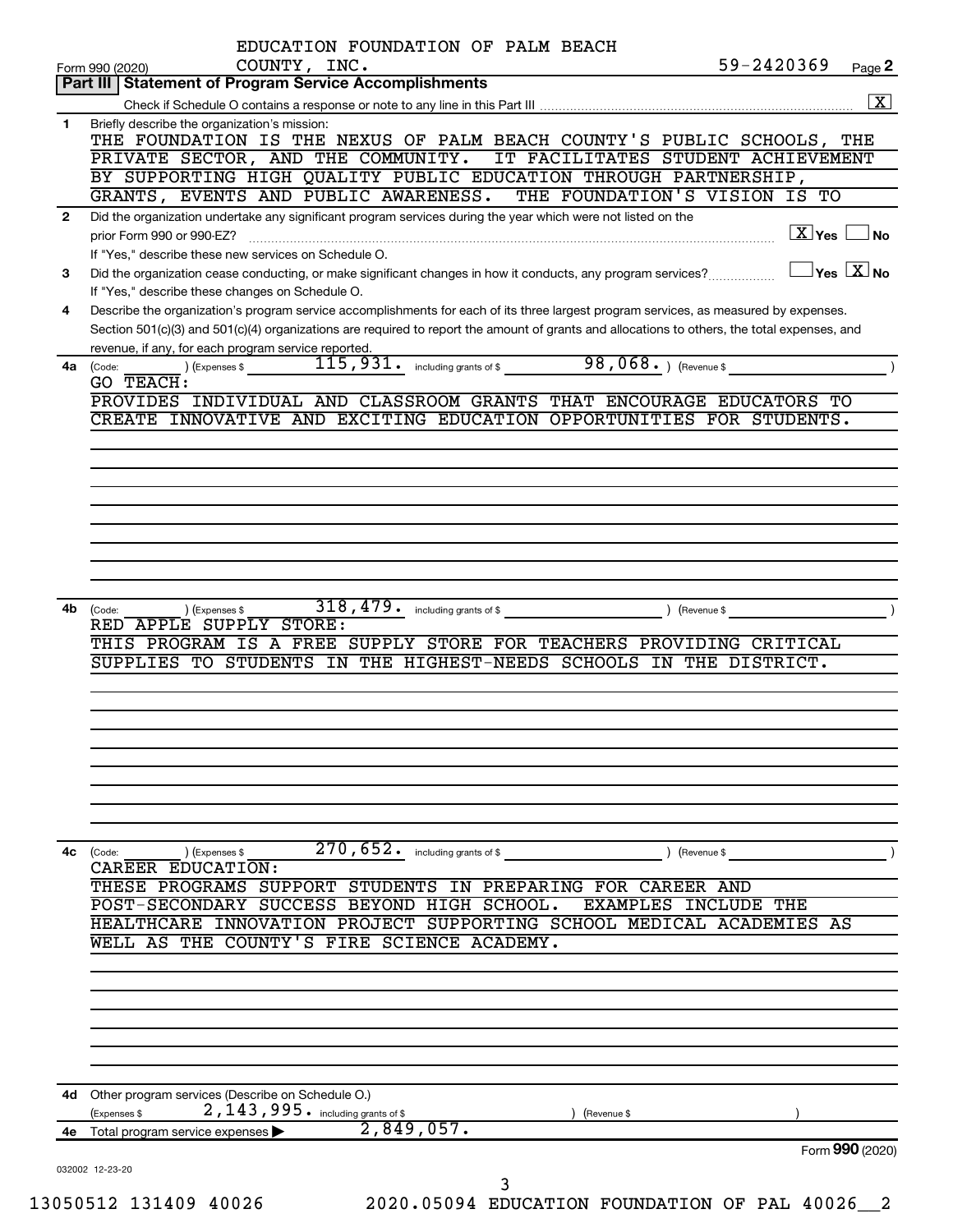EDUCATION FOUNDATION OF PALM BEACH COUNTY, INC.

**Part IV Checklist of Required Schedules**

|     |                                                                                                                                       |                 | Yes | No                      |
|-----|---------------------------------------------------------------------------------------------------------------------------------------|-----------------|-----|-------------------------|
| 1.  | Is the organization described in section 501(c)(3) or 4947(a)(1) (other than a private foundation)?                                   |                 |     |                         |
|     |                                                                                                                                       | 1               | х   |                         |
| 2   |                                                                                                                                       | $\overline{2}$  | х   |                         |
| 3   | Did the organization engage in direct or indirect political campaign activities on behalf of or in opposition to candidates for       |                 |     |                         |
|     | public office? If "Yes," complete Schedule C, Part I                                                                                  | 3               |     | x                       |
|     | Section 501(c)(3) organizations. Did the organization engage in lobbying activities, or have a section 501(h) election in effect      |                 |     |                         |
|     |                                                                                                                                       | 4               |     | x                       |
| 5   | Is the organization a section 501(c)(4), 501(c)(5), or 501(c)(6) organization that receives membership dues, assessments, or          |                 |     |                         |
|     |                                                                                                                                       | 5               |     | х                       |
| 6   | Did the organization maintain any donor advised funds or any similar funds or accounts for which donors have the right to             |                 |     |                         |
|     | provide advice on the distribution or investment of amounts in such funds or accounts? If "Yes," complete Schedule D, Part I          | 6               |     | х                       |
| 7   | Did the organization receive or hold a conservation easement, including easements to preserve open space,                             |                 |     | х                       |
|     |                                                                                                                                       | $\overline{7}$  |     |                         |
| 8   | Did the organization maintain collections of works of art, historical treasures, or other similar assets? If "Yes," complete          |                 |     | x                       |
|     |                                                                                                                                       | 8               |     |                         |
| 9   | Did the organization report an amount in Part X, line 21, for escrow or custodial account liability, serve as a custodian for         |                 |     |                         |
|     | amounts not listed in Part X; or provide credit counseling, debt management, credit repair, or debt negotiation services?             | 9               |     | х                       |
| 10  | Did the organization, directly or through a related organization, hold assets in donor-restricted endowments                          |                 |     |                         |
|     |                                                                                                                                       | 10              |     | x                       |
| 11  | If the organization's answer to any of the following questions is "Yes," then complete Schedule D, Parts VI, VII, VIII, IX, or X      |                 |     |                         |
|     | as applicable.                                                                                                                        |                 |     |                         |
|     | a Did the organization report an amount for land, buildings, and equipment in Part X, line 10? If "Yes," complete Schedule D,         |                 |     |                         |
|     | Part VI                                                                                                                               | 11a             | х   |                         |
|     | <b>b</b> Did the organization report an amount for investments - other securities in Part X, line 12, that is 5% or more of its total |                 |     |                         |
|     | assets reported in Part X, line 16? If "Yes," complete Schedule D, Part VII [[[[[[[[[[[[[[[[[[[[[[[[[[[[[[[[[                         | 11b             |     | x                       |
|     | c Did the organization report an amount for investments - program related in Part X, line 13, that is 5% or more of its total         |                 |     |                         |
|     |                                                                                                                                       | 11c             | х   |                         |
|     | d Did the organization report an amount for other assets in Part X, line 15, that is 5% or more of its total assets reported in       |                 |     |                         |
|     |                                                                                                                                       | 11d             |     | x                       |
|     |                                                                                                                                       | 11e             | х   |                         |
| f   | Did the organization's separate or consolidated financial statements for the tax year include a footnote that addresses               |                 |     |                         |
|     | the organization's liability for uncertain tax positions under FIN 48 (ASC 740)? If "Yes," complete Schedule D, Part X                | 11f             |     | x                       |
|     | 12a Did the organization obtain separate, independent audited financial statements for the tax year? If "Yes," complete               |                 |     |                         |
|     |                                                                                                                                       | 12a             | х   |                         |
|     | <b>b</b> Was the organization included in consolidated, independent audited financial statements for the tax year?                    |                 |     |                         |
|     | If "Yes," and if the organization answered "No" to line 12a, then completing Schedule D, Parts XI and XII is optional                 | 12 <sub>b</sub> |     | х                       |
| 13  |                                                                                                                                       | 13              |     | $\overline{\mathbf{X}}$ |
| 14a |                                                                                                                                       | 14a             |     | x                       |
| b   | Did the organization have aggregate revenues or expenses of more than \$10,000 from grantmaking, fundraising, business,               |                 |     |                         |
|     | investment, and program service activities outside the United States, or aggregate foreign investments valued at \$100,000            |                 |     |                         |
|     |                                                                                                                                       | 14b             |     | x                       |
| 15  | Did the organization report on Part IX, column (A), line 3, more than \$5,000 of grants or other assistance to or for any             |                 |     | x                       |
|     |                                                                                                                                       | 15              |     |                         |
| 16  | Did the organization report on Part IX, column (A), line 3, more than \$5,000 of aggregate grants or other assistance to              |                 |     | x                       |
|     |                                                                                                                                       | 16              |     |                         |
| 17  | Did the organization report a total of more than \$15,000 of expenses for professional fundraising services on Part IX,               | 17              |     | x                       |
| 18  | Did the organization report more than \$15,000 total of fundraising event gross income and contributions on Part VIII, lines          |                 |     |                         |
|     |                                                                                                                                       | 18              |     | x                       |
| 19  | Did the organization report more than \$15,000 of gross income from gaming activities on Part VIII, line 9a? If "Yes,"                |                 |     |                         |
|     |                                                                                                                                       | 19              |     | х                       |
| 20a |                                                                                                                                       | 20a             |     | x                       |
| b   |                                                                                                                                       | 20 <sub>b</sub> |     |                         |
| 21  | Did the organization report more than \$5,000 of grants or other assistance to any domestic organization or                           |                 |     |                         |
|     |                                                                                                                                       | 21              | х   |                         |
|     | 032003 12-23-20                                                                                                                       |                 |     | Form 990 (2020)         |

13050512 131409 40026 2020.05094 EDUCATION FOUNDATION OF PAL 40026\_\_2

4

Form (2020) **990**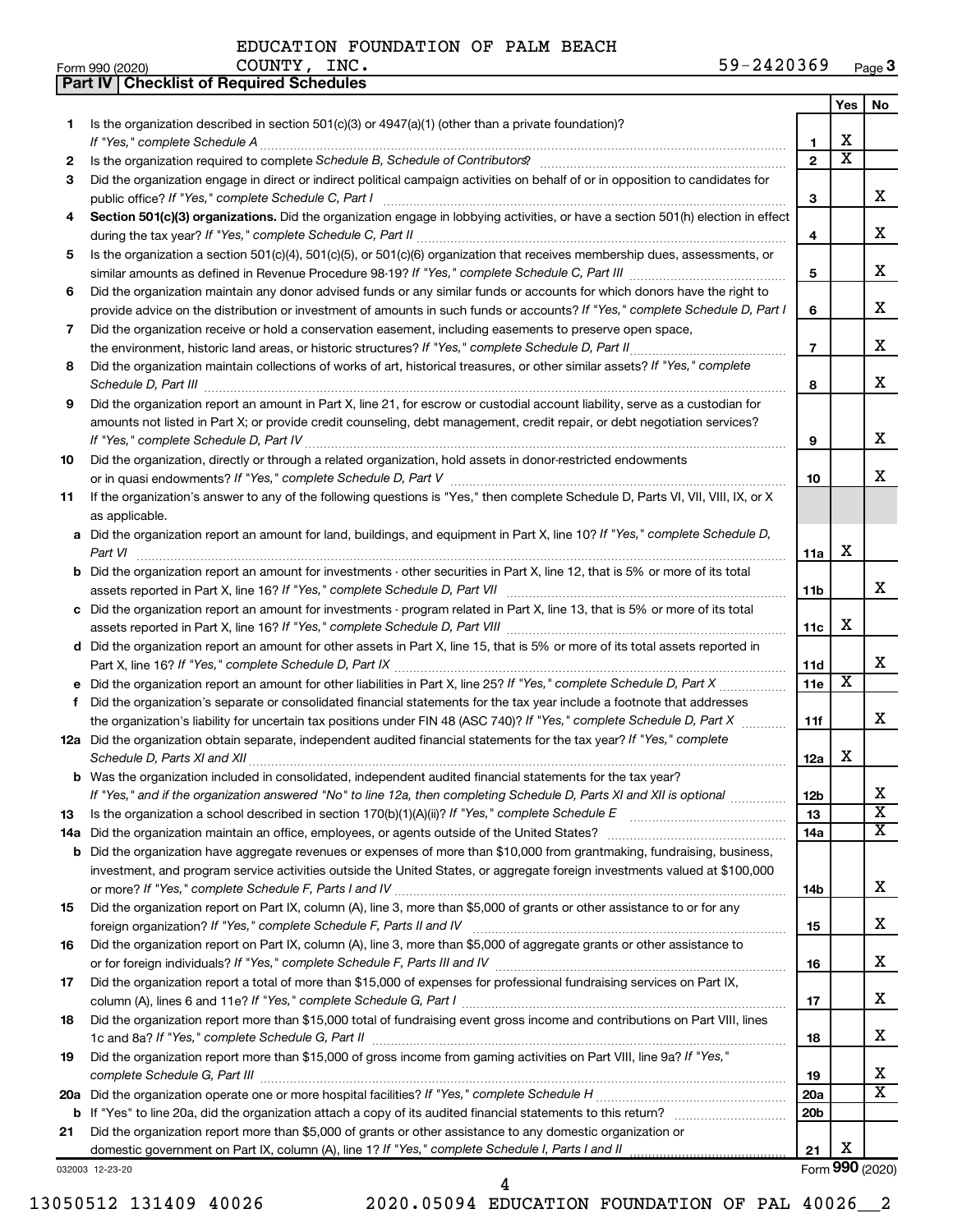*(continued)*

| Form 990 (2020) | INC.<br><b>COUNTY</b> | 59-2420369 | Page 4 |
|-----------------|-----------------------|------------|--------|
|-----------------|-----------------------|------------|--------|

|               |                                                                                                                                                                                                   |                       | Yes | No                      |
|---------------|---------------------------------------------------------------------------------------------------------------------------------------------------------------------------------------------------|-----------------------|-----|-------------------------|
| 22            | Did the organization report more than \$5,000 of grants or other assistance to or for domestic individuals on                                                                                     | 22                    | X   |                         |
| 23            | Did the organization answer "Yes" to Part VII, Section A, line 3, 4, or 5 about compensation of the organization's current                                                                        |                       |     |                         |
|               | and former officers, directors, trustees, key employees, and highest compensated employees? If "Yes," complete<br>Schedule J <b>www.communications.communications.communications.com</b>          | 23                    |     | X                       |
|               | 24a Did the organization have a tax-exempt bond issue with an outstanding principal amount of more than \$100,000 as of the                                                                       |                       |     |                         |
|               | last day of the year, that was issued after December 31, 2002? If "Yes," answer lines 24b through 24d and complete                                                                                |                       |     |                         |
|               |                                                                                                                                                                                                   | 24a                   |     | х                       |
|               |                                                                                                                                                                                                   | 24 <sub>b</sub>       |     |                         |
|               | c Did the organization maintain an escrow account other than a refunding escrow at any time during the year to defease                                                                            | 24c                   |     |                         |
|               |                                                                                                                                                                                                   | 24d                   |     |                         |
|               | 25a Section 501(c)(3), 501(c)(4), and 501(c)(29) organizations. Did the organization engage in an excess benefit                                                                                  |                       |     |                         |
|               |                                                                                                                                                                                                   | 25a                   |     | X                       |
|               | <b>b</b> Is the organization aware that it engaged in an excess benefit transaction with a disqualified person in a prior year, and                                                               |                       |     |                         |
|               | that the transaction has not been reported on any of the organization's prior Forms 990 or 990-EZ? If "Yes," complete<br>Schedule L, Part I                                                       | 25 <sub>b</sub>       |     | X                       |
| 26            | Did the organization report any amount on Part X, line 5 or 22, for receivables from or payables to any current                                                                                   |                       |     |                         |
|               | or former officer, director, trustee, key employee, creator or founder, substantial contributor, or 35%                                                                                           |                       |     |                         |
|               |                                                                                                                                                                                                   | 26                    |     | х                       |
| 27            | Did the organization provide a grant or other assistance to any current or former officer, director, trustee, key employee,                                                                       |                       |     |                         |
|               | creator or founder, substantial contributor or employee thereof, a grant selection committee member, or to a 35% controlled                                                                       |                       |     |                         |
|               | entity (including an employee thereof) or family member of any of these persons? If "Yes," complete Schedule L, Part III                                                                          | 27                    |     | х                       |
| 28            | Was the organization a party to a business transaction with one of the following parties (see Schedule L, Part IV<br>instructions, for applicable filing thresholds, conditions, and exceptions): |                       |     |                         |
|               | a A current or former officer, director, trustee, key employee, creator or founder, or substantial contributor? If                                                                                | 28a                   |     | х                       |
|               |                                                                                                                                                                                                   | 28 <sub>b</sub>       |     | $\overline{\mathbf{x}}$ |
|               | c A 35% controlled entity of one or more individuals and/or organizations described in lines 28a or 28b?/f                                                                                        | 28c                   |     | X                       |
| 29            |                                                                                                                                                                                                   | 29                    | х   |                         |
| 30            | Did the organization receive contributions of art, historical treasures, or other similar assets, or qualified conservation                                                                       | 30                    |     | х                       |
| 31            |                                                                                                                                                                                                   | 31                    |     | $\overline{\mathtt{x}}$ |
| 32            | Did the organization sell, exchange, dispose of, or transfer more than 25% of its net assets? If "Yes," complete                                                                                  | 32                    |     | х                       |
| 33            | Did the organization own 100% of an entity disregarded as separate from the organization under Regulations                                                                                        |                       |     |                         |
|               |                                                                                                                                                                                                   | 33                    |     | х                       |
| 34            | Was the organization related to any tax-exempt or taxable entity? If "Yes," complete Schedule R, Part II, III, or IV, and<br>Part V, line 1                                                       | 34                    |     | х                       |
|               |                                                                                                                                                                                                   | 35a                   |     | $\overline{\mathtt{x}}$ |
|               | <b>b</b> If "Yes" to line 35a, did the organization receive any payment from or engage in any transaction with a controlled entity                                                                |                       |     |                         |
|               |                                                                                                                                                                                                   | 35 <sub>b</sub>       |     |                         |
| 36            | Section 501(c)(3) organizations. Did the organization make any transfers to an exempt non-charitable related organization?                                                                        | 36                    |     | x                       |
| 37            | Did the organization conduct more than 5% of its activities through an entity that is not a related organization                                                                                  | 37                    |     | x                       |
| 38            | Did the organization complete Schedule O and provide explanations in Schedule O for Part VI, lines 11b and 19?                                                                                    | 38                    | X   |                         |
| <b>Part V</b> | <b>Statements Regarding Other IRS Filings and Tax Compliance</b>                                                                                                                                  |                       |     |                         |
|               |                                                                                                                                                                                                   |                       |     |                         |
|               |                                                                                                                                                                                                   |                       | Yes | No                      |
|               |                                                                                                                                                                                                   |                       |     |                         |
|               | 1b                                                                                                                                                                                                |                       |     |                         |
| b             |                                                                                                                                                                                                   |                       |     |                         |
|               | c Did the organization comply with backup withholding rules for reportable payments to vendors and reportable gaming                                                                              |                       |     |                         |
|               | 032004 12-23-20                                                                                                                                                                                   | 1c<br>Form 990 (2020) |     |                         |

**Part IV Checklist of Required Schedules**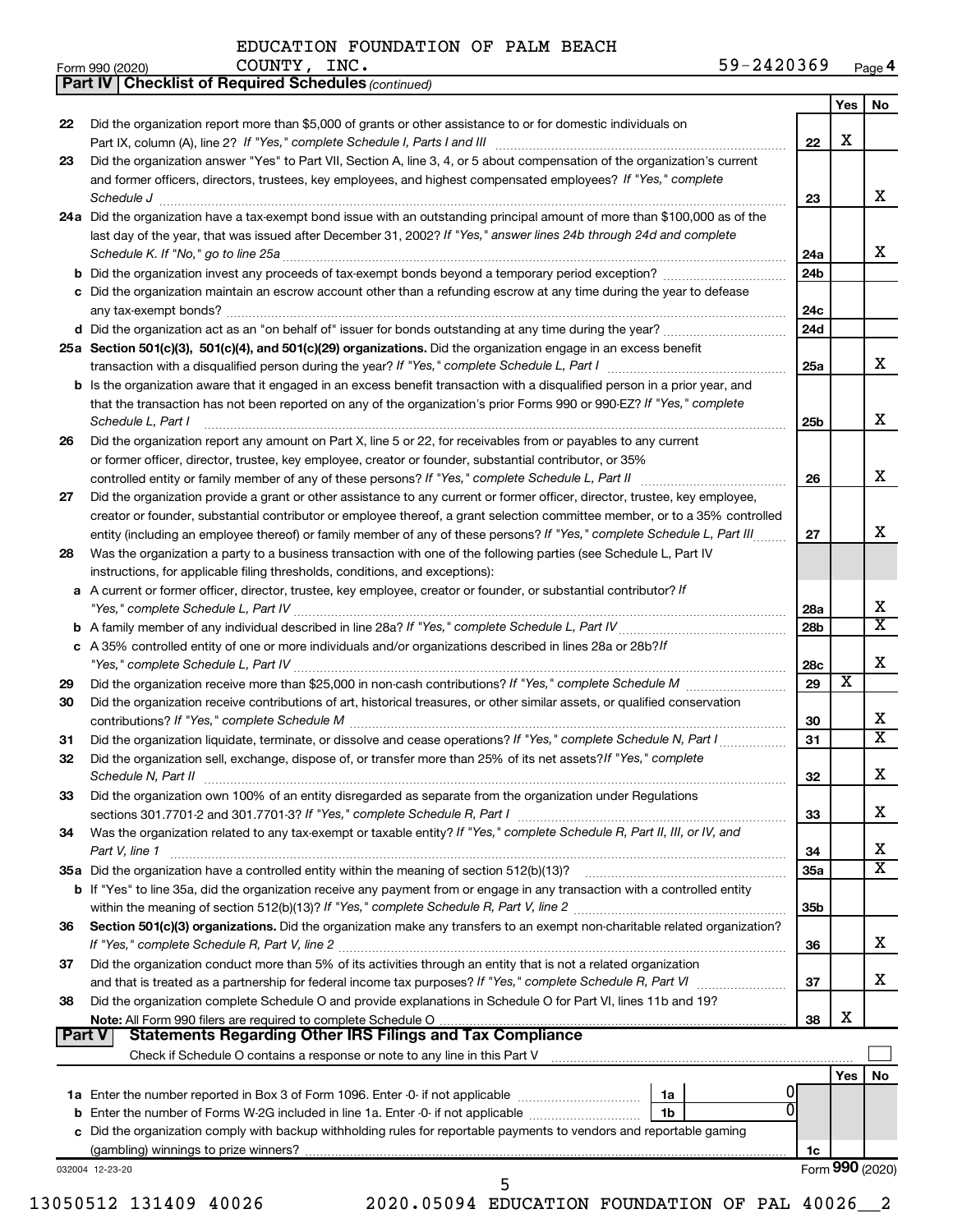| Part V                                                                                                              | Statements Regarding Other IRS Filings and Tax Compliance (continued)                                                                                           |                |     |                         |
|---------------------------------------------------------------------------------------------------------------------|-----------------------------------------------------------------------------------------------------------------------------------------------------------------|----------------|-----|-------------------------|
|                                                                                                                     |                                                                                                                                                                 |                | Yes | No                      |
|                                                                                                                     | 2a Enter the number of employees reported on Form W-3, Transmittal of Wage and Tax Statements,                                                                  |                |     |                         |
|                                                                                                                     | 8 <sup>1</sup><br>filed for the calendar year ending with or within the year covered by this return<br>2a                                                       |                |     |                         |
|                                                                                                                     |                                                                                                                                                                 | 2 <sub>b</sub> | X   |                         |
|                                                                                                                     |                                                                                                                                                                 |                |     |                         |
| За                                                                                                                  | Did the organization have unrelated business gross income of \$1,000 or more during the year?                                                                   | За             |     | х                       |
|                                                                                                                     |                                                                                                                                                                 | 3b             |     |                         |
|                                                                                                                     | 4a At any time during the calendar year, did the organization have an interest in, or a signature or other authority over, a                                    |                |     |                         |
|                                                                                                                     | financial account in a foreign country (such as a bank account, securities account, or other financial account)?                                                | 4a             |     | х                       |
|                                                                                                                     | <b>b</b> If "Yes," enter the name of the foreign country $\blacktriangleright$                                                                                  |                |     |                         |
|                                                                                                                     | See instructions for filing requirements for FinCEN Form 114, Report of Foreign Bank and Financial Accounts (FBAR).                                             |                |     |                         |
| 5a                                                                                                                  |                                                                                                                                                                 | 5a             |     | x                       |
| b                                                                                                                   |                                                                                                                                                                 | 5b             |     | $\overline{\textbf{x}}$ |
|                                                                                                                     |                                                                                                                                                                 | 5с             |     |                         |
|                                                                                                                     | 6a Does the organization have annual gross receipts that are normally greater than \$100,000, and did the organization solicit                                  |                |     |                         |
|                                                                                                                     |                                                                                                                                                                 | 6a             |     | х                       |
|                                                                                                                     | b If "Yes," did the organization include with every solicitation an express statement that such contributions or gifts                                          |                |     |                         |
|                                                                                                                     | were not tax deductible?                                                                                                                                        | 6b             |     |                         |
| 7                                                                                                                   | Organizations that may receive deductible contributions under section 170(c).                                                                                   |                |     |                         |
| a                                                                                                                   | Did the organization receive a payment in excess of \$75 made partly as a contribution and partly for goods and services provided to the payor?                 | 7a             |     | х                       |
| b                                                                                                                   |                                                                                                                                                                 | 7b             |     |                         |
| c                                                                                                                   | Did the organization sell, exchange, or otherwise dispose of tangible personal property for which it was required                                               |                |     |                         |
|                                                                                                                     |                                                                                                                                                                 | 7c             |     | х                       |
| d                                                                                                                   | 7d                                                                                                                                                              |                |     |                         |
|                                                                                                                     | Did the organization receive any funds, directly or indirectly, to pay premiums on a personal benefit contract?                                                 | 7e             |     |                         |
| f                                                                                                                   |                                                                                                                                                                 | 7f             |     |                         |
| g                                                                                                                   | If the organization received a contribution of qualified intellectual property, did the organization file Form 8899 as required?                                | 7g             |     |                         |
| h                                                                                                                   | If the organization received a contribution of cars, boats, airplanes, or other vehicles, did the organization file a Form 1098-C?                              | 7h             |     |                         |
| 8                                                                                                                   | Sponsoring organizations maintaining donor advised funds. Did a donor advised fund maintained by the                                                            |                |     |                         |
|                                                                                                                     |                                                                                                                                                                 | 8              |     |                         |
| 9                                                                                                                   | Sponsoring organizations maintaining donor advised funds.                                                                                                       |                |     |                         |
| а                                                                                                                   | Did the sponsoring organization make any taxable distributions under section 4966?                                                                              | 9а             |     |                         |
| b                                                                                                                   |                                                                                                                                                                 | 9b             |     |                         |
| 10                                                                                                                  | Section 501(c)(7) organizations. Enter:                                                                                                                         |                |     |                         |
| а                                                                                                                   | 10a<br>10b                                                                                                                                                      |                |     |                         |
|                                                                                                                     | <b>b</b> Gross receipts, included on Form 990, Part VIII, line 12, for public use of club facilities <i>manumum</i><br>Section 501(c)(12) organizations. Enter: |                |     |                         |
| 11<br>а                                                                                                             | 11a                                                                                                                                                             |                |     |                         |
|                                                                                                                     | Gross income from other sources (Do not net amounts due or paid to other sources against                                                                        |                |     |                         |
|                                                                                                                     | amounts due or received from them.)<br>11b                                                                                                                      |                |     |                         |
|                                                                                                                     | 12a Section 4947(a)(1) non-exempt charitable trusts. Is the organization filing Form 990 in lieu of Form 1041?                                                  | 12a            |     |                         |
|                                                                                                                     | 12b<br><b>b</b> If "Yes," enter the amount of tax-exempt interest received or accrued during the year                                                           |                |     |                         |
| 13                                                                                                                  | Section 501(c)(29) qualified nonprofit health insurance issuers.                                                                                                |                |     |                         |
|                                                                                                                     | a Is the organization licensed to issue qualified health plans in more than one state?                                                                          | 13a            |     |                         |
|                                                                                                                     | Note: See the instructions for additional information the organization must report on Schedule O.                                                               |                |     |                         |
|                                                                                                                     | <b>b</b> Enter the amount of reserves the organization is required to maintain by the states in which the                                                       |                |     |                         |
|                                                                                                                     | 13b                                                                                                                                                             |                |     |                         |
| c                                                                                                                   | 13c                                                                                                                                                             |                |     |                         |
|                                                                                                                     | 14a Did the organization receive any payments for indoor tanning services during the tax year?                                                                  | 14a            |     | x                       |
|                                                                                                                     | <b>b</b> If "Yes," has it filed a Form 720 to report these payments? If "No," provide an explanation on Schedule O                                              | 14b            |     |                         |
| Is the organization subject to the section 4960 tax on payment(s) of more than \$1,000,000 in remuneration or<br>15 |                                                                                                                                                                 |                |     |                         |
|                                                                                                                     | excess parachute payment(s) during the year?                                                                                                                    | 15             |     | х                       |
|                                                                                                                     | If "Yes," see instructions and file Form 4720, Schedule N.                                                                                                      |                |     |                         |
| 16                                                                                                                  | Is the organization an educational institution subject to the section 4968 excise tax on net investment income?                                                 | 16             |     | x                       |
|                                                                                                                     | If "Yes," complete Form 4720, Schedule O.                                                                                                                       |                |     |                         |

Form (2020) **990**

032005 12-23-20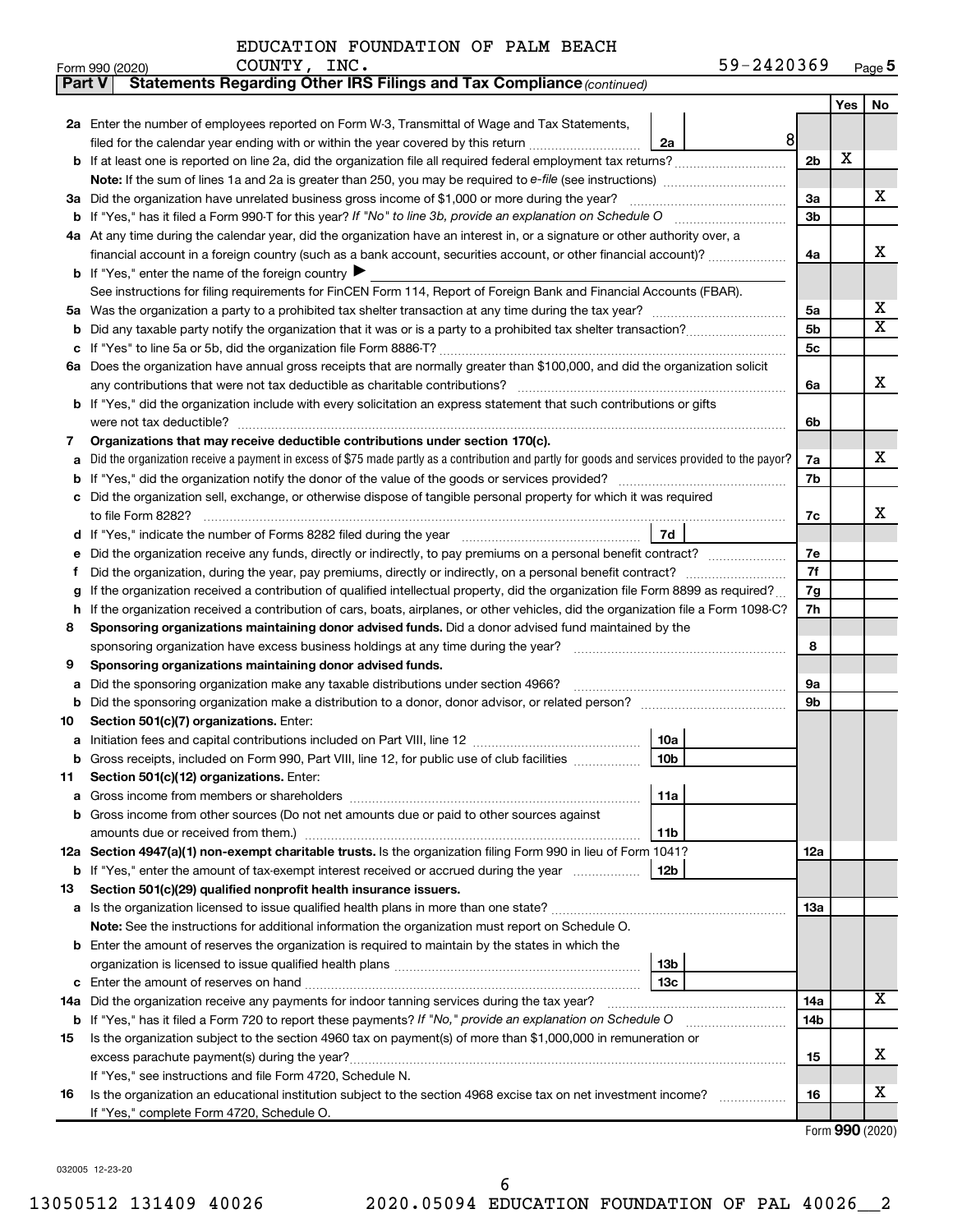**Part VI** Governance, Management, and Disclosure For each "Yes" response to lines 2 through 7b below, and for a "No" response Form 990 (2020)  $\qquad \qquad \text{COUNTY}, \quad \text{INC.} \qquad \qquad \qquad \text{59--2420369} \qquad \qquad \text{Page}$ **6**

|    |                                                                                                                                                  |    |    |                 |                         | $\boxed{\text{X}}$      |
|----|--------------------------------------------------------------------------------------------------------------------------------------------------|----|----|-----------------|-------------------------|-------------------------|
|    | <b>Section A. Governing Body and Management</b>                                                                                                  |    |    |                 |                         |                         |
|    |                                                                                                                                                  |    |    |                 | Yes                     | No                      |
|    | 1a Enter the number of voting members of the governing body at the end of the tax year                                                           | 1a | 23 |                 |                         |                         |
|    | If there are material differences in voting rights among members of the governing body, or if the governing                                      |    |    |                 |                         |                         |
|    | body delegated broad authority to an executive committee or similar committee, explain on Schedule O.                                            |    |    |                 |                         |                         |
|    | <b>b</b> Enter the number of voting members included on line 1a, above, who are independent                                                      |    | 23 |                 |                         |                         |
|    |                                                                                                                                                  | 1b |    |                 |                         |                         |
| 2  | Did any officer, director, trustee, or key employee have a family relationship or a business relationship with any other                         |    |    |                 |                         | х                       |
|    |                                                                                                                                                  |    |    | $\mathbf{2}$    |                         |                         |
| З  | Did the organization delegate control over management duties customarily performed by or under the direct supervision                            |    |    |                 |                         | X                       |
|    |                                                                                                                                                  |    |    | 3               |                         | $\overline{\mathbf{x}}$ |
| 4  | Did the organization make any significant changes to its governing documents since the prior Form 990 was filed?                                 |    |    | 4               |                         |                         |
| 5  |                                                                                                                                                  |    |    | 5               |                         | $\overline{\mathbf{X}}$ |
| 6  |                                                                                                                                                  |    |    | 6               |                         | $\overline{\mathbf{x}}$ |
|    | 7a Did the organization have members, stockholders, or other persons who had the power to elect or appoint one or                                |    |    |                 |                         |                         |
|    |                                                                                                                                                  |    |    | 7a              |                         | X                       |
|    | <b>b</b> Are any governance decisions of the organization reserved to (or subject to approval by) members, stockholders, or                      |    |    |                 |                         |                         |
|    | persons other than the governing body?                                                                                                           |    |    | 7b              |                         | X                       |
| 8  | Did the organization contemporaneously document the meetings held or written actions undertaken during the year by the following:                |    |    |                 |                         |                         |
|    |                                                                                                                                                  |    |    | 8a              | x                       |                         |
|    |                                                                                                                                                  |    |    | 8b              | $\overline{\textbf{x}}$ |                         |
| 9  | Is there any officer, director, trustee, or key employee listed in Part VII, Section A, who cannot be reached at the                             |    |    |                 |                         |                         |
|    |                                                                                                                                                  |    |    | 9               |                         | x                       |
|    | <b>Section B. Policies</b> (This Section B requests information about policies not required by the Internal Revenue Code.)                       |    |    |                 |                         |                         |
|    |                                                                                                                                                  |    |    |                 | Yes                     | No                      |
|    |                                                                                                                                                  |    |    | 10a             |                         | х                       |
|    | <b>b</b> If "Yes," did the organization have written policies and procedures governing the activities of such chapters, affiliates,              |    |    |                 |                         |                         |
|    |                                                                                                                                                  |    |    | 10 <sub>b</sub> |                         |                         |
|    | 11a Has the organization provided a complete copy of this Form 990 to all members of its governing body before filing the form?                  |    |    | 11a             | X                       |                         |
|    | <b>b</b> Describe in Schedule O the process, if any, used by the organization to review this Form 990.                                           |    |    |                 |                         |                         |
|    |                                                                                                                                                  |    |    | 12a             | х                       |                         |
|    |                                                                                                                                                  |    |    | 12 <sub>b</sub> | $\overline{\textbf{x}}$ |                         |
|    | c Did the organization regularly and consistently monitor and enforce compliance with the policy? If "Yes," describe                             |    |    |                 |                         |                         |
|    | in Schedule O how this was done <b>construction and construction</b> construction of the schedule O how this was done                            |    |    | 12c             | х                       |                         |
| 13 |                                                                                                                                                  |    |    | 13              | $\overline{\textbf{x}}$ |                         |
|    | Did the organization have a written document retention and destruction policy? [11] manufaction manufaction in                                   |    |    | 14              | $\overline{\textbf{x}}$ |                         |
| 14 |                                                                                                                                                  |    |    |                 |                         |                         |
| 15 | Did the process for determining compensation of the following persons include a review and approval by independent                               |    |    |                 |                         |                         |
|    | persons, comparability data, and contemporaneous substantiation of the deliberation and decision?                                                |    |    |                 | X                       |                         |
|    |                                                                                                                                                  |    |    | 15a             |                         | X                       |
|    |                                                                                                                                                  |    |    | 15b             |                         |                         |
|    | If "Yes" to line 15a or 15b, describe the process in Schedule O (see instructions).                                                              |    |    |                 |                         |                         |
|    | 16a Did the organization invest in, contribute assets to, or participate in a joint venture or similar arrangement with a                        |    |    |                 |                         |                         |
|    | taxable entity during the year?                                                                                                                  |    |    | 16a             |                         | х                       |
|    | b If "Yes," did the organization follow a written policy or procedure requiring the organization to evaluate its participation                   |    |    |                 |                         |                         |
|    | in joint venture arrangements under applicable federal tax law, and take steps to safeguard the organization's                                   |    |    |                 |                         |                         |
|    |                                                                                                                                                  |    |    | 16b             |                         |                         |
|    | <b>Section C. Disclosure</b>                                                                                                                     |    |    |                 |                         |                         |
| 17 | List the states with which a copy of this Form 990 is required to be filed $\blacktriangleright$ FL                                              |    |    |                 |                         |                         |
| 18 | Section 6104 requires an organization to make its Forms 1023 (1024 or 1024-A, if applicable), 990, and 990-T (Section 501(c)(3)s only) available |    |    |                 |                         |                         |
|    | for public inspection. Indicate how you made these available. Check all that apply.                                                              |    |    |                 |                         |                         |
|    | $X$ Own website<br>$\lfloor \underline{X} \rfloor$ Upon request<br>Another's website<br>Other (explain on Schedule O)                            |    |    |                 |                         |                         |
| 19 | Describe on Schedule O whether (and if so, how) the organization made its governing documents, conflict of interest policy, and financial        |    |    |                 |                         |                         |
|    | statements available to the public during the tax year.                                                                                          |    |    |                 |                         |                         |
| 20 | State the name, address, and telephone number of the person who possesses the organization's books and records                                   |    |    |                 |                         |                         |
|    | JAMES GAVRILOS - 561-434-7303                                                                                                                    |    |    |                 |                         |                         |
|    | FL<br>33426<br>505 SOUTH CONGRESS AVE, BOYNTON BEACH,                                                                                            |    |    |                 |                         |                         |
|    |                                                                                                                                                  |    |    |                 | Form 990 (2020)         |                         |
|    | 032006 12-23-20                                                                                                                                  |    |    |                 |                         |                         |
|    | 13050512 131409 40026<br>2020.05094 EDUCATION FOUNDATION OF PAL 40026 2                                                                          |    |    |                 |                         |                         |
|    |                                                                                                                                                  |    |    |                 |                         |                         |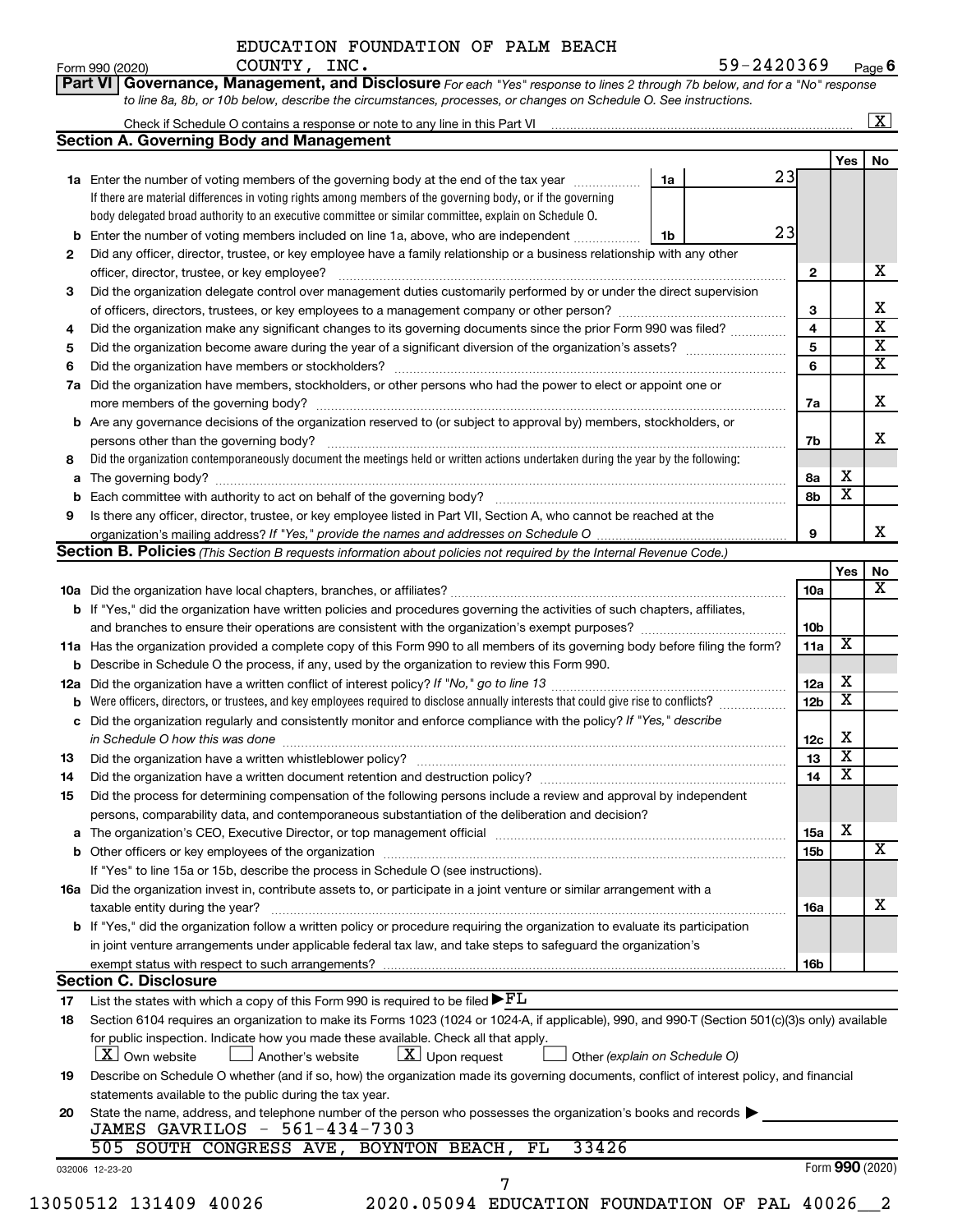|  |  | EDUCATION FOUNDATION OF PALM BEACH |  |  |  |
|--|--|------------------------------------|--|--|--|
|--|--|------------------------------------|--|--|--|

 $\Box$ 

|  | Part VII Compensation of Officers, Directors, Trustees, Key Employees, Highest Compensated |
|--|--------------------------------------------------------------------------------------------|
|  | <b>Employees, and Independent Contractors</b>                                              |

Check if Schedule O contains a response or note to any line in this Part VII

**Section A. Officers, Directors, Trustees, Key Employees, and Highest Compensated Employees**

**1a**  Complete this table for all persons required to be listed. Report compensation for the calendar year ending with or within the organization's tax year.  $\bullet$  List all of the organization's current officers, directors, trustees (whether individuals or organizations), regardless of amount of compensation.

Enter -0- in columns (D), (E), and (F) if no compensation was paid.

**•** List all of the organization's current key employees, if any. See instructions for definition of "key employee."

• List the organization's five *current* highest compensated employees (other than an officer, director, trustee, or key employee) who received reportable compensation (Box 5 of Form W-2 and/or Box 7 of Form 1099-MISC) of more than \$100,000 from the organization and any related organizations.

 $\bullet$  List all of the organization's former officers, key employees, and highest compensated employees who received more than \$100,000 of reportable compensation from the organization and any related organizations.

**•** List all of the organization's former directors or trustees that received, in the capacity as a former director or trustee of the organization, more than \$10,000 of reportable compensation from the organization and any related organizations.

See instructions for the order in which to list the persons above.

Check this box if neither the organization nor any related organization compensated any current officer, director, or trustee.  $\Box$ 

| (A)                                  | (B)                    |                               |                                                                  |                         | (C)          |                                 |        | (D)                 | (E)                              | (F)                      |
|--------------------------------------|------------------------|-------------------------------|------------------------------------------------------------------|-------------------------|--------------|---------------------------------|--------|---------------------|----------------------------------|--------------------------|
| Name and title                       | Average                |                               | Position<br>(do not check more than one                          |                         |              |                                 |        | Reportable          | Reportable                       | Estimated                |
|                                      | hours per              |                               | box, unless person is both an<br>officer and a director/trustee) |                         |              |                                 |        | compensation        | compensation                     | amount of                |
|                                      | week                   |                               |                                                                  |                         |              |                                 |        | from                | from related                     | other                    |
|                                      | (list any<br>hours for | ndividual trustee or director |                                                                  |                         |              |                                 |        | the<br>organization | organizations<br>(W-2/1099-MISC) | compensation<br>from the |
|                                      | related                |                               |                                                                  |                         |              |                                 |        | (W-2/1099-MISC)     |                                  | organization             |
|                                      | organizations          |                               |                                                                  |                         |              |                                 |        |                     |                                  | and related              |
|                                      | below                  |                               | nstitutional trustee                                             |                         | Key employee |                                 |        |                     |                                  | organizations            |
|                                      | line)                  |                               |                                                                  | Officer                 |              | Highest compensated<br>employee | Former |                     |                                  |                          |
| <b>JAMES GAVRILOS</b><br>(1)         | 40.00                  |                               |                                                                  |                         |              |                                 |        |                     |                                  |                          |
| PRESIDENT & CEO                      |                        |                               |                                                                  | $\mathbf X$             |              |                                 |        | 148,784.            | $\mathbf 0$                      | 0.                       |
| (2)<br><b>JUAN TAGLE</b>             | 0.00                   |                               |                                                                  |                         |              |                                 |        |                     |                                  |                          |
| CHAIRPERSON                          |                        |                               |                                                                  | $\overline{\textbf{X}}$ |              |                                 |        | Ο.                  | $\mathbf 0$                      | $\mathbf 0$ .            |
| MAX MACON<br>(3)                     | 0.00                   |                               |                                                                  |                         |              |                                 |        |                     |                                  |                          |
| SECRETARY                            |                        |                               |                                                                  | X                       |              |                                 |        | $\mathbf 0$ .       | 0                                | $\mathbf 0$ .            |
| (4) DAVID BLEISCH                    | 0.00                   |                               |                                                                  |                         |              |                                 |        |                     |                                  |                          |
| TREASURER & CHAIR, FINANCE COMMITTEE |                        |                               |                                                                  | $\mathbf X$             |              |                                 |        | $\mathbf 0$ .       | $\mathbf 0$                      | $\mathbf 0$ .            |
| <b>MARTY CASS</b><br>(5)             | 0.00                   |                               |                                                                  |                         |              |                                 |        |                     |                                  |                          |
| CHAIR, DEVELOPMENT COMMITTEE         |                        |                               |                                                                  | X                       |              |                                 |        | $\mathbf 0$         | $\mathbf 0$                      | $\mathbf 0$ .            |
| <b>LISA PARK</b><br>(6)              | 0.00                   |                               |                                                                  |                         |              |                                 |        |                     |                                  |                          |
| CHAIR PROGRAMS & GRANTS              |                        |                               |                                                                  | X                       |              |                                 |        | $\mathbf 0$ .       | $\mathbf 0$                      | $\mathbf 0$ .            |
| <b>JIM MOORE</b><br>(7)              | 0.00                   |                               |                                                                  |                         |              |                                 |        |                     |                                  |                          |
| CHAIR HR / COMPENSATION              |                        |                               |                                                                  | $\mathbf X$             |              |                                 |        | $\mathbf 0$ .       | 0                                | $\mathbf 0$ .            |
| ED TANCER<br>(8)                     | 0.00                   |                               |                                                                  |                         |              |                                 |        |                     |                                  |                          |
| IMMEDIATE PAST CHAIR                 |                        |                               |                                                                  | X                       |              |                                 |        | $\mathbf 0$ .       | $\mathbf 0$                      | $\mathbf 0$ .            |
| KENNETH KAHN<br>(9)                  | 0.00                   |                               |                                                                  |                         |              |                                 |        |                     |                                  |                          |
| EXECUTIVE COMMITTEE MEMBER           |                        |                               |                                                                  | $\mathbf X$             |              |                                 |        | $\mathbf 0$ .       | $\mathbf 0$                      | $\mathbf 0$ .            |
| (10) ALAN BASEMAN                    | 0.00                   |                               |                                                                  |                         |              |                                 |        |                     |                                  |                          |
| BOARD OF DIRECTORS - MEMBER          |                        | X                             |                                                                  |                         |              |                                 |        | 0.                  | $\mathbf 0$                      | $\mathbf 0$ .            |
| (11) JOHN BOWERS                     | 0.00                   |                               |                                                                  |                         |              |                                 |        |                     |                                  |                          |
| BOARD OF DIRECTORS - MEMBER          |                        | X                             |                                                                  |                         |              |                                 |        | $\mathbf 0$ .       | 0                                | $\mathbf 0$ .            |
| (12) KAREN BRILL                     | 0.00                   |                               |                                                                  |                         |              |                                 |        |                     |                                  |                          |
| BOARD OF DIRECTORS - MEMBER          |                        | $\mathbf X$                   |                                                                  |                         |              |                                 |        | $\mathbf 0$ .       | $\mathbf 0$                      | $\mathbf 0$ .            |
| (13) ATESH CHANDRA                   | 0.00                   |                               |                                                                  |                         |              |                                 |        |                     |                                  |                          |
| BOARD OF DIRECTORS - MEMBER          |                        | X                             |                                                                  |                         |              |                                 |        | $\mathbf 0$ .       | $\mathbf 0$                      | $\mathbf 0$ .            |
| (14) FRANK COMPIANI                  | 0.00                   |                               |                                                                  |                         |              |                                 |        |                     |                                  |                          |
| BOARD OF DIRECTORS - MEMBER          |                        | X                             |                                                                  |                         |              |                                 |        | 0.                  | 0                                | $0$ .                    |
| (15) NICOLE DAGGS                    | 0.00                   |                               |                                                                  |                         |              |                                 |        |                     |                                  |                          |
| BOARD OF DIRECTORS - MEMBER          |                        | X                             |                                                                  |                         |              |                                 |        | $\mathbf 0$         | 0                                | $\mathbf 0$ .            |
| (16) LEANNE EVANS                    | 0.00                   |                               |                                                                  |                         |              |                                 |        |                     |                                  |                          |
| BOARD OF DIRECTORS - MEMBER          |                        | $\mathbf X$                   |                                                                  | $\mathbf X$             |              |                                 |        | $\mathbf 0$ .       | $\mathbf 0$                      | 0.                       |
| (17) DR. DONALD FENNOY               | 0.00                   |                               |                                                                  |                         |              |                                 |        |                     |                                  |                          |
| BOARD OF DIRECTORS - MEMBER          |                        | X                             |                                                                  |                         |              |                                 |        | 0.                  | $\mathbf 0$                      | 0.                       |
| 032007 12-23-20                      |                        |                               |                                                                  |                         |              |                                 |        |                     |                                  | Form 990 (2020)          |

8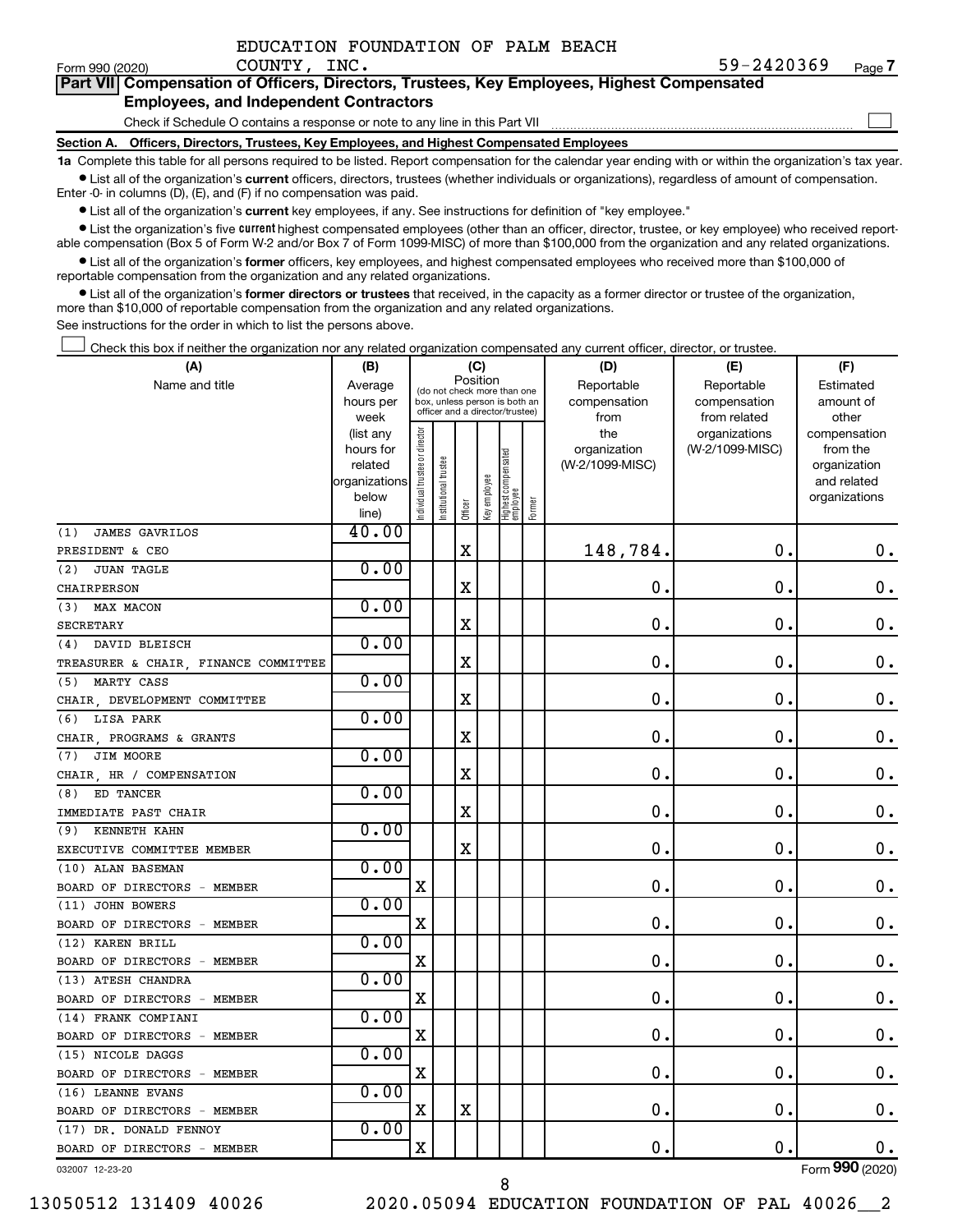COUNTY, INC.

Form 990 (2020) Page **8**

| Part VII Section A. Officers, Directors, Trustees, Key Employees, and Highest Compensated Employees (continued)                           |                          |                                |                       |         |              |                                                              |        |                         |                 |                 |                              |                         |
|-------------------------------------------------------------------------------------------------------------------------------------------|--------------------------|--------------------------------|-----------------------|---------|--------------|--------------------------------------------------------------|--------|-------------------------|-----------------|-----------------|------------------------------|-------------------------|
| (A)                                                                                                                                       | (B)                      |                                |                       |         | (C)          |                                                              |        | (D)                     | (E)             |                 | (F)                          |                         |
| Name and title                                                                                                                            | Average                  |                                |                       |         | Position     |                                                              |        | Reportable              | Reportable      |                 | Estimated                    |                         |
|                                                                                                                                           | hours per                |                                |                       |         |              | (do not check more than one<br>box, unless person is both an |        | compensation            | compensation    |                 | amount of                    |                         |
|                                                                                                                                           | week                     |                                |                       |         |              | officer and a director/trustee)                              |        | from                    | from related    |                 | other                        |                         |
|                                                                                                                                           | (list any                |                                |                       |         |              |                                                              |        | the                     | organizations   |                 | compensation                 |                         |
|                                                                                                                                           | hours for                |                                |                       |         |              |                                                              |        | organization            | (W-2/1099-MISC) |                 | from the                     |                         |
|                                                                                                                                           | related<br>organizations |                                |                       |         |              |                                                              |        | (W-2/1099-MISC)         |                 |                 | organization                 |                         |
|                                                                                                                                           | below                    |                                |                       |         |              |                                                              |        |                         |                 |                 | and related<br>organizations |                         |
|                                                                                                                                           | line)                    | Individual trustee or director | Institutional trustee | Officer | Key employee | Highest compensated<br>employee                              | Former |                         |                 |                 |                              |                         |
| (18) GEORGE FORMAN                                                                                                                        | 0.00                     |                                |                       |         |              |                                                              |        |                         |                 |                 |                              |                         |
|                                                                                                                                           |                          | X                              |                       |         |              |                                                              |        | 0.                      | О.              |                 |                              | 0.                      |
| BOARD OF DIRECTORS - MEMBER                                                                                                               | 0.00                     |                                |                       |         |              |                                                              |        |                         |                 |                 |                              |                         |
| (19) JORGE FUENTES                                                                                                                        |                          |                                |                       |         |              |                                                              |        | $\mathbf 0$ .           | $\mathbf 0$ .   |                 |                              |                         |
| BOARD OF DIRECTORS - MEMBER                                                                                                               | 0.00                     | X                              |                       |         |              |                                                              |        |                         |                 |                 |                              | $\mathbf 0$ .           |
| (20) MICHAEL KOHNER                                                                                                                       |                          |                                |                       |         |              |                                                              |        |                         |                 |                 |                              |                         |
| BOARD OF DIRECTORS - MEMBER                                                                                                               |                          | X                              |                       |         |              |                                                              |        | $\mathbf 0$ .           | $\mathbf 0$ .   |                 |                              | $\mathbf 0$ .           |
| (21) LUKE KURTZ                                                                                                                           | 0.00                     |                                |                       |         |              |                                                              |        |                         |                 |                 |                              |                         |
| BOARD OF DIRECTORS - MEMBER                                                                                                               |                          | X                              |                       |         |              |                                                              |        | $\mathbf 0$ .           | $\mathbf 0$ .   |                 |                              | $\mathbf 0$ .           |
| (22) KIMBERLY LEA                                                                                                                         | 0.00                     |                                |                       |         |              |                                                              |        |                         |                 |                 |                              |                         |
| BOARD OF DIRECTORS - MEMBER                                                                                                               |                          | X                              |                       |         |              |                                                              |        | $\mathbf 0$ .           | $\mathbf 0$ .   |                 |                              | $\mathbf 0$ .           |
| (23) SOPHIA NELSON                                                                                                                        | 0.00                     |                                |                       |         |              |                                                              |        |                         |                 |                 |                              |                         |
| BOARD OF DIRECTORS - MEMBER                                                                                                               |                          | X                              |                       |         |              |                                                              |        | $\mathbf 0$ .           | $\mathbf 0$ .   |                 |                              | $\mathbf 0$ .           |
| (24) JORDAN PAUL                                                                                                                          | 0.00                     |                                |                       |         |              |                                                              |        |                         |                 |                 |                              |                         |
| BOARD OF DIRECTORS - MEMBER                                                                                                               |                          | X                              |                       |         |              |                                                              |        | $\mathbf 0$ .           | 0.              |                 |                              | $\mathbf 0$ .           |
| (25) MARY-SUZANNE<br>POWELL                                                                                                               | 0.00                     |                                |                       |         |              |                                                              |        |                         |                 |                 |                              |                         |
| BOARD OF DIRECTORS - MEMBER                                                                                                               |                          | X                              |                       |         |              |                                                              |        | $\mathbf 0$ .           | О.              |                 |                              | 0.                      |
| (26) GEORGE PRUEGER                                                                                                                       | 0.00                     |                                |                       |         |              |                                                              |        |                         |                 |                 |                              |                         |
| BOARD OF DIRECTORS - MEMBER                                                                                                               |                          | $\mathbf x$                    |                       |         |              |                                                              |        | 0.                      | О.              |                 |                              | 0.                      |
| 1b Subtotal                                                                                                                               |                          |                                |                       |         |              |                                                              |        | 148,784.                | σ.              |                 |                              | σ.                      |
|                                                                                                                                           |                          |                                |                       |         |              |                                                              |        | о.                      | σ.              |                 |                              | σ.                      |
|                                                                                                                                           |                          |                                |                       |         |              |                                                              |        | 148,784.                | О.              |                 |                              | σ.                      |
| Total number of individuals (including but not limited to those listed above) who received more than \$100,000 of reportable<br>2         |                          |                                |                       |         |              |                                                              |        |                         |                 |                 |                              |                         |
| compensation from the organization                                                                                                        |                          |                                |                       |         |              |                                                              |        |                         |                 |                 |                              | 1                       |
|                                                                                                                                           |                          |                                |                       |         |              |                                                              |        |                         |                 |                 | Yes                          | No                      |
| Did the organization list any former officer, director, trustee, key employee, or highest compensated employee on<br>3                    |                          |                                |                       |         |              |                                                              |        |                         |                 |                 |                              |                         |
| line 1a? If "Yes," complete Schedule J for such individual                                                                                |                          |                                |                       |         |              |                                                              |        |                         |                 | 3               |                              | х                       |
| For any individual listed on line 1a, is the sum of reportable compensation and other compensation from the organization<br>4             |                          |                                |                       |         |              |                                                              |        |                         |                 |                 |                              |                         |
| and related organizations greater than \$150,000? If "Yes," complete Schedule J for such individual                                       |                          |                                |                       |         |              |                                                              |        |                         |                 | 4               |                              | $\overline{\textbf{X}}$ |
| Did any person listed on line 1a receive or accrue compensation from any unrelated organization or individual for services<br>5           |                          |                                |                       |         |              |                                                              |        |                         |                 |                 |                              |                         |
|                                                                                                                                           |                          |                                |                       |         |              |                                                              |        |                         |                 | 5               |                              | x                       |
| <b>Section B. Independent Contractors</b>                                                                                                 |                          |                                |                       |         |              |                                                              |        |                         |                 |                 |                              |                         |
| Complete this table for your five highest compensated independent contractors that received more than \$100,000 of compensation from<br>1 |                          |                                |                       |         |              |                                                              |        |                         |                 |                 |                              |                         |
| the organization. Report compensation for the calendar year ending with or within the organization's tax year.                            |                          |                                |                       |         |              |                                                              |        |                         |                 |                 |                              |                         |
| (A)                                                                                                                                       |                          |                                |                       |         |              |                                                              |        | (B)                     |                 | (C)             |                              |                         |
| Name and business address                                                                                                                 |                          |                                | <b>NONE</b>           |         |              |                                                              |        | Description of services |                 | Compensation    |                              |                         |
|                                                                                                                                           |                          |                                |                       |         |              |                                                              |        |                         |                 |                 |                              |                         |
|                                                                                                                                           |                          |                                |                       |         |              |                                                              |        |                         |                 |                 |                              |                         |
|                                                                                                                                           |                          |                                |                       |         |              |                                                              |        |                         |                 |                 |                              |                         |
|                                                                                                                                           |                          |                                |                       |         |              |                                                              |        |                         |                 |                 |                              |                         |
|                                                                                                                                           |                          |                                |                       |         |              |                                                              |        |                         |                 |                 |                              |                         |
|                                                                                                                                           |                          |                                |                       |         |              |                                                              |        |                         |                 |                 |                              |                         |
|                                                                                                                                           |                          |                                |                       |         |              |                                                              |        |                         |                 |                 |                              |                         |
|                                                                                                                                           |                          |                                |                       |         |              |                                                              |        |                         |                 |                 |                              |                         |
|                                                                                                                                           |                          |                                |                       |         |              |                                                              |        |                         |                 |                 |                              |                         |
|                                                                                                                                           |                          |                                |                       |         |              |                                                              |        |                         |                 |                 |                              |                         |
|                                                                                                                                           |                          |                                |                       |         |              |                                                              |        |                         |                 |                 |                              |                         |
| Total number of independent contractors (including but not limited to those listed above) who received more than<br>2                     |                          |                                |                       |         |              | U                                                            |        |                         |                 |                 |                              |                         |
| \$100,000 of compensation from the organization<br>SEE PART VII, SECTION A CONTINUATION SHEETS                                            |                          |                                |                       |         |              |                                                              |        |                         |                 | Form 990 (2020) |                              |                         |
|                                                                                                                                           |                          |                                |                       |         |              |                                                              |        |                         |                 |                 |                              |                         |
| 032008 12-23-20                                                                                                                           |                          |                                |                       |         |              |                                                              |        |                         |                 |                 |                              |                         |

9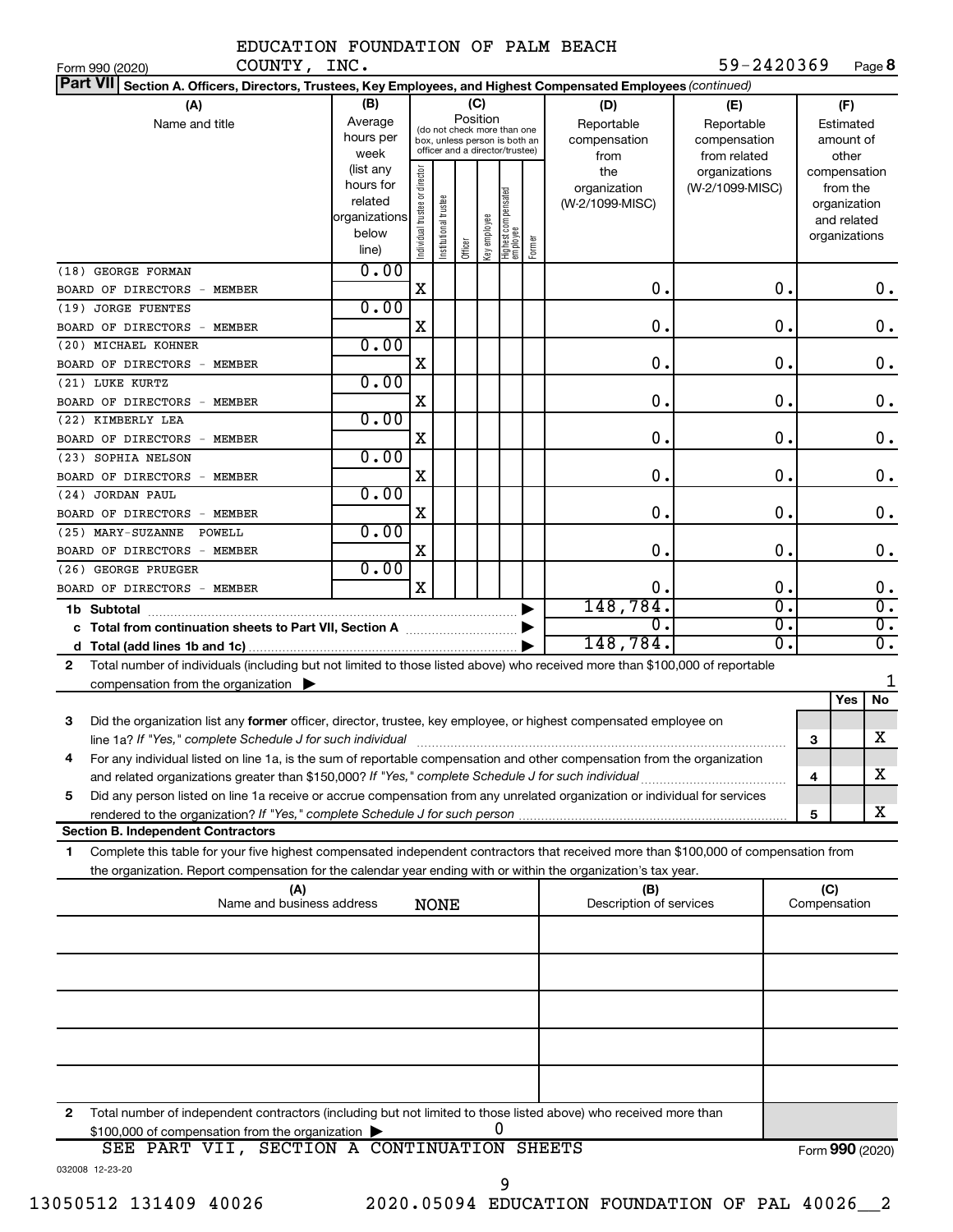|              | EDUCATION FOUNDATION OF PALM BEACH |  |            |
|--------------|------------------------------------|--|------------|
| COUNTY, INC. |                                    |  | 59-2420369 |

| COUNTY, INC.<br>Form 990                                                                                        |                      |                                |                       |         |              |                              |        |                 | 59-2420369      |                             |
|-----------------------------------------------------------------------------------------------------------------|----------------------|--------------------------------|-----------------------|---------|--------------|------------------------------|--------|-----------------|-----------------|-----------------------------|
| Part VII Section A. Officers, Directors, Trustees, Key Employees, and Highest Compensated Employees (continued) |                      |                                |                       |         |              |                              |        |                 |                 |                             |
| (A)                                                                                                             | (B)                  |                                |                       |         | (C)          |                              |        | (D)             | (E)             | (F)                         |
| Name and title                                                                                                  | Average              |                                |                       |         | Position     |                              |        | Reportable      | Reportable      | Estimated                   |
|                                                                                                                 | hours                |                                |                       |         |              | (check all that apply)       |        | compensation    | compensation    | amount of                   |
|                                                                                                                 | per                  |                                |                       |         |              |                              |        | from            | from related    | other                       |
|                                                                                                                 | week                 |                                |                       |         |              |                              |        | the             | organizations   | compensation                |
|                                                                                                                 | (list any            |                                |                       |         |              |                              |        | organization    | (W-2/1099-MISC) | from the                    |
|                                                                                                                 | hours for<br>related |                                |                       |         |              |                              |        | (W-2/1099-MISC) |                 | organization<br>and related |
|                                                                                                                 | organizations        | Individual trustee or director | Institutional trustee |         |              | Highest compensated employee |        |                 |                 | organizations               |
|                                                                                                                 | below                |                                |                       |         | Key employee |                              |        |                 |                 |                             |
|                                                                                                                 | line)                |                                |                       | Officer |              |                              | Former |                 |                 |                             |
| (27) KIMBERLY RECKLEY                                                                                           | 0.00                 |                                |                       |         |              |                              |        |                 |                 |                             |
| BOARD OF DIRECTORS - MEMBER                                                                                     |                      | X                              |                       |         |              |                              |        | 0.              | 0.              | $\mathbf 0$ .               |
| (28) KELLY SMALLRIDGE                                                                                           | 0.00                 |                                |                       |         |              |                              |        |                 |                 |                             |
| BOARD OF DIRECTORS - MEMBER                                                                                     |                      | X                              |                       |         |              |                              |        | 0.              | 0.              | $\boldsymbol{0}$ .          |
| (29) MICHAEL THOMAS                                                                                             | 0.00                 |                                |                       |         |              |                              |        |                 |                 |                             |
| BOARD OF DIRECTORS - MEMBER                                                                                     |                      | X                              |                       |         |              |                              |        | 0.              | 0.              | $\boldsymbol{0}$ .          |
| (30) MARK THOMPSON                                                                                              | 0.00                 |                                |                       |         |              |                              |        |                 |                 |                             |
| BOARD OF DIRECTORS - MEMBER                                                                                     |                      | X                              |                       |         |              |                              |        | 0.              | 0.              | $\boldsymbol{0}$ .          |
| (31) ED TIERNEY                                                                                                 | 0.00                 |                                |                       |         |              |                              |        |                 |                 |                             |
| BOARD OF DIRECTORS - MEMBER                                                                                     |                      | X                              |                       |         |              |                              |        | 0.              | 0.              | $\boldsymbol{0}$ .          |
| (32) MEREDITH TRIM                                                                                              | 0.00                 |                                |                       |         |              |                              |        |                 |                 |                             |
| BOARD OF DIRECTORS - MEMBER                                                                                     |                      | X                              |                       |         |              |                              |        | 0.              | 0.              | $\mathbf 0$ .               |
|                                                                                                                 |                      |                                |                       |         |              |                              |        |                 |                 |                             |
|                                                                                                                 |                      |                                |                       |         |              |                              |        |                 |                 |                             |
|                                                                                                                 |                      |                                |                       |         |              |                              |        |                 |                 |                             |
|                                                                                                                 |                      |                                |                       |         |              |                              |        |                 |                 |                             |
|                                                                                                                 |                      |                                |                       |         |              |                              |        |                 |                 |                             |
|                                                                                                                 |                      |                                |                       |         |              |                              |        |                 |                 |                             |
|                                                                                                                 |                      |                                |                       |         |              |                              |        |                 |                 |                             |
|                                                                                                                 |                      |                                |                       |         |              |                              |        |                 |                 |                             |
|                                                                                                                 |                      |                                |                       |         |              |                              |        |                 |                 |                             |
|                                                                                                                 |                      |                                |                       |         |              |                              |        |                 |                 |                             |
|                                                                                                                 |                      |                                |                       |         |              |                              |        |                 |                 |                             |
|                                                                                                                 |                      |                                |                       |         |              |                              |        |                 |                 |                             |
|                                                                                                                 |                      |                                |                       |         |              |                              |        |                 |                 |                             |
|                                                                                                                 |                      |                                |                       |         |              |                              |        |                 |                 |                             |
|                                                                                                                 |                      |                                |                       |         |              |                              |        |                 |                 |                             |
|                                                                                                                 |                      |                                |                       |         |              |                              |        |                 |                 |                             |
|                                                                                                                 |                      |                                |                       |         |              |                              |        |                 |                 |                             |
|                                                                                                                 |                      |                                |                       |         |              |                              |        |                 |                 |                             |
|                                                                                                                 |                      |                                |                       |         |              |                              |        |                 |                 |                             |
|                                                                                                                 |                      |                                |                       |         |              |                              |        |                 |                 |                             |
|                                                                                                                 |                      |                                |                       |         |              |                              |        |                 |                 |                             |
|                                                                                                                 |                      |                                |                       |         |              |                              |        |                 |                 |                             |
|                                                                                                                 |                      |                                |                       |         |              |                              |        |                 |                 |                             |
|                                                                                                                 |                      |                                |                       |         |              |                              |        |                 |                 |                             |
|                                                                                                                 |                      |                                |                       |         |              |                              |        |                 |                 |                             |
|                                                                                                                 |                      |                                |                       |         |              |                              |        |                 |                 |                             |
|                                                                                                                 |                      |                                |                       |         |              |                              |        |                 |                 |                             |
|                                                                                                                 |                      |                                |                       |         |              |                              |        |                 |                 |                             |
|                                                                                                                 |                      |                                |                       |         |              |                              |        |                 |                 |                             |
|                                                                                                                 |                      |                                |                       |         |              |                              |        |                 |                 |                             |
|                                                                                                                 |                      |                                |                       |         |              |                              |        |                 |                 |                             |

032201 04-01-20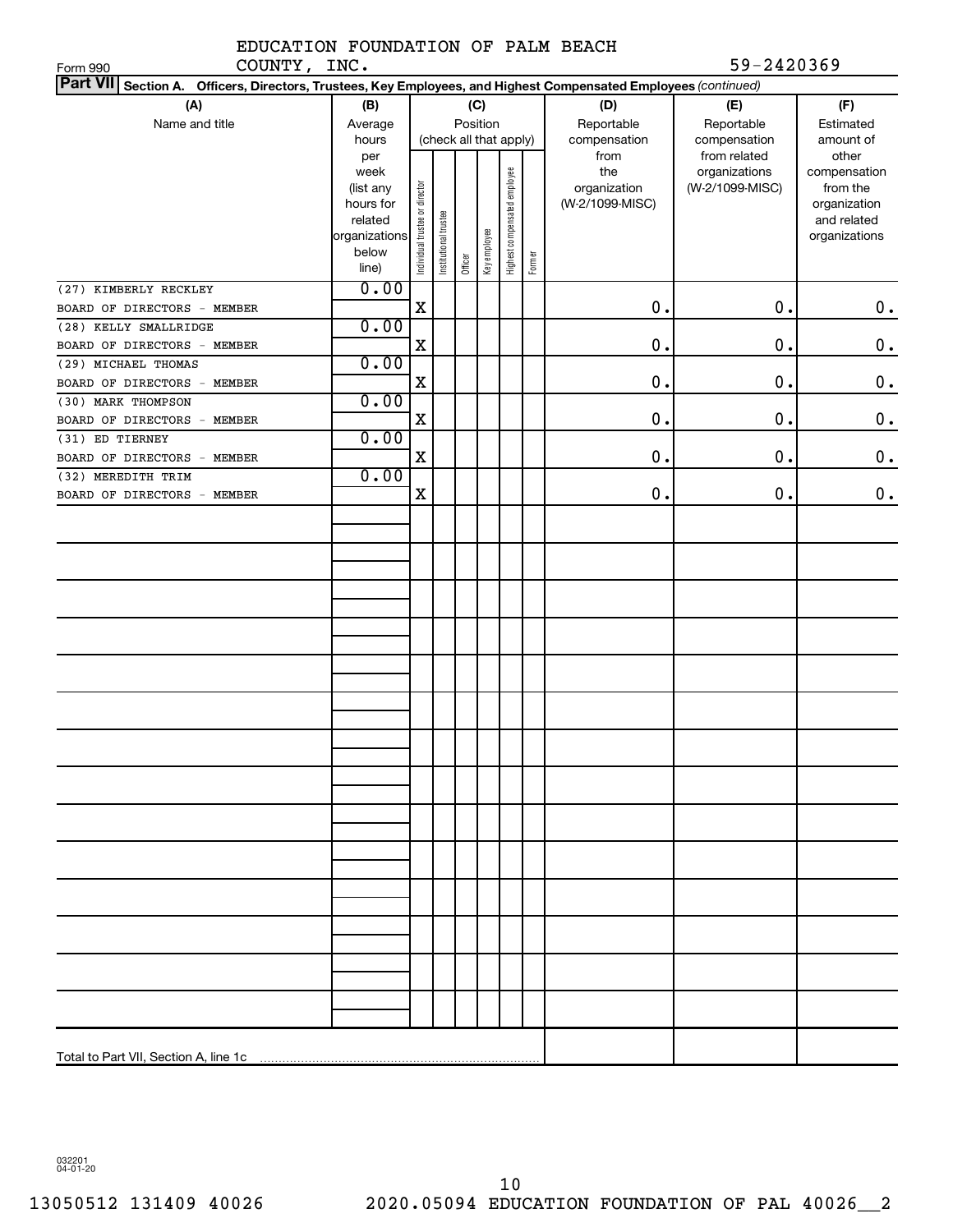|              | EDUCATION FOUNDATION OF PALM BEACH |  |  |
|--------------|------------------------------------|--|--|
| COUNTY, INC. |                                    |  |  |

| <b>Part VIII</b>                                          |      |     | Statement of Revenue                                                                      |                             |                             |                                   |           |                                      |
|-----------------------------------------------------------|------|-----|-------------------------------------------------------------------------------------------|-----------------------------|-----------------------------|-----------------------------------|-----------|--------------------------------------|
|                                                           |      |     |                                                                                           |                             | (A)                         | (B)                               | (C)       | (D)                                  |
|                                                           |      |     |                                                                                           |                             | Total revenue               | Related or exempt                 | Unrelated | Revenue excluded                     |
|                                                           |      |     |                                                                                           |                             |                             | function revenue business revenue |           | from tax under<br>sections 512 - 514 |
|                                                           |      |     |                                                                                           |                             |                             |                                   |           |                                      |
|                                                           |      |     | 1a<br>1 a Federated campaigns                                                             |                             |                             |                                   |           |                                      |
| Contributions, Gifts, Grants<br>and Other Similar Amounts |      |     | 1 <sub>b</sub><br><b>b</b> Membership dues                                                |                             |                             |                                   |           |                                      |
|                                                           |      |     | 1 <sub>c</sub><br>c Fundraising events                                                    |                             |                             |                                   |           |                                      |
|                                                           |      |     | 1 <sub>d</sub><br>d Related organizations                                                 |                             |                             |                                   |           |                                      |
|                                                           |      |     | 1e<br>e Government grants (contributions)                                                 | 649,182.                    |                             |                                   |           |                                      |
|                                                           |      |     | f All other contributions, gifts, grants, and                                             |                             |                             |                                   |           |                                      |
|                                                           |      |     | 1f<br>similar amounts not included above                                                  | 3, 162, 449.                |                             |                                   |           |                                      |
|                                                           |      |     | <b>g</b> Noncash contributions included in lines 1a-1f                                    | $\frac{1}{19}$ \$1,181,846. |                             |                                   |           |                                      |
|                                                           |      |     |                                                                                           |                             | $\overline{3}$ ,811,631.    |                                   |           |                                      |
|                                                           |      |     |                                                                                           | <b>Business Code</b>        |                             |                                   |           |                                      |
|                                                           |      | 2 a | the control of the control of the control of the control of the control of                |                             |                             |                                   |           |                                      |
|                                                           |      | b   | the control of the control of the control of the control of the control of                |                             |                             |                                   |           |                                      |
| Program Service<br>Revenue                                |      | с   | the control of the control of the control of the control of the control of the control of |                             |                             |                                   |           |                                      |
|                                                           |      | d   |                                                                                           |                             |                             |                                   |           |                                      |
|                                                           |      | е   |                                                                                           |                             |                             |                                   |           |                                      |
|                                                           |      |     | All other program service revenue                                                         |                             |                             |                                   |           |                                      |
|                                                           |      |     |                                                                                           | ▶                           |                             |                                   |           |                                      |
|                                                           | 3    |     | Investment income (including dividends, interest, and                                     |                             |                             |                                   |           |                                      |
|                                                           |      |     |                                                                                           | ▶                           | 175.                        |                                   |           | 175.                                 |
|                                                           | 4    |     | Income from investment of tax-exempt bond proceeds                                        | ▶                           |                             |                                   |           |                                      |
|                                                           | 5    |     |                                                                                           |                             |                             |                                   |           |                                      |
|                                                           |      |     | (i) Real                                                                                  | (ii) Personal               |                             |                                   |           |                                      |
|                                                           |      |     | <b>6 a</b> Gross rents<br>l 6a                                                            |                             |                             |                                   |           |                                      |
|                                                           |      |     | 6 <sub>b</sub><br><b>b</b> Less: rental expenses                                          |                             |                             |                                   |           |                                      |
|                                                           |      |     | 6c<br>c Rental income or (loss)                                                           |                             |                             |                                   |           |                                      |
|                                                           |      |     | <b>d</b> Net rental income or (loss)                                                      | ▶                           |                             |                                   |           |                                      |
|                                                           |      |     | (i) Securities<br>7 a Gross amount from sales of                                          | (ii) Other                  |                             |                                   |           |                                      |
|                                                           |      |     | assets other than inventory<br>7a                                                         |                             |                             |                                   |           |                                      |
|                                                           |      |     | <b>b</b> Less: cost or other basis                                                        |                             |                             |                                   |           |                                      |
|                                                           |      |     | and sales expenses<br> 7b                                                                 |                             |                             |                                   |           |                                      |
| Revenue                                                   |      |     | c Gain or (loss) $\overline{7c}$                                                          |                             |                             |                                   |           |                                      |
|                                                           |      |     |                                                                                           | ▶                           |                             |                                   |           |                                      |
| ৯                                                         |      |     | 8 a Gross income from fundraising events (not                                             |                             |                             |                                   |           |                                      |
| हैं                                                       |      |     | including \$ of                                                                           |                             |                             |                                   |           |                                      |
|                                                           |      |     | contributions reported on line 1c). See                                                   |                             |                             |                                   |           |                                      |
|                                                           |      |     | 8a                                                                                        |                             |                             |                                   |           |                                      |
|                                                           |      |     | 8b<br>b Less: direct expenses                                                             |                             |                             |                                   |           |                                      |
|                                                           |      |     | c Net income or (loss) from fundraising events                                            | ▶<br>.                      |                             |                                   |           |                                      |
|                                                           |      |     | 9 a Gross income from gaming activities. See                                              |                             |                             |                                   |           |                                      |
|                                                           |      |     | 9a                                                                                        |                             |                             |                                   |           |                                      |
|                                                           |      |     | 9b                                                                                        |                             |                             |                                   |           |                                      |
|                                                           |      |     | c Net income or (loss) from gaming activities                                             | ▶                           |                             |                                   |           |                                      |
|                                                           |      |     | 10 a Gross sales of inventory, less returns                                               |                             |                             |                                   |           |                                      |
|                                                           |      |     | 10a                                                                                       |                             |                             |                                   |           |                                      |
|                                                           |      |     | 10 <sub>b</sub><br><b>b</b> Less: cost of goods sold                                      |                             |                             |                                   |           |                                      |
|                                                           |      |     | c Net income or (loss) from sales of inventory                                            |                             |                             |                                   |           |                                      |
|                                                           |      |     |                                                                                           | <b>Business Code</b>        |                             |                                   |           |                                      |
|                                                           | 11 a |     |                                                                                           |                             |                             |                                   |           |                                      |
|                                                           |      | b   |                                                                                           |                             |                             |                                   |           |                                      |
|                                                           |      | с   |                                                                                           |                             |                             |                                   |           |                                      |
| Miscellaneous<br>Revenue                                  |      |     |                                                                                           |                             |                             |                                   |           |                                      |
|                                                           |      |     |                                                                                           |                             |                             |                                   |           |                                      |
|                                                           | 12   |     |                                                                                           |                             | $\triangleright$ 3,811,806. | 0.                                | 0.        | 175.                                 |
| 032009 12-23-20                                           |      |     |                                                                                           |                             |                             |                                   |           | Form 990 (2020)                      |

**Part 1990 (2020)** 

11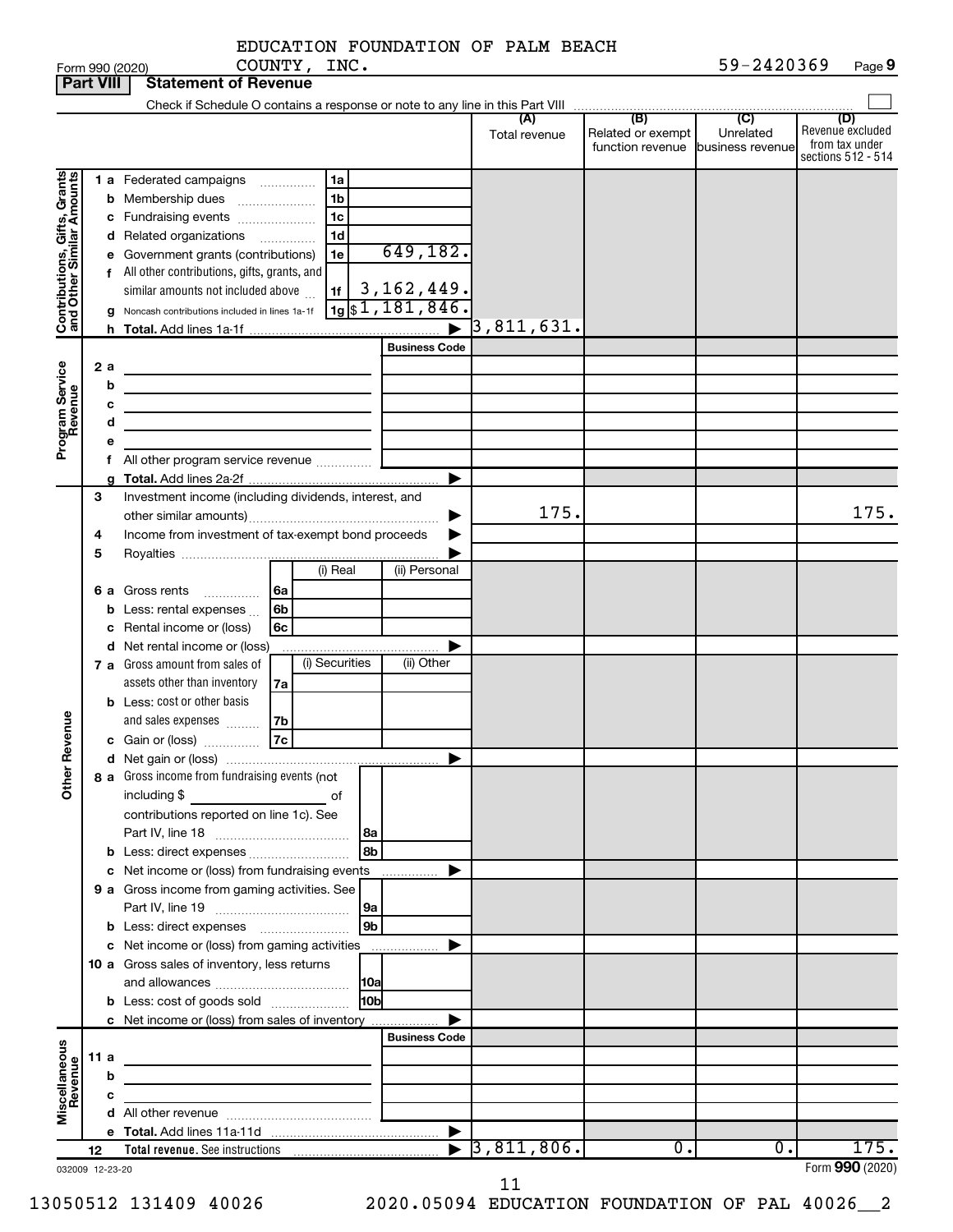|    |             | ADOCAIILON IOONDAIILON OI IAD |  |
|----|-------------|-------------------------------|--|
| n١ | COUNTY TNC. |                               |  |

|          | COUNTY, INC.<br>Form 990 (2020)<br><b>Part IX Statement of Functional Expenses</b>                                                                                                                         |                |                             |                                    | 59-2420369 Page 10      |
|----------|------------------------------------------------------------------------------------------------------------------------------------------------------------------------------------------------------------|----------------|-----------------------------|------------------------------------|-------------------------|
|          |                                                                                                                                                                                                            |                |                             |                                    |                         |
|          | Section 501(c)(3) and 501(c)(4) organizations must complete all columns. All other organizations must complete column (A).                                                                                 |                |                             |                                    |                         |
|          | Check if Schedule O contains a response or note to any line in this Part IX                                                                                                                                | (A)            | (B)                         | (C)                                | (D)                     |
|          | Do not include amounts reported on lines 6b,<br>7b, 8b, 9b, and 10b of Part VIII.                                                                                                                          | Total expenses | Program service<br>expenses | Management and<br>general expenses | Fundraising<br>expenses |
| 1.       | Grants and other assistance to domestic organizations                                                                                                                                                      |                |                             |                                    |                         |
|          | and domestic governments. See Part IV, line 21                                                                                                                                                             |                |                             |                                    |                         |
| 2        | Grants and other assistance to domestic                                                                                                                                                                    |                |                             |                                    |                         |
|          | individuals. See Part IV, line 22                                                                                                                                                                          | 98,068.        | 98,068.                     |                                    |                         |
| 3        | Grants and other assistance to foreign                                                                                                                                                                     |                |                             |                                    |                         |
|          | organizations, foreign governments, and foreign                                                                                                                                                            |                |                             |                                    |                         |
|          | individuals. See Part IV, lines 15 and 16                                                                                                                                                                  |                |                             |                                    |                         |
| 4        | Benefits paid to or for members                                                                                                                                                                            |                |                             |                                    |                         |
| 5        | Compensation of current officers, directors,<br>trustees, and key employees                                                                                                                                |                |                             |                                    |                         |
| 6        | Compensation not included above to disqualified                                                                                                                                                            |                |                             |                                    |                         |
|          | persons (as defined under section 4958(f)(1)) and                                                                                                                                                          |                |                             |                                    |                         |
|          | persons described in section 4958(c)(3)(B)                                                                                                                                                                 |                |                             |                                    |                         |
| 7        | Other salaries and wages                                                                                                                                                                                   | 527,409.       | 242, 359.                   | 152,437.                           | 132,613.                |
| 8        | Pension plan accruals and contributions (include                                                                                                                                                           |                |                             |                                    |                         |
|          | section 401(k) and 403(b) employer contributions)                                                                                                                                                          |                |                             |                                    |                         |
| 9        |                                                                                                                                                                                                            | 14,530.        |                             | 14,530.                            |                         |
| 10       |                                                                                                                                                                                                            | 58,601.        | 26,929.                     | 16,937.                            | 14,735.                 |
| 11       | Fees for services (nonemployees):                                                                                                                                                                          |                |                             |                                    |                         |
|          |                                                                                                                                                                                                            |                |                             |                                    |                         |
| b        |                                                                                                                                                                                                            | 62, 152.       |                             | 48,740.                            | 13,412.                 |
| c        |                                                                                                                                                                                                            |                |                             |                                    |                         |
| d        |                                                                                                                                                                                                            |                |                             |                                    |                         |
|          | e Professional fundraising services. See Part IV, line 17                                                                                                                                                  |                |                             |                                    |                         |
| f        | Investment management fees                                                                                                                                                                                 |                |                             |                                    |                         |
| g        | Other. (If line 11g amount exceeds 10% of line 25,                                                                                                                                                         |                |                             |                                    |                         |
|          | column (A) amount, list line 11g expenses on Sch O.)                                                                                                                                                       | 5,731.         | 2,871.                      | 250.                               | 2,610.                  |
| 12       | Advertising and promotion <i>manually contained</i>                                                                                                                                                        | 8,053.         | 706.                        | 7,347.                             |                         |
| 13<br>14 |                                                                                                                                                                                                            |                |                             |                                    |                         |
| 15       |                                                                                                                                                                                                            |                |                             |                                    |                         |
| 16       |                                                                                                                                                                                                            |                |                             |                                    |                         |
| 17       | Travel                                                                                                                                                                                                     | 1,307.         |                             | 1,307.                             |                         |
| 18       | Payments of travel or entertainment expenses                                                                                                                                                               |                |                             |                                    |                         |
|          | for any federal, state, or local public officials                                                                                                                                                          |                |                             |                                    |                         |
| 19       | Conferences, conventions, and meetings                                                                                                                                                                     | 5,703.         |                             |                                    | 5,703.                  |
| 20       | Interest                                                                                                                                                                                                   |                |                             |                                    |                         |
| 21       |                                                                                                                                                                                                            |                |                             |                                    |                         |
| 22       | Depreciation, depletion, and amortization                                                                                                                                                                  | 4,752.         | 4,752.                      |                                    |                         |
| 23       | Insurance                                                                                                                                                                                                  | 12,003.        | 5,612.                      | 6,391.                             |                         |
| 24       | Other expenses. Itemize expenses not covered<br>above (List miscellaneous expenses on line 24e. If<br>line 24e amount exceeds 10% of line 25, column (A)<br>amount, list line 24e expenses on Schedule O.) |                |                             |                                    |                         |
|          | SCHOOL SUPPLIES DISTRIB                                                                                                                                                                                    | 1,055,587.     | 1,055,587.                  |                                    |                         |
|          | DIGITAL INCLUSION                                                                                                                                                                                          | 886, 393.      | 886, 393.                   |                                    |                         |
|          | RED APPLE PROGRAM SERVI                                                                                                                                                                                    | 367, 348.      | 367, 348.                   |                                    |                         |
| d        | TUITION EXPENSE                                                                                                                                                                                            | 48,899.        | 48,899.                     |                                    |                         |
|          | e All other expenses                                                                                                                                                                                       | 151,855.       | 109,533.                    | 20,918.                            | 21,404.                 |
| 25       | Total functional expenses. Add lines 1 through 24e                                                                                                                                                         | 3,308,391.     | 2,849,057.                  | 268, 857.                          | 190,477.                |
| 26       | Joint costs. Complete this line only if the organization                                                                                                                                                   |                |                             |                                    |                         |
|          | reported in column (B) joint costs from a combined                                                                                                                                                         |                |                             |                                    |                         |

032010 12-23-20

Form (2020) **990**

Check here if following SOP 98-2 (ASC 958-720)

educational campaign and fundraising solicitation.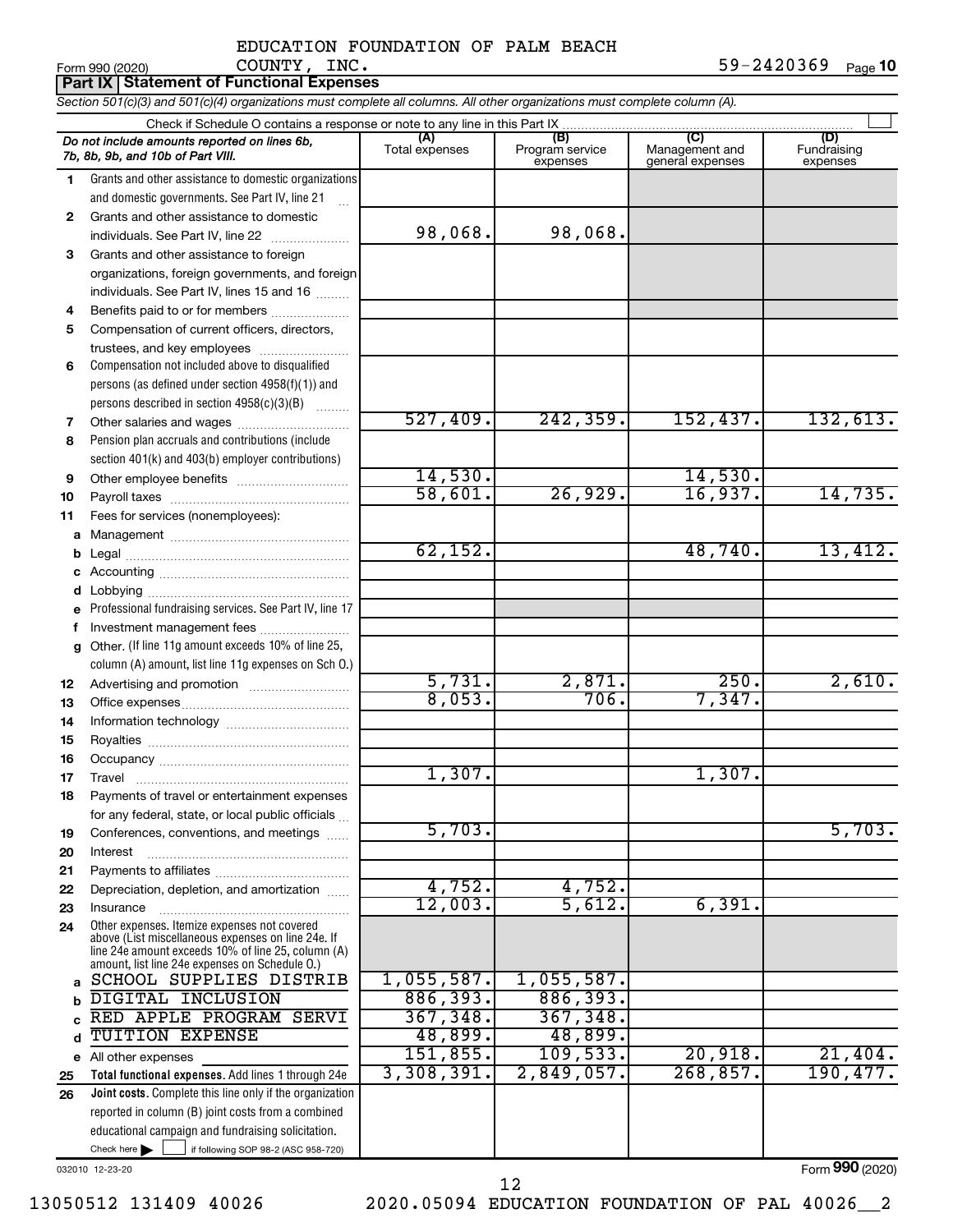#### EDUCATION FOUNDATION OF PALM BEACH COUNTY, INC.

 $\frac{1}{2}$ Form 990 (2020) COUNTY, INC. 59-2420369 Page 11

| (A)<br>(B)<br>Beginning of year<br>End of year<br>2,732,449.<br>2,420,531.<br>$\mathbf{1}$<br>1<br>$\mathbf{2}$<br>2<br>72,029.<br>3<br>З<br>4<br>4<br>Loans and other receivables from any current or former officer, director,<br>5<br>trustee, key employee, creator or founder, substantial contributor, or 35%<br>5<br>controlled entity or family member of any of these persons<br>Loans and other receivables from other disqualified persons (as defined<br>6<br>under section $4958(f)(1)$ , and persons described in section $4958(c)(3)(B)$<br>6<br>$\ldots$<br>7<br>Assets<br>7<br>474,785.<br>601,044.<br>8<br>8<br>9<br>9<br>Prepaid expenses and deferred charges<br><b>10a</b> Land, buildings, and equipment: cost or other<br>96,926.<br>basis. Complete Part VI of Schedule D<br>10a l<br>42,352.<br>1,881.<br>54,574.<br>10 <sub>c</sub><br>10 <sub>b</sub><br><b>b</b> Less: accumulated depreciation<br>11<br>11<br>12<br>12<br>324, 298.<br>354,509.<br>13<br>13<br>14<br>14<br>85, 845.<br>85,187.<br>15<br>15<br>3,379,369.<br>3,827,763.<br>16<br>16<br>764, 160.<br>39,069.<br>17<br>17<br>18<br>18<br>5,300.<br>19<br>19<br>20<br>20<br>21<br>Escrow or custodial account liability. Complete Part IV of Schedule D<br>21<br>22<br>Loans and other payables to any current or former officer, director,<br>Liabilities<br>trustee, key employee, creator or founder, substantial contributor, or 35%<br>22<br>Secured mortgages and notes payable to unrelated third parties<br>23<br>23<br>Unsecured notes and loans payable to unrelated third parties<br>24<br>24<br>25<br>Other liabilities (including federal income tax, payables to related third<br>parties, and other liabilities not included on lines 17-24). Complete Part X<br>519, 351.<br>1,194,720.<br>25<br>of Schedule D<br>1,288,811.<br>Total liabilities. Add lines 17 through 25<br>26<br>26<br>Organizations that follow FASB ASC 958, check here $\blacktriangleright \lfloor \underline{X} \rfloor$<br>Net Assets or Fund Balances<br>and complete lines 27, 28, 32, and 33.<br>802,885.<br>$\frac{1,756,878.}{837,096.}$<br>27<br>Net assets without donor restrictions<br>27<br>1, 287, 673.<br>28<br>28<br>Organizations that do not follow FASB ASC 958, check here $\blacktriangleright$<br>and complete lines 29 through 33.<br>29<br>29<br>Paid-in or capital surplus, or land, building, or equipment fund<br>30<br>30<br>Retained earnings, endowment, accumulated income, or other funds<br>31<br>31<br>.<br>2,090,558.<br>2,593,974.<br>32<br>32<br>3,379,369.<br>3,827,763.<br>33<br>33<br>$000$ (2222) |  | <b>Part X   Balance Sheet</b> |  |  |  |              |
|---------------------------------------------------------------------------------------------------------------------------------------------------------------------------------------------------------------------------------------------------------------------------------------------------------------------------------------------------------------------------------------------------------------------------------------------------------------------------------------------------------------------------------------------------------------------------------------------------------------------------------------------------------------------------------------------------------------------------------------------------------------------------------------------------------------------------------------------------------------------------------------------------------------------------------------------------------------------------------------------------------------------------------------------------------------------------------------------------------------------------------------------------------------------------------------------------------------------------------------------------------------------------------------------------------------------------------------------------------------------------------------------------------------------------------------------------------------------------------------------------------------------------------------------------------------------------------------------------------------------------------------------------------------------------------------------------------------------------------------------------------------------------------------------------------------------------------------------------------------------------------------------------------------------------------------------------------------------------------------------------------------------------------------------------------------------------------------------------------------------------------------------------------------------------------------------------------------------------------------------------------------------------------------------------------------------------------------------------------------------------------------------------------------------------------------------------------------------------------------------------------------------------------------------------------------------------------------------------------------------------|--|-------------------------------|--|--|--|--------------|
|                                                                                                                                                                                                                                                                                                                                                                                                                                                                                                                                                                                                                                                                                                                                                                                                                                                                                                                                                                                                                                                                                                                                                                                                                                                                                                                                                                                                                                                                                                                                                                                                                                                                                                                                                                                                                                                                                                                                                                                                                                                                                                                                                                                                                                                                                                                                                                                                                                                                                                                                                                                                                           |  |                               |  |  |  |              |
|                                                                                                                                                                                                                                                                                                                                                                                                                                                                                                                                                                                                                                                                                                                                                                                                                                                                                                                                                                                                                                                                                                                                                                                                                                                                                                                                                                                                                                                                                                                                                                                                                                                                                                                                                                                                                                                                                                                                                                                                                                                                                                                                                                                                                                                                                                                                                                                                                                                                                                                                                                                                                           |  |                               |  |  |  |              |
|                                                                                                                                                                                                                                                                                                                                                                                                                                                                                                                                                                                                                                                                                                                                                                                                                                                                                                                                                                                                                                                                                                                                                                                                                                                                                                                                                                                                                                                                                                                                                                                                                                                                                                                                                                                                                                                                                                                                                                                                                                                                                                                                                                                                                                                                                                                                                                                                                                                                                                                                                                                                                           |  |                               |  |  |  |              |
|                                                                                                                                                                                                                                                                                                                                                                                                                                                                                                                                                                                                                                                                                                                                                                                                                                                                                                                                                                                                                                                                                                                                                                                                                                                                                                                                                                                                                                                                                                                                                                                                                                                                                                                                                                                                                                                                                                                                                                                                                                                                                                                                                                                                                                                                                                                                                                                                                                                                                                                                                                                                                           |  |                               |  |  |  |              |
|                                                                                                                                                                                                                                                                                                                                                                                                                                                                                                                                                                                                                                                                                                                                                                                                                                                                                                                                                                                                                                                                                                                                                                                                                                                                                                                                                                                                                                                                                                                                                                                                                                                                                                                                                                                                                                                                                                                                                                                                                                                                                                                                                                                                                                                                                                                                                                                                                                                                                                                                                                                                                           |  |                               |  |  |  |              |
|                                                                                                                                                                                                                                                                                                                                                                                                                                                                                                                                                                                                                                                                                                                                                                                                                                                                                                                                                                                                                                                                                                                                                                                                                                                                                                                                                                                                                                                                                                                                                                                                                                                                                                                                                                                                                                                                                                                                                                                                                                                                                                                                                                                                                                                                                                                                                                                                                                                                                                                                                                                                                           |  |                               |  |  |  |              |
|                                                                                                                                                                                                                                                                                                                                                                                                                                                                                                                                                                                                                                                                                                                                                                                                                                                                                                                                                                                                                                                                                                                                                                                                                                                                                                                                                                                                                                                                                                                                                                                                                                                                                                                                                                                                                                                                                                                                                                                                                                                                                                                                                                                                                                                                                                                                                                                                                                                                                                                                                                                                                           |  |                               |  |  |  |              |
|                                                                                                                                                                                                                                                                                                                                                                                                                                                                                                                                                                                                                                                                                                                                                                                                                                                                                                                                                                                                                                                                                                                                                                                                                                                                                                                                                                                                                                                                                                                                                                                                                                                                                                                                                                                                                                                                                                                                                                                                                                                                                                                                                                                                                                                                                                                                                                                                                                                                                                                                                                                                                           |  |                               |  |  |  |              |
|                                                                                                                                                                                                                                                                                                                                                                                                                                                                                                                                                                                                                                                                                                                                                                                                                                                                                                                                                                                                                                                                                                                                                                                                                                                                                                                                                                                                                                                                                                                                                                                                                                                                                                                                                                                                                                                                                                                                                                                                                                                                                                                                                                                                                                                                                                                                                                                                                                                                                                                                                                                                                           |  |                               |  |  |  |              |
|                                                                                                                                                                                                                                                                                                                                                                                                                                                                                                                                                                                                                                                                                                                                                                                                                                                                                                                                                                                                                                                                                                                                                                                                                                                                                                                                                                                                                                                                                                                                                                                                                                                                                                                                                                                                                                                                                                                                                                                                                                                                                                                                                                                                                                                                                                                                                                                                                                                                                                                                                                                                                           |  |                               |  |  |  |              |
|                                                                                                                                                                                                                                                                                                                                                                                                                                                                                                                                                                                                                                                                                                                                                                                                                                                                                                                                                                                                                                                                                                                                                                                                                                                                                                                                                                                                                                                                                                                                                                                                                                                                                                                                                                                                                                                                                                                                                                                                                                                                                                                                                                                                                                                                                                                                                                                                                                                                                                                                                                                                                           |  |                               |  |  |  |              |
|                                                                                                                                                                                                                                                                                                                                                                                                                                                                                                                                                                                                                                                                                                                                                                                                                                                                                                                                                                                                                                                                                                                                                                                                                                                                                                                                                                                                                                                                                                                                                                                                                                                                                                                                                                                                                                                                                                                                                                                                                                                                                                                                                                                                                                                                                                                                                                                                                                                                                                                                                                                                                           |  |                               |  |  |  |              |
|                                                                                                                                                                                                                                                                                                                                                                                                                                                                                                                                                                                                                                                                                                                                                                                                                                                                                                                                                                                                                                                                                                                                                                                                                                                                                                                                                                                                                                                                                                                                                                                                                                                                                                                                                                                                                                                                                                                                                                                                                                                                                                                                                                                                                                                                                                                                                                                                                                                                                                                                                                                                                           |  |                               |  |  |  |              |
|                                                                                                                                                                                                                                                                                                                                                                                                                                                                                                                                                                                                                                                                                                                                                                                                                                                                                                                                                                                                                                                                                                                                                                                                                                                                                                                                                                                                                                                                                                                                                                                                                                                                                                                                                                                                                                                                                                                                                                                                                                                                                                                                                                                                                                                                                                                                                                                                                                                                                                                                                                                                                           |  |                               |  |  |  |              |
|                                                                                                                                                                                                                                                                                                                                                                                                                                                                                                                                                                                                                                                                                                                                                                                                                                                                                                                                                                                                                                                                                                                                                                                                                                                                                                                                                                                                                                                                                                                                                                                                                                                                                                                                                                                                                                                                                                                                                                                                                                                                                                                                                                                                                                                                                                                                                                                                                                                                                                                                                                                                                           |  |                               |  |  |  |              |
|                                                                                                                                                                                                                                                                                                                                                                                                                                                                                                                                                                                                                                                                                                                                                                                                                                                                                                                                                                                                                                                                                                                                                                                                                                                                                                                                                                                                                                                                                                                                                                                                                                                                                                                                                                                                                                                                                                                                                                                                                                                                                                                                                                                                                                                                                                                                                                                                                                                                                                                                                                                                                           |  |                               |  |  |  |              |
|                                                                                                                                                                                                                                                                                                                                                                                                                                                                                                                                                                                                                                                                                                                                                                                                                                                                                                                                                                                                                                                                                                                                                                                                                                                                                                                                                                                                                                                                                                                                                                                                                                                                                                                                                                                                                                                                                                                                                                                                                                                                                                                                                                                                                                                                                                                                                                                                                                                                                                                                                                                                                           |  |                               |  |  |  |              |
|                                                                                                                                                                                                                                                                                                                                                                                                                                                                                                                                                                                                                                                                                                                                                                                                                                                                                                                                                                                                                                                                                                                                                                                                                                                                                                                                                                                                                                                                                                                                                                                                                                                                                                                                                                                                                                                                                                                                                                                                                                                                                                                                                                                                                                                                                                                                                                                                                                                                                                                                                                                                                           |  |                               |  |  |  |              |
|                                                                                                                                                                                                                                                                                                                                                                                                                                                                                                                                                                                                                                                                                                                                                                                                                                                                                                                                                                                                                                                                                                                                                                                                                                                                                                                                                                                                                                                                                                                                                                                                                                                                                                                                                                                                                                                                                                                                                                                                                                                                                                                                                                                                                                                                                                                                                                                                                                                                                                                                                                                                                           |  |                               |  |  |  |              |
|                                                                                                                                                                                                                                                                                                                                                                                                                                                                                                                                                                                                                                                                                                                                                                                                                                                                                                                                                                                                                                                                                                                                                                                                                                                                                                                                                                                                                                                                                                                                                                                                                                                                                                                                                                                                                                                                                                                                                                                                                                                                                                                                                                                                                                                                                                                                                                                                                                                                                                                                                                                                                           |  |                               |  |  |  |              |
|                                                                                                                                                                                                                                                                                                                                                                                                                                                                                                                                                                                                                                                                                                                                                                                                                                                                                                                                                                                                                                                                                                                                                                                                                                                                                                                                                                                                                                                                                                                                                                                                                                                                                                                                                                                                                                                                                                                                                                                                                                                                                                                                                                                                                                                                                                                                                                                                                                                                                                                                                                                                                           |  |                               |  |  |  |              |
|                                                                                                                                                                                                                                                                                                                                                                                                                                                                                                                                                                                                                                                                                                                                                                                                                                                                                                                                                                                                                                                                                                                                                                                                                                                                                                                                                                                                                                                                                                                                                                                                                                                                                                                                                                                                                                                                                                                                                                                                                                                                                                                                                                                                                                                                                                                                                                                                                                                                                                                                                                                                                           |  |                               |  |  |  |              |
|                                                                                                                                                                                                                                                                                                                                                                                                                                                                                                                                                                                                                                                                                                                                                                                                                                                                                                                                                                                                                                                                                                                                                                                                                                                                                                                                                                                                                                                                                                                                                                                                                                                                                                                                                                                                                                                                                                                                                                                                                                                                                                                                                                                                                                                                                                                                                                                                                                                                                                                                                                                                                           |  |                               |  |  |  |              |
|                                                                                                                                                                                                                                                                                                                                                                                                                                                                                                                                                                                                                                                                                                                                                                                                                                                                                                                                                                                                                                                                                                                                                                                                                                                                                                                                                                                                                                                                                                                                                                                                                                                                                                                                                                                                                                                                                                                                                                                                                                                                                                                                                                                                                                                                                                                                                                                                                                                                                                                                                                                                                           |  |                               |  |  |  |              |
|                                                                                                                                                                                                                                                                                                                                                                                                                                                                                                                                                                                                                                                                                                                                                                                                                                                                                                                                                                                                                                                                                                                                                                                                                                                                                                                                                                                                                                                                                                                                                                                                                                                                                                                                                                                                                                                                                                                                                                                                                                                                                                                                                                                                                                                                                                                                                                                                                                                                                                                                                                                                                           |  |                               |  |  |  |              |
|                                                                                                                                                                                                                                                                                                                                                                                                                                                                                                                                                                                                                                                                                                                                                                                                                                                                                                                                                                                                                                                                                                                                                                                                                                                                                                                                                                                                                                                                                                                                                                                                                                                                                                                                                                                                                                                                                                                                                                                                                                                                                                                                                                                                                                                                                                                                                                                                                                                                                                                                                                                                                           |  |                               |  |  |  |              |
|                                                                                                                                                                                                                                                                                                                                                                                                                                                                                                                                                                                                                                                                                                                                                                                                                                                                                                                                                                                                                                                                                                                                                                                                                                                                                                                                                                                                                                                                                                                                                                                                                                                                                                                                                                                                                                                                                                                                                                                                                                                                                                                                                                                                                                                                                                                                                                                                                                                                                                                                                                                                                           |  |                               |  |  |  |              |
|                                                                                                                                                                                                                                                                                                                                                                                                                                                                                                                                                                                                                                                                                                                                                                                                                                                                                                                                                                                                                                                                                                                                                                                                                                                                                                                                                                                                                                                                                                                                                                                                                                                                                                                                                                                                                                                                                                                                                                                                                                                                                                                                                                                                                                                                                                                                                                                                                                                                                                                                                                                                                           |  |                               |  |  |  |              |
|                                                                                                                                                                                                                                                                                                                                                                                                                                                                                                                                                                                                                                                                                                                                                                                                                                                                                                                                                                                                                                                                                                                                                                                                                                                                                                                                                                                                                                                                                                                                                                                                                                                                                                                                                                                                                                                                                                                                                                                                                                                                                                                                                                                                                                                                                                                                                                                                                                                                                                                                                                                                                           |  |                               |  |  |  |              |
|                                                                                                                                                                                                                                                                                                                                                                                                                                                                                                                                                                                                                                                                                                                                                                                                                                                                                                                                                                                                                                                                                                                                                                                                                                                                                                                                                                                                                                                                                                                                                                                                                                                                                                                                                                                                                                                                                                                                                                                                                                                                                                                                                                                                                                                                                                                                                                                                                                                                                                                                                                                                                           |  |                               |  |  |  |              |
|                                                                                                                                                                                                                                                                                                                                                                                                                                                                                                                                                                                                                                                                                                                                                                                                                                                                                                                                                                                                                                                                                                                                                                                                                                                                                                                                                                                                                                                                                                                                                                                                                                                                                                                                                                                                                                                                                                                                                                                                                                                                                                                                                                                                                                                                                                                                                                                                                                                                                                                                                                                                                           |  |                               |  |  |  |              |
|                                                                                                                                                                                                                                                                                                                                                                                                                                                                                                                                                                                                                                                                                                                                                                                                                                                                                                                                                                                                                                                                                                                                                                                                                                                                                                                                                                                                                                                                                                                                                                                                                                                                                                                                                                                                                                                                                                                                                                                                                                                                                                                                                                                                                                                                                                                                                                                                                                                                                                                                                                                                                           |  |                               |  |  |  |              |
|                                                                                                                                                                                                                                                                                                                                                                                                                                                                                                                                                                                                                                                                                                                                                                                                                                                                                                                                                                                                                                                                                                                                                                                                                                                                                                                                                                                                                                                                                                                                                                                                                                                                                                                                                                                                                                                                                                                                                                                                                                                                                                                                                                                                                                                                                                                                                                                                                                                                                                                                                                                                                           |  |                               |  |  |  |              |
|                                                                                                                                                                                                                                                                                                                                                                                                                                                                                                                                                                                                                                                                                                                                                                                                                                                                                                                                                                                                                                                                                                                                                                                                                                                                                                                                                                                                                                                                                                                                                                                                                                                                                                                                                                                                                                                                                                                                                                                                                                                                                                                                                                                                                                                                                                                                                                                                                                                                                                                                                                                                                           |  |                               |  |  |  |              |
|                                                                                                                                                                                                                                                                                                                                                                                                                                                                                                                                                                                                                                                                                                                                                                                                                                                                                                                                                                                                                                                                                                                                                                                                                                                                                                                                                                                                                                                                                                                                                                                                                                                                                                                                                                                                                                                                                                                                                                                                                                                                                                                                                                                                                                                                                                                                                                                                                                                                                                                                                                                                                           |  |                               |  |  |  |              |
|                                                                                                                                                                                                                                                                                                                                                                                                                                                                                                                                                                                                                                                                                                                                                                                                                                                                                                                                                                                                                                                                                                                                                                                                                                                                                                                                                                                                                                                                                                                                                                                                                                                                                                                                                                                                                                                                                                                                                                                                                                                                                                                                                                                                                                                                                                                                                                                                                                                                                                                                                                                                                           |  |                               |  |  |  | 1, 233, 789. |
|                                                                                                                                                                                                                                                                                                                                                                                                                                                                                                                                                                                                                                                                                                                                                                                                                                                                                                                                                                                                                                                                                                                                                                                                                                                                                                                                                                                                                                                                                                                                                                                                                                                                                                                                                                                                                                                                                                                                                                                                                                                                                                                                                                                                                                                                                                                                                                                                                                                                                                                                                                                                                           |  |                               |  |  |  |              |
|                                                                                                                                                                                                                                                                                                                                                                                                                                                                                                                                                                                                                                                                                                                                                                                                                                                                                                                                                                                                                                                                                                                                                                                                                                                                                                                                                                                                                                                                                                                                                                                                                                                                                                                                                                                                                                                                                                                                                                                                                                                                                                                                                                                                                                                                                                                                                                                                                                                                                                                                                                                                                           |  |                               |  |  |  |              |
|                                                                                                                                                                                                                                                                                                                                                                                                                                                                                                                                                                                                                                                                                                                                                                                                                                                                                                                                                                                                                                                                                                                                                                                                                                                                                                                                                                                                                                                                                                                                                                                                                                                                                                                                                                                                                                                                                                                                                                                                                                                                                                                                                                                                                                                                                                                                                                                                                                                                                                                                                                                                                           |  |                               |  |  |  |              |
|                                                                                                                                                                                                                                                                                                                                                                                                                                                                                                                                                                                                                                                                                                                                                                                                                                                                                                                                                                                                                                                                                                                                                                                                                                                                                                                                                                                                                                                                                                                                                                                                                                                                                                                                                                                                                                                                                                                                                                                                                                                                                                                                                                                                                                                                                                                                                                                                                                                                                                                                                                                                                           |  |                               |  |  |  |              |
|                                                                                                                                                                                                                                                                                                                                                                                                                                                                                                                                                                                                                                                                                                                                                                                                                                                                                                                                                                                                                                                                                                                                                                                                                                                                                                                                                                                                                                                                                                                                                                                                                                                                                                                                                                                                                                                                                                                                                                                                                                                                                                                                                                                                                                                                                                                                                                                                                                                                                                                                                                                                                           |  |                               |  |  |  |              |
|                                                                                                                                                                                                                                                                                                                                                                                                                                                                                                                                                                                                                                                                                                                                                                                                                                                                                                                                                                                                                                                                                                                                                                                                                                                                                                                                                                                                                                                                                                                                                                                                                                                                                                                                                                                                                                                                                                                                                                                                                                                                                                                                                                                                                                                                                                                                                                                                                                                                                                                                                                                                                           |  |                               |  |  |  |              |
|                                                                                                                                                                                                                                                                                                                                                                                                                                                                                                                                                                                                                                                                                                                                                                                                                                                                                                                                                                                                                                                                                                                                                                                                                                                                                                                                                                                                                                                                                                                                                                                                                                                                                                                                                                                                                                                                                                                                                                                                                                                                                                                                                                                                                                                                                                                                                                                                                                                                                                                                                                                                                           |  |                               |  |  |  |              |
|                                                                                                                                                                                                                                                                                                                                                                                                                                                                                                                                                                                                                                                                                                                                                                                                                                                                                                                                                                                                                                                                                                                                                                                                                                                                                                                                                                                                                                                                                                                                                                                                                                                                                                                                                                                                                                                                                                                                                                                                                                                                                                                                                                                                                                                                                                                                                                                                                                                                                                                                                                                                                           |  |                               |  |  |  |              |
|                                                                                                                                                                                                                                                                                                                                                                                                                                                                                                                                                                                                                                                                                                                                                                                                                                                                                                                                                                                                                                                                                                                                                                                                                                                                                                                                                                                                                                                                                                                                                                                                                                                                                                                                                                                                                                                                                                                                                                                                                                                                                                                                                                                                                                                                                                                                                                                                                                                                                                                                                                                                                           |  |                               |  |  |  |              |
|                                                                                                                                                                                                                                                                                                                                                                                                                                                                                                                                                                                                                                                                                                                                                                                                                                                                                                                                                                                                                                                                                                                                                                                                                                                                                                                                                                                                                                                                                                                                                                                                                                                                                                                                                                                                                                                                                                                                                                                                                                                                                                                                                                                                                                                                                                                                                                                                                                                                                                                                                                                                                           |  |                               |  |  |  |              |
|                                                                                                                                                                                                                                                                                                                                                                                                                                                                                                                                                                                                                                                                                                                                                                                                                                                                                                                                                                                                                                                                                                                                                                                                                                                                                                                                                                                                                                                                                                                                                                                                                                                                                                                                                                                                                                                                                                                                                                                                                                                                                                                                                                                                                                                                                                                                                                                                                                                                                                                                                                                                                           |  |                               |  |  |  |              |

Form (2020) **990**

032011 12-23-20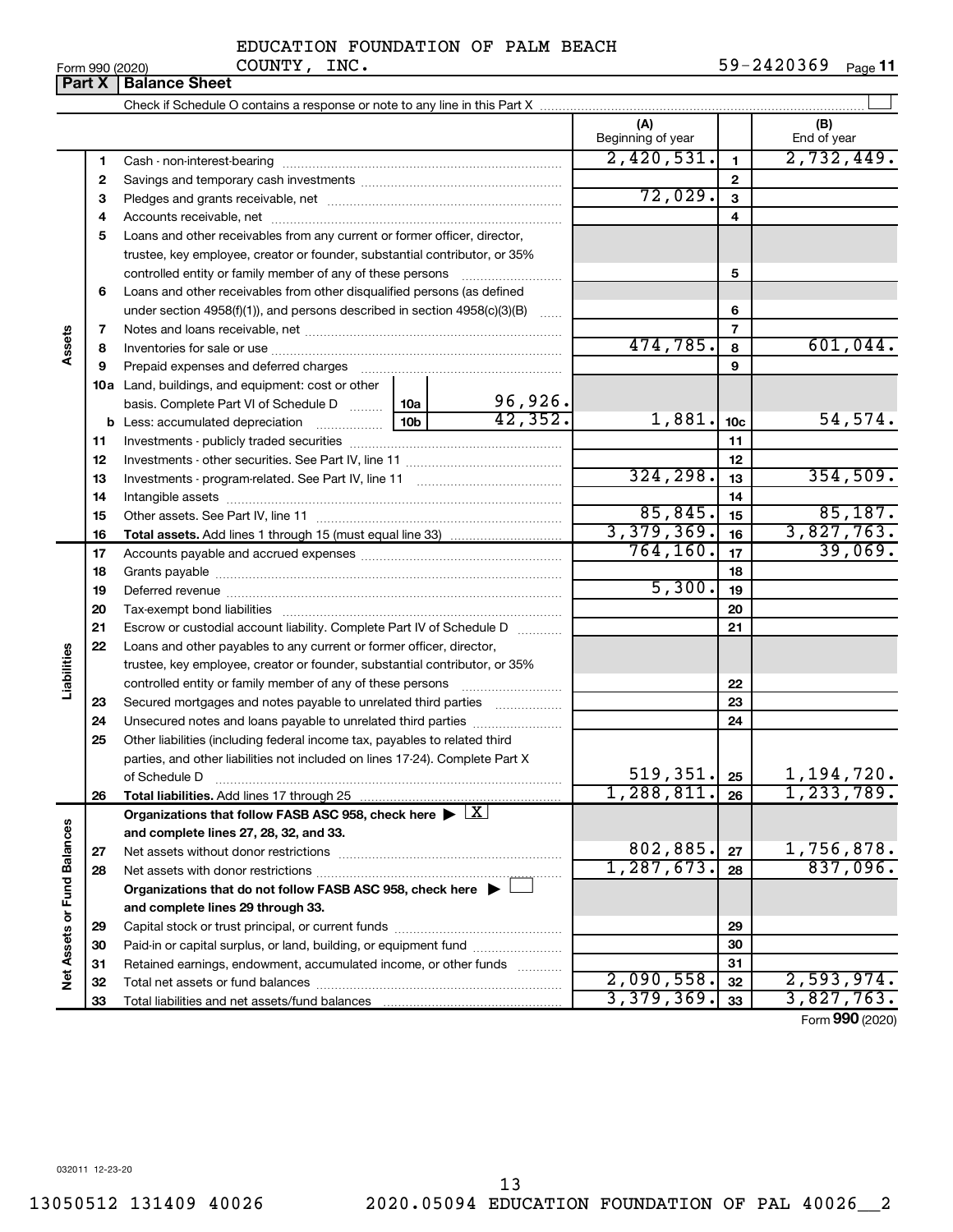| EDUCATION FOUNDATION OF PALM BEACH |  |  |  |
|------------------------------------|--|--|--|
|------------------------------------|--|--|--|

|    | Form 990 (2020)<br>COUNTY, INC.                                                                                                 | 59-4420369              |                |            | Page 12          |
|----|---------------------------------------------------------------------------------------------------------------------------------|-------------------------|----------------|------------|------------------|
|    | <b>Part XI Reconciliation of Net Assets</b>                                                                                     |                         |                |            |                  |
|    |                                                                                                                                 |                         |                |            |                  |
|    |                                                                                                                                 |                         |                |            |                  |
| 1  |                                                                                                                                 | $\mathbf{1}$            | 3,811,806.     |            |                  |
| 2  |                                                                                                                                 | $\overline{2}$          | 3,308,391.     |            |                  |
| З  | Revenue less expenses. Subtract line 2 from line 1                                                                              | $\mathbf{3}$            |                |            | 503, 415.        |
| 4  |                                                                                                                                 | $\overline{\mathbf{4}}$ | 2,090,558.     |            |                  |
| 5  |                                                                                                                                 | 5                       |                |            |                  |
| 6  |                                                                                                                                 | 6                       |                |            |                  |
| 7  | Investment expenses www.communication.com/www.communication.com/www.communication.com/www.com                                   | $\overline{7}$          |                |            |                  |
| 8  |                                                                                                                                 | 8                       |                |            |                  |
| 9  | Other changes in net assets or fund balances (explain on Schedule O)                                                            | $\mathbf{9}$            |                |            | $\overline{0}$ . |
| 10 | Net assets or fund balances at end of year. Combine lines 3 through 9 (must equal Part X, line 32,                              |                         |                |            |                  |
|    |                                                                                                                                 | 10                      | 2,593,973.     |            |                  |
|    | Part XII Financial Statements and Reporting                                                                                     |                         |                |            |                  |
|    |                                                                                                                                 |                         |                |            |                  |
|    |                                                                                                                                 |                         |                | <b>Yes</b> | No               |
| 1  | $\boxed{\text{X}}$ Accrual<br>Accounting method used to prepare the Form 990: [130] Cash<br>$\Box$ Other                        |                         |                |            |                  |
|    | If the organization changed its method of accounting from a prior year or checked "Other," explain in Schedule O.               |                         |                |            |                  |
|    | 2a Were the organization's financial statements compiled or reviewed by an independent accountant?                              |                         | 2a             |            | х                |
|    | If "Yes," check a box below to indicate whether the financial statements for the year were compiled or reviewed on a            |                         |                |            |                  |
|    | separate basis, consolidated basis, or both:                                                                                    |                         |                |            |                  |
|    | Both consolidated and separate basis<br>Separate basis<br>Consolidated basis                                                    |                         |                |            |                  |
|    |                                                                                                                                 |                         | 2 <sub>b</sub> | х          |                  |
|    | If "Yes," check a box below to indicate whether the financial statements for the year were audited on a separate basis,         |                         |                |            |                  |
|    | consolidated basis, or both:                                                                                                    |                         |                |            |                  |
|    | $ \mathbf{X} $ Separate basis<br>Consolidated basis<br>Both consolidated and separate basis                                     |                         |                |            |                  |
|    | c If "Yes" to line 2a or 2b, does the organization have a committee that assumes responsibility for oversight of the audit,     |                         |                |            |                  |
|    |                                                                                                                                 |                         | 2c             | х          |                  |
|    | If the organization changed either its oversight process or selection process during the tax year, explain on Schedule O.       |                         |                |            |                  |
|    | 3a As a result of a federal award, was the organization required to undergo an audit or audits as set forth in the Single Audit |                         |                |            |                  |
|    |                                                                                                                                 |                         | За             |            | x                |
|    | b If "Yes," did the organization undergo the required audit or audits? If the organization did not undergo the required audit   |                         |                |            |                  |
|    |                                                                                                                                 |                         | 3 <sub>b</sub> |            |                  |

Form (2020) **990**

032012 12-23-20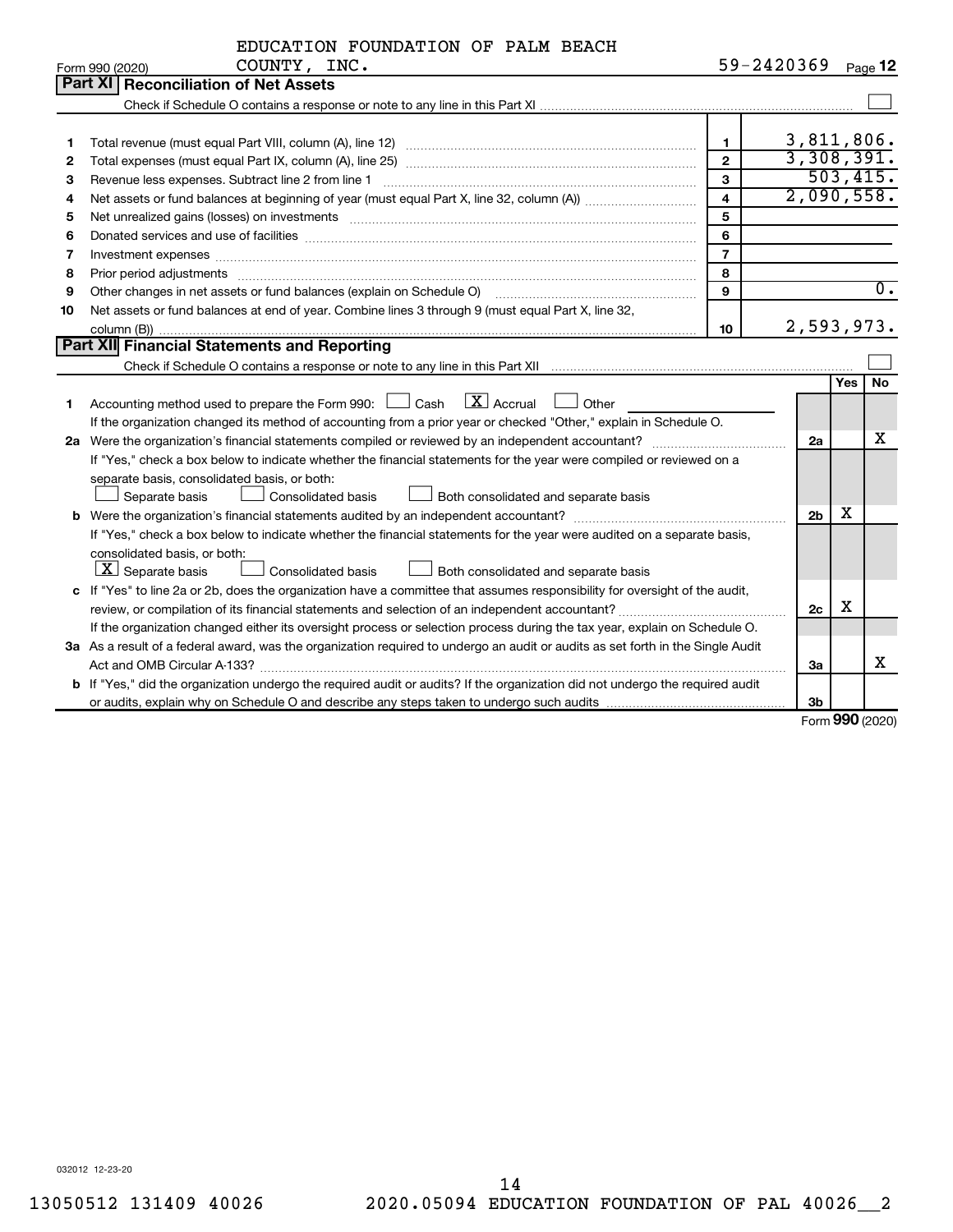|             | <b>SCHEDULE A</b>                                      |                                                                                                                                  |                                                                                                                                                                                                                                                      |     |                                                                |                            |  | OMB No. 1545-0047                                   |
|-------------|--------------------------------------------------------|----------------------------------------------------------------------------------------------------------------------------------|------------------------------------------------------------------------------------------------------------------------------------------------------------------------------------------------------------------------------------------------------|-----|----------------------------------------------------------------|----------------------------|--|-----------------------------------------------------|
|             | (Form 990 or 990-EZ)                                   | <b>Public Charity Status and Public Support</b><br>Complete if the organization is a section 501(c)(3) organization or a section |                                                                                                                                                                                                                                                      |     |                                                                |                            |  |                                                     |
|             |                                                        | 4947(a)(1) nonexempt charitable trust.                                                                                           |                                                                                                                                                                                                                                                      |     |                                                                |                            |  |                                                     |
|             | Department of the Treasury<br>Internal Revenue Service |                                                                                                                                  | Attach to Form 990 or Form 990-EZ.<br>Go to www.irs.gov/Form990 for instructions and the latest information.                                                                                                                                         |     |                                                                |                            |  | <b>Open to Public</b><br><b>Inspection</b>          |
|             | Name of the organization                               | COUNTY, INC.                                                                                                                     | EDUCATION FOUNDATION OF PALM BEACH                                                                                                                                                                                                                   |     |                                                                |                            |  | <b>Employer identification number</b><br>59-2420369 |
| Part I      |                                                        |                                                                                                                                  | Reason for Public Charity Status. (All organizations must complete this part.) See instructions.                                                                                                                                                     |     |                                                                |                            |  |                                                     |
|             |                                                        |                                                                                                                                  | The organization is not a private foundation because it is: (For lines 1 through 12, check only one box.)                                                                                                                                            |     |                                                                |                            |  |                                                     |
| 1           |                                                        |                                                                                                                                  | A church, convention of churches, or association of churches described in section 170(b)(1)(A)(i).                                                                                                                                                   |     |                                                                |                            |  |                                                     |
| $\mathbf 2$ |                                                        |                                                                                                                                  | A school described in section 170(b)(1)(A)(ii). (Attach Schedule E (Form 990 or 990-EZ).)                                                                                                                                                            |     |                                                                |                            |  |                                                     |
| 3           |                                                        |                                                                                                                                  | A hospital or a cooperative hospital service organization described in section 170(b)(1)(A)(iii).                                                                                                                                                    |     |                                                                |                            |  |                                                     |
| 4           |                                                        |                                                                                                                                  | A medical research organization operated in conjunction with a hospital described in section 170(b)(1)(A)(iii). Enter the hospital's name,                                                                                                           |     |                                                                |                            |  |                                                     |
|             | city, and state:                                       |                                                                                                                                  |                                                                                                                                                                                                                                                      |     |                                                                |                            |  |                                                     |
| 5           |                                                        | section 170(b)(1)(A)(iv). (Complete Part II.)                                                                                    | An organization operated for the benefit of a college or university owned or operated by a governmental unit described in                                                                                                                            |     |                                                                |                            |  |                                                     |
| 6           |                                                        |                                                                                                                                  | A federal, state, or local government or governmental unit described in section 170(b)(1)(A)(v).                                                                                                                                                     |     |                                                                |                            |  |                                                     |
| 7           | $\mathbf{X}$                                           |                                                                                                                                  | An organization that normally receives a substantial part of its support from a governmental unit or from the general public described in                                                                                                            |     |                                                                |                            |  |                                                     |
|             |                                                        | section 170(b)(1)(A)(vi). (Complete Part II.)                                                                                    |                                                                                                                                                                                                                                                      |     |                                                                |                            |  |                                                     |
| 8           |                                                        |                                                                                                                                  | A community trust described in section 170(b)(1)(A)(vi). (Complete Part II.)                                                                                                                                                                         |     |                                                                |                            |  |                                                     |
| 9           |                                                        |                                                                                                                                  | An agricultural research organization described in section 170(b)(1)(A)(ix) operated in conjunction with a land-grant college                                                                                                                        |     |                                                                |                            |  |                                                     |
|             |                                                        |                                                                                                                                  | or university or a non-land-grant college of agriculture (see instructions). Enter the name, city, and state of the college or                                                                                                                       |     |                                                                |                            |  |                                                     |
| 10          | university:                                            |                                                                                                                                  | An organization that normally receives (1) more than 33 1/3% of its support from contributions, membership fees, and gross receipts from                                                                                                             |     |                                                                |                            |  |                                                     |
|             |                                                        |                                                                                                                                  | activities related to its exempt functions, subject to certain exceptions; and (2) no more than 33 1/3% of its support from gross investment                                                                                                         |     |                                                                |                            |  |                                                     |
|             |                                                        |                                                                                                                                  | income and unrelated business taxable income (less section 511 tax) from businesses acquired by the organization after June 30, 1975.                                                                                                                |     |                                                                |                            |  |                                                     |
|             |                                                        | See section 509(a)(2). (Complete Part III.)                                                                                      |                                                                                                                                                                                                                                                      |     |                                                                |                            |  |                                                     |
| 11          |                                                        |                                                                                                                                  | An organization organized and operated exclusively to test for public safety. See section 509(a)(4).                                                                                                                                                 |     |                                                                |                            |  |                                                     |
| 12          |                                                        |                                                                                                                                  | An organization organized and operated exclusively for the benefit of, to perform the functions of, or to carry out the purposes of one or                                                                                                           |     |                                                                |                            |  |                                                     |
|             |                                                        |                                                                                                                                  | more publicly supported organizations described in section 509(a)(1) or section 509(a)(2). See section 509(a)(3). Check the box in<br>lines 12a through 12d that describes the type of supporting organization and complete lines 12e, 12f, and 12g. |     |                                                                |                            |  |                                                     |
| a           |                                                        |                                                                                                                                  | Type I. A supporting organization operated, supervised, or controlled by its supported organization(s), typically by giving                                                                                                                          |     |                                                                |                            |  |                                                     |
|             |                                                        |                                                                                                                                  | the supported organization(s) the power to regularly appoint or elect a majority of the directors or trustees of the supporting                                                                                                                      |     |                                                                |                            |  |                                                     |
|             |                                                        | organization. You must complete Part IV, Sections A and B.                                                                       |                                                                                                                                                                                                                                                      |     |                                                                |                            |  |                                                     |
| b           |                                                        |                                                                                                                                  | Type II. A supporting organization supervised or controlled in connection with its supported organization(s), by having                                                                                                                              |     |                                                                |                            |  |                                                     |
|             |                                                        |                                                                                                                                  | control or management of the supporting organization vested in the same persons that control or manage the supported                                                                                                                                 |     |                                                                |                            |  |                                                     |
| с           |                                                        | organization(s). You must complete Part IV, Sections A and C.                                                                    | Type III functionally integrated. A supporting organization operated in connection with, and functionally integrated with,                                                                                                                           |     |                                                                |                            |  |                                                     |
|             |                                                        |                                                                                                                                  | its supported organization(s) (see instructions). You must complete Part IV, Sections A, D, and E.                                                                                                                                                   |     |                                                                |                            |  |                                                     |
| d           |                                                        |                                                                                                                                  | Type III non-functionally integrated. A supporting organization operated in connection with its supported organization(s)                                                                                                                            |     |                                                                |                            |  |                                                     |
|             |                                                        |                                                                                                                                  | that is not functionally integrated. The organization generally must satisfy a distribution requirement and an attentiveness                                                                                                                         |     |                                                                |                            |  |                                                     |
|             |                                                        |                                                                                                                                  | requirement (see instructions). You must complete Part IV, Sections A and D, and Part V.                                                                                                                                                             |     |                                                                |                            |  |                                                     |
| е           |                                                        |                                                                                                                                  | Check this box if the organization received a written determination from the IRS that it is a Type I, Type II, Type III                                                                                                                              |     |                                                                |                            |  |                                                     |
|             | f Enter the number of supported organizations          |                                                                                                                                  | functionally integrated, or Type III non-functionally integrated supporting organization.                                                                                                                                                            |     |                                                                |                            |  |                                                     |
|             |                                                        | Provide the following information about the supported organization(s).                                                           |                                                                                                                                                                                                                                                      |     |                                                                |                            |  |                                                     |
|             | (i) Name of supported                                  | (ii) EIN                                                                                                                         | (iii) Type of organization                                                                                                                                                                                                                           |     | (iv) Is the organization listed<br>in your governing document? | (v) Amount of monetary     |  | (vi) Amount of other                                |
|             | organization                                           |                                                                                                                                  | (described on lines 1-10<br>above (see instructions))                                                                                                                                                                                                | Yes | No.                                                            | support (see instructions) |  | support (see instructions)                          |
|             |                                                        |                                                                                                                                  |                                                                                                                                                                                                                                                      |     |                                                                |                            |  |                                                     |
|             |                                                        |                                                                                                                                  |                                                                                                                                                                                                                                                      |     |                                                                |                            |  |                                                     |
|             |                                                        |                                                                                                                                  |                                                                                                                                                                                                                                                      |     |                                                                |                            |  |                                                     |
|             |                                                        |                                                                                                                                  |                                                                                                                                                                                                                                                      |     |                                                                |                            |  |                                                     |
|             |                                                        |                                                                                                                                  |                                                                                                                                                                                                                                                      |     |                                                                |                            |  |                                                     |
|             |                                                        |                                                                                                                                  |                                                                                                                                                                                                                                                      |     |                                                                |                            |  |                                                     |
|             |                                                        |                                                                                                                                  |                                                                                                                                                                                                                                                      |     |                                                                |                            |  |                                                     |
|             |                                                        |                                                                                                                                  |                                                                                                                                                                                                                                                      |     |                                                                |                            |  |                                                     |
| Total       |                                                        |                                                                                                                                  |                                                                                                                                                                                                                                                      |     |                                                                |                            |  |                                                     |
|             |                                                        |                                                                                                                                  | LHA For Dangrwork Reduction Act Notice, see the Instructions for Form 990 or 990-F7, 020021,01.25,21 - Schedule A (Form 990 or 990-F7) 2020                                                                                                          |     |                                                                |                            |  |                                                     |

032021 01-25-21 **For Paperwork Reduction Act Notice, see the Instructions for Form 990 or 990-EZ. Schedule A (Form 990 or 990-EZ) 2020** LHA  $\frac{15}{15}$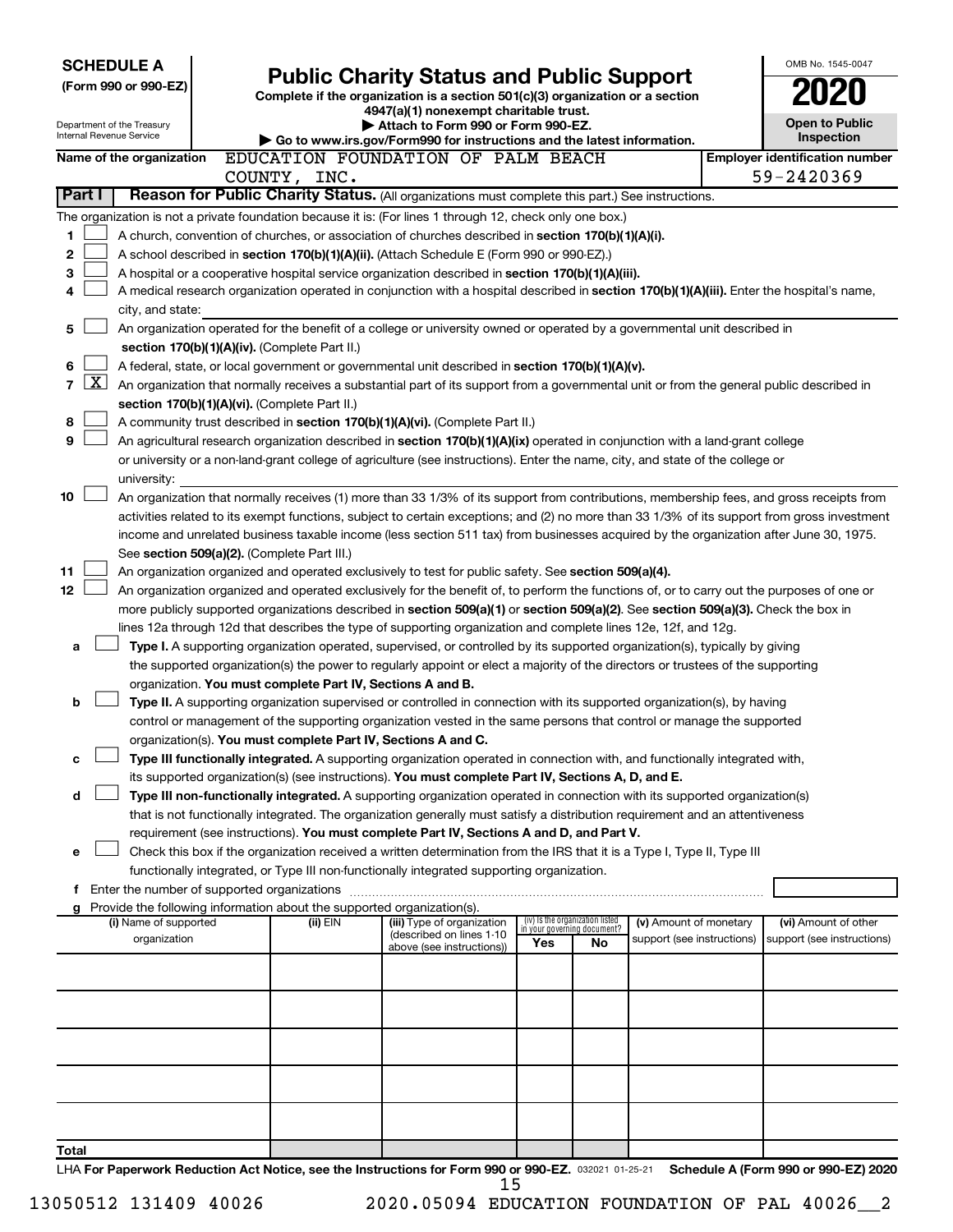Schedule A (Form 990 or 990-EZ) 2020  $\text{COUNTY}$ ,  $\text{INC.}$   $\text{S}$  and  $\text{S}9-2420369$   $\text{Page}$ 

59-2420369 Page 2

(Complete only if you checked the box on line 5, 7, or 8 of Part I or if the organization failed to qualify under Part III. If the organization fails to qualify under the tests listed below, please complete Part III.) **Part II Support Schedule for Organizations Described in Sections 170(b)(1)(A)(iv) and 170(b)(1)(A)(vi)**

|    | <b>Section A. Public Support</b>                                                                                                           |            |            |            |            |                                      |                                |
|----|--------------------------------------------------------------------------------------------------------------------------------------------|------------|------------|------------|------------|--------------------------------------|--------------------------------|
|    | Calendar year (or fiscal year beginning in)                                                                                                | (a) 2016   | (b) 2017   | $(c)$ 2018 | $(d)$ 2019 | (e) 2020                             | (f) Total                      |
|    | 1 Gifts, grants, contributions, and                                                                                                        |            |            |            |            |                                      |                                |
|    | membership fees received. (Do not                                                                                                          |            |            |            |            |                                      |                                |
|    | include any "unusual grants.")                                                                                                             | 2,425,021. | 2,943,649. | 3,041,784. | 3,737,366. | 3,811,806.                           | 15,959,626.                    |
|    | 2 Tax revenues levied for the organ-                                                                                                       |            |            |            |            |                                      |                                |
|    | ization's benefit and either paid to                                                                                                       |            |            |            |            |                                      |                                |
|    | or expended on its behalf                                                                                                                  |            |            |            |            |                                      |                                |
|    | 3 The value of services or facilities                                                                                                      |            |            |            |            |                                      |                                |
|    | furnished by a governmental unit to                                                                                                        |            |            |            |            |                                      |                                |
|    | the organization without charge                                                                                                            | 12,000.    | 12,000.    | 12,000.    | 12,000.    | 12,000.                              | 60,000.                        |
|    | 4 Total. Add lines 1 through 3                                                                                                             | 2,437,021  | 2,955,649. | 3,053,784  | 3,749,366. | 3,823,806.                           | 16,019,626.                    |
| 5  | The portion of total contributions                                                                                                         |            |            |            |            |                                      |                                |
|    | by each person (other than a                                                                                                               |            |            |            |            |                                      |                                |
|    | governmental unit or publicly                                                                                                              |            |            |            |            |                                      |                                |
|    | supported organization) included                                                                                                           |            |            |            |            |                                      |                                |
|    | on line 1 that exceeds 2% of the                                                                                                           |            |            |            |            |                                      |                                |
|    | amount shown on line 11,                                                                                                                   |            |            |            |            |                                      |                                |
|    | column (f)                                                                                                                                 |            |            |            |            |                                      |                                |
|    | 6 Public support. Subtract line 5 from line 4.                                                                                             |            |            |            |            |                                      | 16,019,626.                    |
|    | <b>Section B. Total Support</b>                                                                                                            |            |            |            |            |                                      |                                |
|    | Calendar year (or fiscal year beginning in)                                                                                                | (a) 2016   | (b) 2017   | $(c)$ 2018 | $(d)$ 2019 | (e) 2020                             | (f) Total                      |
|    | 7 Amounts from line 4                                                                                                                      | 2,437,021  | 2,955,649  | 3,053,784  | 3,749,366  | 3,823,806                            | 16,019,626.                    |
| 8  | Gross income from interest,                                                                                                                |            |            |            |            |                                      |                                |
|    | dividends, payments received on                                                                                                            |            |            |            |            |                                      |                                |
|    | securities loans, rents, royalties,                                                                                                        |            |            |            |            |                                      |                                |
|    | and income from similar sources                                                                                                            | 1,713.     | 8,484.     | 16,610.    | 441.       | 175.                                 | 27,423.                        |
| 9  | Net income from unrelated business                                                                                                         |            |            |            |            |                                      |                                |
|    | activities, whether or not the                                                                                                             |            |            |            |            |                                      |                                |
|    | business is regularly carried on                                                                                                           |            |            |            |            |                                      |                                |
|    | 10 Other income. Do not include gain                                                                                                       |            |            |            |            |                                      |                                |
|    | or loss from the sale of capital                                                                                                           |            |            |            |            |                                      |                                |
|    | assets (Explain in Part VI.)                                                                                                               |            |            |            |            |                                      |                                |
|    | 11 Total support. Add lines 7 through 10                                                                                                   |            |            |            |            |                                      | 16,047,049.                    |
|    | <b>12</b> Gross receipts from related activities, etc. (see instructions)                                                                  |            |            |            |            | 12                                   |                                |
|    | 13 First 5 years. If the Form 990 is for the organization's first, second, third, fourth, or fifth tax year as a section 501(c)(3)         |            |            |            |            |                                      |                                |
|    | organization, check this box and stop here                                                                                                 |            |            |            |            |                                      |                                |
|    | <b>Section C. Computation of Public Support Percentage</b>                                                                                 |            |            |            |            |                                      |                                |
|    | 14 Public support percentage for 2020 (line 6, column (f), divided by line 11, column (f))                                                 |            |            |            |            | 14                                   | 99.83<br>%                     |
|    |                                                                                                                                            |            |            |            |            | 15                                   | 99.81<br>$\%$                  |
|    | 16a 33 1/3% support test - 2020. If the organization did not check the box on line 13, and line 14 is 33 1/3% or more, check this box and  |            |            |            |            |                                      |                                |
|    |                                                                                                                                            |            |            |            |            |                                      | $\blacktriangleright$ $\mid$ X |
|    | b 33 1/3% support test - 2019. If the organization did not check a box on line 13 or 16a, and line 15 is 33 1/3% or more, check this box   |            |            |            |            |                                      |                                |
|    |                                                                                                                                            |            |            |            |            |                                      |                                |
|    | 17a 10% -facts-and-circumstances test - 2020. If the organization did not check a box on line 13, 16a, or 16b, and line 14 is 10% or more, |            |            |            |            |                                      |                                |
|    | and if the organization meets the facts-and-circumstances test, check this box and stop here. Explain in Part VI how the organization      |            |            |            |            |                                      |                                |
|    | meets the facts-and-circumstances test. The organization qualifies as a publicly supported organization                                    |            |            |            |            |                                      |                                |
|    | b 10% -facts-and-circumstances test - 2019. If the organization did not check a box on line 13, 16a, 16b, or 17a, and line 15 is 10% or    |            |            |            |            |                                      |                                |
|    | more, and if the organization meets the facts-and-circumstances test, check this box and stop here. Explain in Part VI how the             |            |            |            |            |                                      |                                |
|    | organization meets the facts-and-circumstances test. The organization qualifies as a publicly supported organization                       |            |            |            |            |                                      |                                |
| 18 | Private foundation. If the organization did not check a box on line 13, 16a, 16b, 17a, or 17b, check this box and see instructions         |            |            |            |            |                                      |                                |
|    |                                                                                                                                            |            |            |            |            | Schedule A (Form 990 or 990-EZ) 2020 |                                |

032022 01-25-21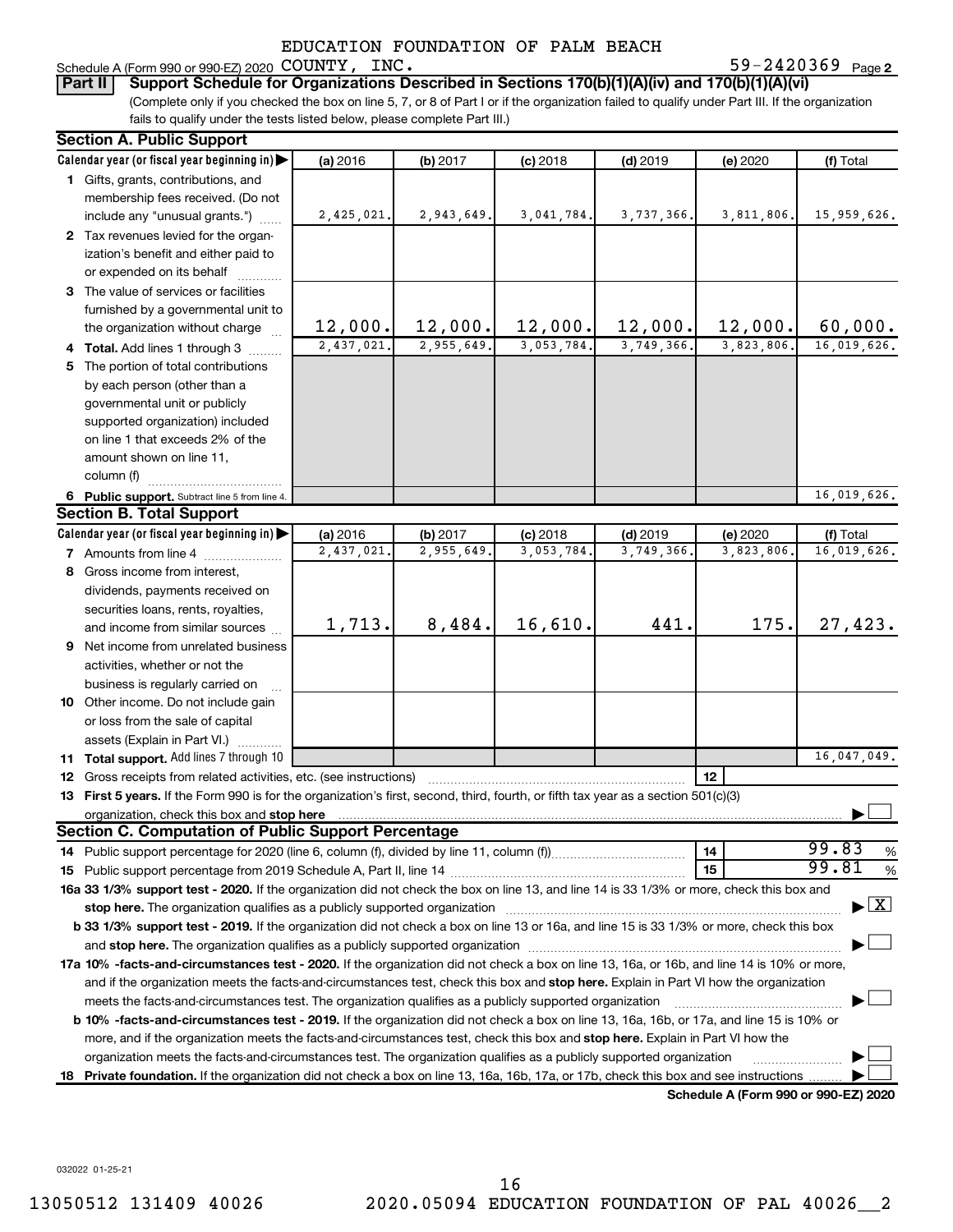#### **Part III Support Schedule for Organizations Described in Section 509(a)(2)**

(Complete only if you checked the box on line 10 of Part I or if the organization failed to qualify under Part II. If the organization fails to qualify under the tests listed below, please complete Part II.)

| <b>Section A. Public Support</b>                                                                                                                                                                |          |          |            |            |          |                                      |
|-------------------------------------------------------------------------------------------------------------------------------------------------------------------------------------------------|----------|----------|------------|------------|----------|--------------------------------------|
| Calendar year (or fiscal year beginning in)                                                                                                                                                     | (a) 2016 | (b) 2017 | $(c)$ 2018 | $(d)$ 2019 | (e) 2020 | (f) Total                            |
| 1 Gifts, grants, contributions, and                                                                                                                                                             |          |          |            |            |          |                                      |
| membership fees received. (Do not                                                                                                                                                               |          |          |            |            |          |                                      |
| include any "unusual grants.")                                                                                                                                                                  |          |          |            |            |          |                                      |
| <b>2</b> Gross receipts from admissions,<br>merchandise sold or services per-<br>formed, or facilities furnished in<br>any activity that is related to the<br>organization's tax-exempt purpose |          |          |            |            |          |                                      |
| 3 Gross receipts from activities that                                                                                                                                                           |          |          |            |            |          |                                      |
| are not an unrelated trade or bus-                                                                                                                                                              |          |          |            |            |          |                                      |
| iness under section 513                                                                                                                                                                         |          |          |            |            |          |                                      |
| 4 Tax revenues levied for the organ-                                                                                                                                                            |          |          |            |            |          |                                      |
| ization's benefit and either paid to                                                                                                                                                            |          |          |            |            |          |                                      |
| or expended on its behalf                                                                                                                                                                       |          |          |            |            |          |                                      |
| 5 The value of services or facilities                                                                                                                                                           |          |          |            |            |          |                                      |
| furnished by a governmental unit to                                                                                                                                                             |          |          |            |            |          |                                      |
| the organization without charge                                                                                                                                                                 |          |          |            |            |          |                                      |
| 6 Total. Add lines 1 through 5                                                                                                                                                                  |          |          |            |            |          |                                      |
| 7a Amounts included on lines 1, 2, and                                                                                                                                                          |          |          |            |            |          |                                      |
| 3 received from disqualified persons                                                                                                                                                            |          |          |            |            |          |                                      |
| <b>b</b> Amounts included on lines 2 and 3 received<br>from other than disqualified persons that<br>exceed the greater of \$5,000 or 1% of the<br>amount on line 13 for the year                |          |          |            |            |          |                                      |
| c Add lines 7a and 7b                                                                                                                                                                           |          |          |            |            |          |                                      |
| 8 Public support. (Subtract line 7c from line 6.)                                                                                                                                               |          |          |            |            |          |                                      |
| <b>Section B. Total Support</b>                                                                                                                                                                 |          |          |            |            |          |                                      |
| Calendar year (or fiscal year beginning in)                                                                                                                                                     | (a) 2016 | (b) 2017 | $(c)$ 2018 | $(d)$ 2019 | (e) 2020 | (f) Total                            |
| 9 Amounts from line 6                                                                                                                                                                           |          |          |            |            |          |                                      |
| <b>10a</b> Gross income from interest,<br>dividends, payments received on<br>securities loans, rents, royalties,<br>and income from similar sources                                             |          |          |            |            |          |                                      |
| <b>b</b> Unrelated business taxable income                                                                                                                                                      |          |          |            |            |          |                                      |
| (less section 511 taxes) from businesses                                                                                                                                                        |          |          |            |            |          |                                      |
| acquired after June 30, 1975                                                                                                                                                                    |          |          |            |            |          |                                      |
| c Add lines 10a and 10b                                                                                                                                                                         |          |          |            |            |          |                                      |
| <b>11</b> Net income from unrelated business<br>activities not included in line 10b.<br>whether or not the business is<br>regularly carried on                                                  |          |          |            |            |          |                                      |
| 12 Other income. Do not include gain<br>or loss from the sale of capital<br>assets (Explain in Part VI.)                                                                                        |          |          |            |            |          |                                      |
| <b>13</b> Total support. (Add lines 9, 10c, 11, and 12.)                                                                                                                                        |          |          |            |            |          |                                      |
| 14 First 5 years. If the Form 990 is for the organization's first, second, third, fourth, or fifth tax year as a section 501(c)(3) organization,                                                |          |          |            |            |          |                                      |
| check this box and stop here <b>contained and the contained and starting and stop here</b> check this box and stop here                                                                         |          |          |            |            |          |                                      |
| Section C. Computation of Public Support Percentage                                                                                                                                             |          |          |            |            |          |                                      |
| 15 Public support percentage for 2020 (line 8, column (f), divided by line 13, column (f) <i></i>                                                                                               |          |          |            |            | 15       | ℅                                    |
|                                                                                                                                                                                                 |          |          |            |            | 16       | %                                    |
| Section D. Computation of Investment Income Percentage                                                                                                                                          |          |          |            |            |          |                                      |
|                                                                                                                                                                                                 |          |          |            |            | 17       | %                                    |
| 18 Investment income percentage from 2019 Schedule A, Part III, line 17                                                                                                                         |          |          |            |            | 18       | %                                    |
| 19a 33 1/3% support tests - 2020. If the organization did not check the box on line 14, and line 15 is more than 33 1/3%, and line 17 is not                                                    |          |          |            |            |          |                                      |
| more than 33 1/3%, check this box and stop here. The organization qualifies as a publicly supported organization                                                                                |          |          |            |            |          |                                      |
| b 33 1/3% support tests - 2019. If the organization did not check a box on line 14 or line 19a, and line 16 is more than 33 1/3%, and                                                           |          |          |            |            |          |                                      |
| line 18 is not more than 33 1/3%, check this box and stop here. The organization qualifies as a publicly supported organization                                                                 |          |          |            |            |          |                                      |
|                                                                                                                                                                                                 |          |          |            |            |          |                                      |
| 032023 01-25-21                                                                                                                                                                                 |          |          |            |            |          | Schedule A (Form 990 or 990-EZ) 2020 |
|                                                                                                                                                                                                 |          |          | 17         |            |          |                                      |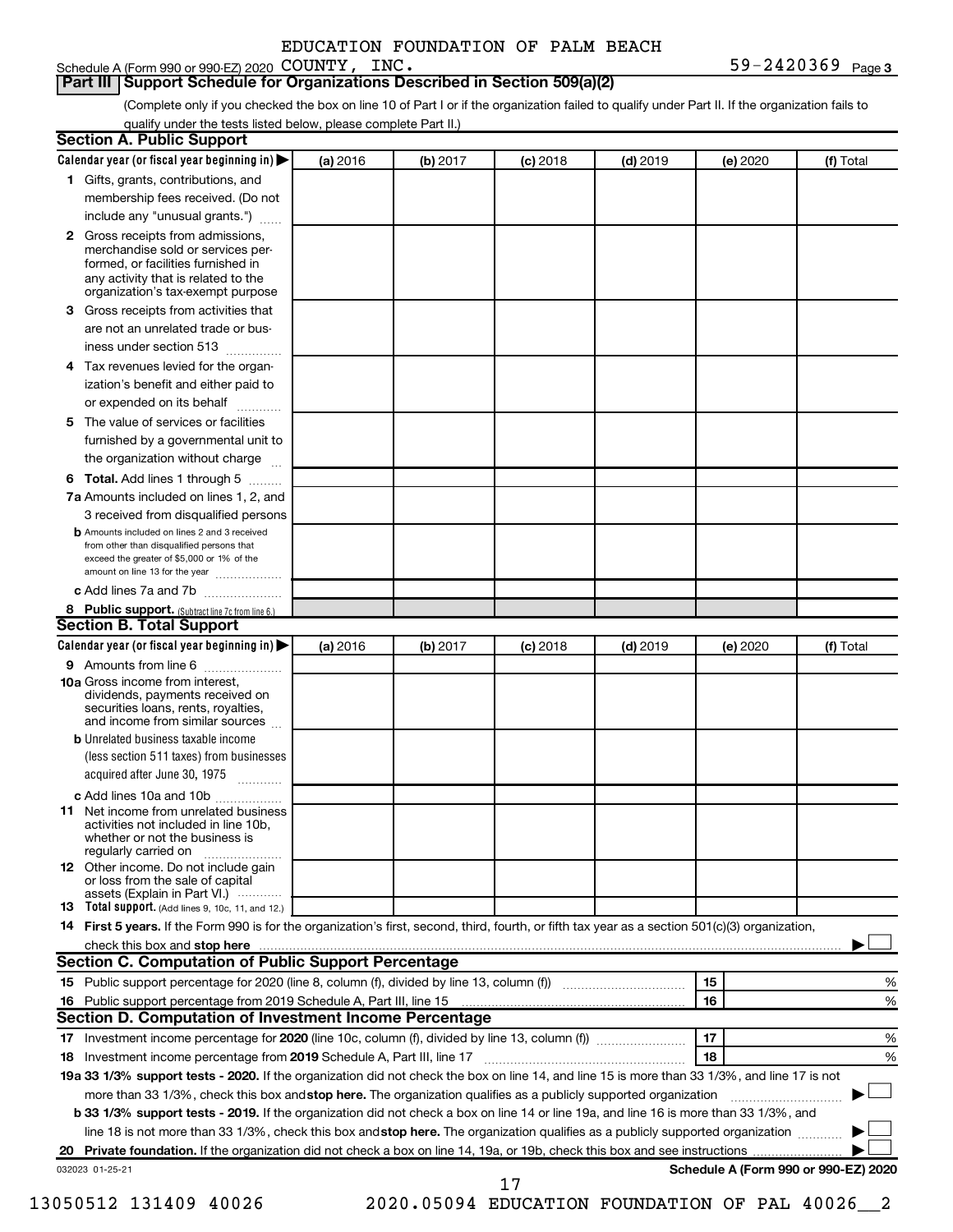# **Part IV Supporting Organizations**

(Complete only if you checked a box in line 12 on Part I. If you checked box 12a, Part I, complete Sections A and B. If you checked box 12b, Part I, complete Sections A and C. If you checked box 12c, Part I, complete Sections A, D, and E. If you checked box 12d, Part I, complete Sections A and D, and complete Part V.)

### **Section A. All Supporting Organizations**

- **1** Are all of the organization's supported organizations listed by name in the organization's governing documents? If "No," describe in Part VI how the supported organizations are designated. If designated by *class or purpose, describe the designation. If historic and continuing relationship, explain.*
- **2** Did the organization have any supported organization that does not have an IRS determination of status under section 509(a)(1) or (2)? If "Yes," explain in Part **VI** how the organization determined that the supported *organization was described in section 509(a)(1) or (2).*
- **3a** Did the organization have a supported organization described in section 501(c)(4), (5), or (6)? If "Yes," answer *lines 3b and 3c below.*
- **b** Did the organization confirm that each supported organization qualified under section 501(c)(4), (5), or (6) and satisfied the public support tests under section 509(a)(2)? If "Yes," describe in Part VI when and how the *organization made the determination.*
- **c** Did the organization ensure that all support to such organizations was used exclusively for section 170(c)(2)(B) purposes? If "Yes," explain in Part VI what controls the organization put in place to ensure such use.
- **4 a** *If* Was any supported organization not organized in the United States ("foreign supported organization")? *"Yes," and if you checked box 12a or 12b in Part I, answer lines 4b and 4c below.*
- **b** Did the organization have ultimate control and discretion in deciding whether to make grants to the foreign supported organization? If "Yes," describe in Part VI how the organization had such control and discretion *despite being controlled or supervised by or in connection with its supported organizations.*
- **c** Did the organization support any foreign supported organization that does not have an IRS determination under sections 501(c)(3) and 509(a)(1) or (2)? If "Yes," explain in Part VI what controls the organization used *to ensure that all support to the foreign supported organization was used exclusively for section 170(c)(2)(B) purposes.*
- **5a** Did the organization add, substitute, or remove any supported organizations during the tax year? If "Yes," answer lines 5b and 5c below (if applicable). Also, provide detail in **Part VI,** including (i) the names and EIN *numbers of the supported organizations added, substituted, or removed; (ii) the reasons for each such action; (iii) the authority under the organization's organizing document authorizing such action; and (iv) how the action was accomplished (such as by amendment to the organizing document).*
- **b** Type I or Type II only. Was any added or substituted supported organization part of a class already designated in the organization's organizing document?
- **c Substitutions only.**  Was the substitution the result of an event beyond the organization's control?
- **6** Did the organization provide support (whether in the form of grants or the provision of services or facilities) to **Part VI.** support or benefit one or more of the filing organization's supported organizations? If "Yes," provide detail in anyone other than (i) its supported organizations, (ii) individuals that are part of the charitable class benefited by one or more of its supported organizations, or (iii) other supporting organizations that also
- **7** Did the organization provide a grant, loan, compensation, or other similar payment to a substantial contributor regard to a substantial contributor? If "Yes," complete Part I of Schedule L (Form 990 or 990-EZ). (as defined in section 4958(c)(3)(C)), a family member of a substantial contributor, or a 35% controlled entity with
- **8** Did the organization make a loan to a disqualified person (as defined in section 4958) not described in line 7? *If "Yes," complete Part I of Schedule L (Form 990 or 990-EZ).*
- **9 a** Was the organization controlled directly or indirectly at any time during the tax year by one or more in section 509(a)(1) or (2))? If "Yes," provide detail in **Part VI.** disqualified persons, as defined in section 4946 (other than foundation managers and organizations described
- **b** Did one or more disqualified persons (as defined in line 9a) hold a controlling interest in any entity in which the supporting organization had an interest? If "Yes," provide detail in Part VI.
- **c** Did a disqualified person (as defined in line 9a) have an ownership interest in, or derive any personal benefit from, assets in which the supporting organization also had an interest? If "Yes," provide detail in Part VI.
- **10 a** Was the organization subject to the excess business holdings rules of section 4943 because of section supporting organizations)? If "Yes," answer line 10b below. 4943(f) (regarding certain Type II supporting organizations, and all Type III non-functionally integrated
	- **b** Did the organization have any excess business holdings in the tax year? (Use Schedule C, Form 4720, to *determine whether the organization had excess business holdings.)*

032024 01-25-21

**2 3a 3b 3c 4a 4b 4c 5a 5b 5c 6 7 8 9a 9b 9c**

**Schedule A (Form 990 or 990-EZ) 2020**

**10a**

**10b**

18

**1**

**Yes No**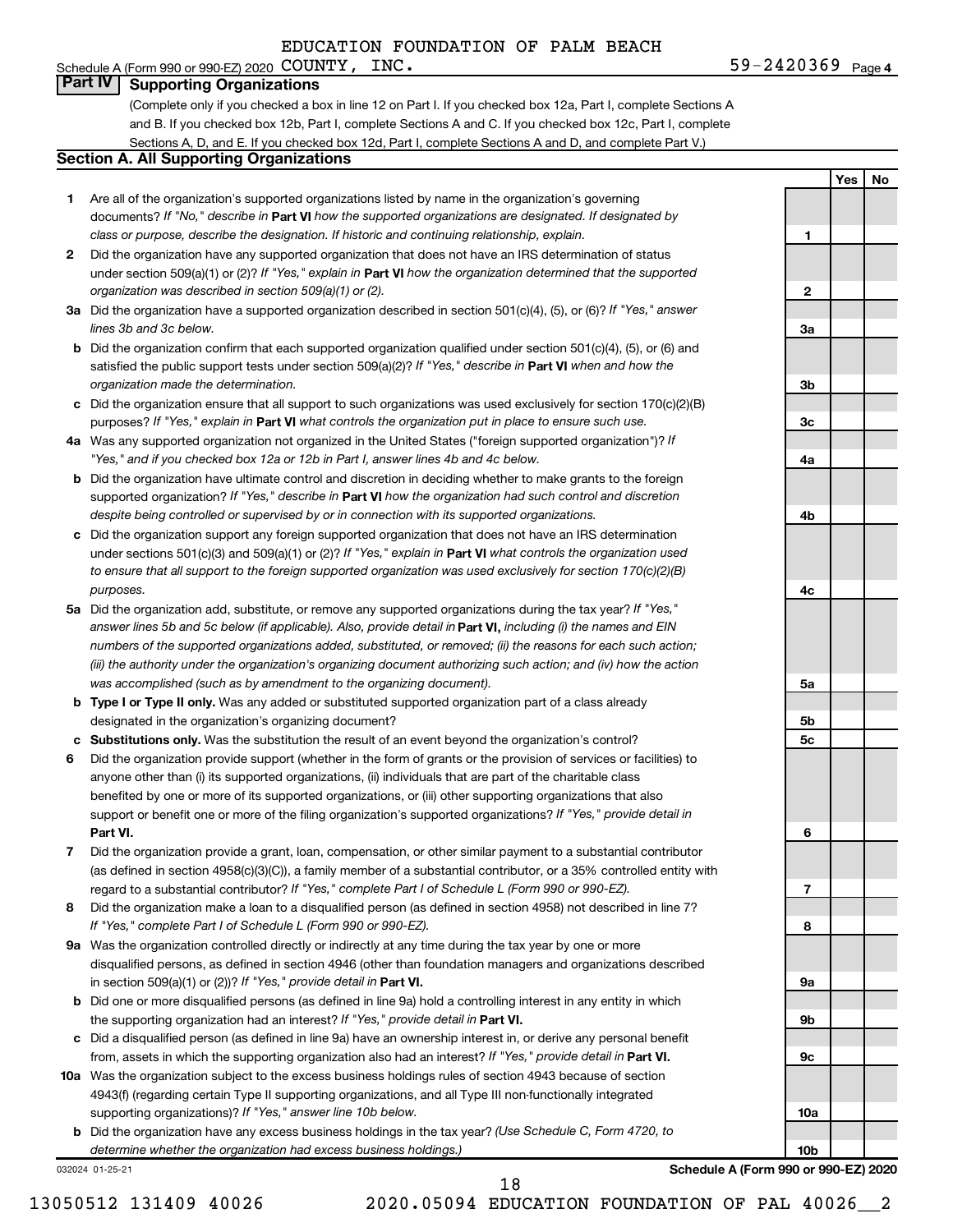Schedule A (Form 990 or 990-EZ) 2020 Page **Part IV Supporting Organizations** *(continued)* COUNTY, INC. 59-2420369

59-2420369 Page 5

|    | Part IV<br>Supporting Organizations <sub>(continued)</sub>                                                                                                                                                                                                 |              |     |    |
|----|------------------------------------------------------------------------------------------------------------------------------------------------------------------------------------------------------------------------------------------------------------|--------------|-----|----|
|    |                                                                                                                                                                                                                                                            |              | Yes | No |
| 11 | Has the organization accepted a gift or contribution from any of the following persons?                                                                                                                                                                    |              |     |    |
|    | a A person who directly or indirectly controls, either alone or together with persons described in lines 11b and                                                                                                                                           |              |     |    |
|    | 11c below, the governing body of a supported organization?                                                                                                                                                                                                 | 11a          |     |    |
|    | <b>b</b> A family member of a person described in line 11a above?                                                                                                                                                                                          | 11b          |     |    |
|    | c A 35% controlled entity of a person described in line 11a or 11b above? If "Yes" to line 11a, 11b, or 11c, provide                                                                                                                                       |              |     |    |
|    | detail in Part VI.<br><b>Section B. Type I Supporting Organizations</b>                                                                                                                                                                                    | 11c          |     |    |
|    |                                                                                                                                                                                                                                                            |              | Yes | No |
| 1  | Did the governing body, members of the governing body, officers acting in their official capacity, or membership of one or                                                                                                                                 |              |     |    |
|    | more supported organizations have the power to regularly appoint or elect at least a majority of the organization's officers,                                                                                                                              |              |     |    |
|    | directors, or trustees at all times during the tax year? If "No," describe in Part VI how the supported organization(s)                                                                                                                                    |              |     |    |
|    | effectively operated, supervised, or controlled the organization's activities. If the organization had more than one supported<br>organization, describe how the powers to appoint and/or remove officers, directors, or trustees were allocated among the |              |     |    |
|    | supported organizations and what conditions or restrictions, if any, applied to such powers during the tax year.                                                                                                                                           | 1            |     |    |
| 2  | Did the organization operate for the benefit of any supported organization other than the supported                                                                                                                                                        |              |     |    |
|    | organization(s) that operated, supervised, or controlled the supporting organization? If "Yes," explain in                                                                                                                                                 |              |     |    |
|    | Part VI how providing such benefit carried out the purposes of the supported organization(s) that operated,                                                                                                                                                |              |     |    |
|    | supervised, or controlled the supporting organization.                                                                                                                                                                                                     | $\mathbf{2}$ |     |    |
|    | <b>Section C. Type II Supporting Organizations</b>                                                                                                                                                                                                         |              |     |    |
|    |                                                                                                                                                                                                                                                            |              | Yes | No |
| 1  | Were a majority of the organization's directors or trustees during the tax year also a majority of the directors                                                                                                                                           |              |     |    |
|    | or trustees of each of the organization's supported organization(s)? If "No," describe in Part VI how control                                                                                                                                              |              |     |    |
|    | or management of the supporting organization was vested in the same persons that controlled or managed                                                                                                                                                     |              |     |    |
|    | the supported organization(s).                                                                                                                                                                                                                             | 1            |     |    |
|    | <b>Section D. All Type III Supporting Organizations</b>                                                                                                                                                                                                    |              |     |    |
|    |                                                                                                                                                                                                                                                            |              | Yes | No |
| 1  | Did the organization provide to each of its supported organizations, by the last day of the fifth month of the                                                                                                                                             |              |     |    |
|    | organization's tax year, (i) a written notice describing the type and amount of support provided during the prior tax<br>year, (ii) a copy of the Form 990 that was most recently filed as of the date of notification, and (iii) copies of the            |              |     |    |
|    | organization's governing documents in effect on the date of notification, to the extent not previously provided?                                                                                                                                           | 1            |     |    |
| 2  | Were any of the organization's officers, directors, or trustees either (i) appointed or elected by the supported                                                                                                                                           |              |     |    |
|    | organization(s) or (ii) serving on the governing body of a supported organization? If "No," explain in Part VI how                                                                                                                                         |              |     |    |
|    | the organization maintained a close and continuous working relationship with the supported organization(s).                                                                                                                                                | $\mathbf 2$  |     |    |
| 3  | By reason of the relationship described in line 2, above, did the organization's supported organizations have a                                                                                                                                            |              |     |    |
|    | significant voice in the organization's investment policies and in directing the use of the organization's                                                                                                                                                 |              |     |    |
|    | income or assets at all times during the tax year? If "Yes," describe in Part VI the role the organization's                                                                                                                                               |              |     |    |
|    | supported organizations played in this regard.                                                                                                                                                                                                             | 3            |     |    |
|    | Section E. Type III Functionally Integrated Supporting Organizations                                                                                                                                                                                       |              |     |    |
| 1  | Check the box next to the method that the organization used to satisfy the Integral Part Test during the yealsee instructions).                                                                                                                            |              |     |    |
| a  | The organization satisfied the Activities Test. Complete line 2 below.                                                                                                                                                                                     |              |     |    |
| b  | The organization is the parent of each of its supported organizations. Complete line 3 below.                                                                                                                                                              |              |     |    |
| с  | The organization supported a governmental entity. Describe in Part VI how you supported a governmental entity (see instructions).                                                                                                                          |              |     |    |
| 2  | Activities Test. Answer lines 2a and 2b below.                                                                                                                                                                                                             |              | Yes | No |
| а  | Did substantially all of the organization's activities during the tax year directly further the exempt purposes of                                                                                                                                         |              |     |    |
|    | the supported organization(s) to which the organization was responsive? If "Yes," then in Part VI identify                                                                                                                                                 |              |     |    |
|    | those supported organizations and explain how these activities directly furthered their exempt purposes,                                                                                                                                                   |              |     |    |
|    | how the organization was responsive to those supported organizations, and how the organization determined                                                                                                                                                  |              |     |    |
|    | that these activities constituted substantially all of its activities.                                                                                                                                                                                     | 2a           |     |    |
|    | <b>b</b> Did the activities described in line 2a, above, constitute activities that, but for the organization's involvement,                                                                                                                               |              |     |    |
|    | one or more of the organization's supported organization(s) would have been engaged in? If "Yes," explain in                                                                                                                                               |              |     |    |
|    | Part VI the reasons for the organization's position that its supported organization(s) would have engaged in                                                                                                                                               |              |     |    |
|    | these activities but for the organization's involvement.                                                                                                                                                                                                   | 2b           |     |    |
| з  | Parent of Supported Organizations. Answer lines 3a and 3b below.                                                                                                                                                                                           |              |     |    |
| а  | Did the organization have the power to regularly appoint or elect a majority of the officers, directors, or<br>trustees of each of the supported organizations? If "Yes" or "No" provide details in Part VI.                                               | За           |     |    |
|    | <b>b</b> Did the organization exercise a substantial degree of direction over the policies, programs, and activities of each                                                                                                                               |              |     |    |
|    | of its supported organizations? If "Yes," describe in Part VI the role played by the organization in this regard.                                                                                                                                          | 3b           |     |    |
|    | Schedule A (Form 990 or 990-EZ) 2020<br>032025 01-25-21                                                                                                                                                                                                    |              |     |    |
|    | 19                                                                                                                                                                                                                                                         |              |     |    |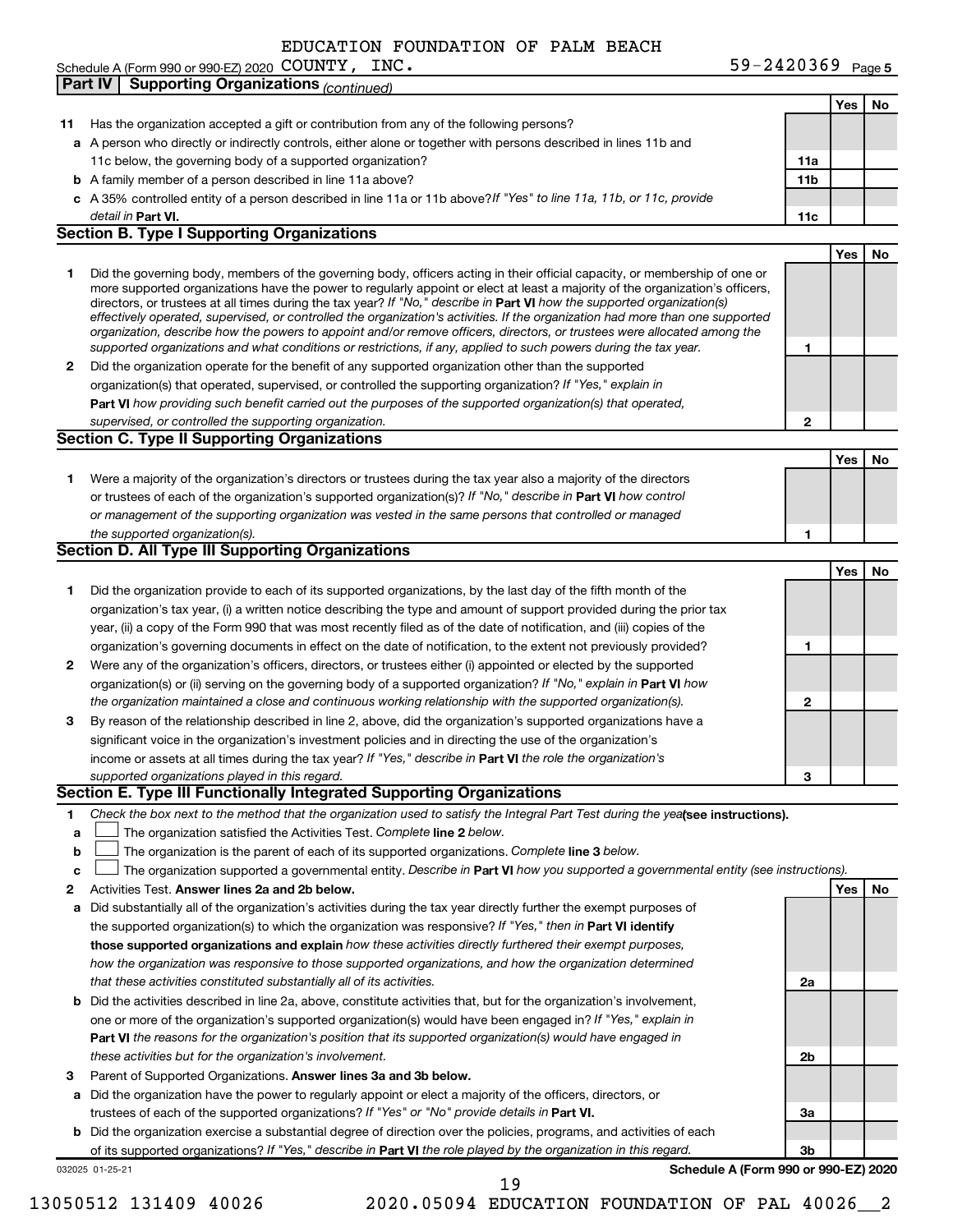#### 1 **Letter See instructions.** Check here if the organization satisfied the Integral Part Test as a qualifying trust on Nov. 20, 1970 (*explain in* Part **VI**). See instructions. **Section A - Adjusted Net Income 1 2 3 4 5 6 7 8 1 2 3 4 5 6 7 Adjusted Net Income** (subtract lines 5, 6, and 7 from line 4) **8 8 Section B - Minimum Asset Amount 1 2 3 4 5 6 7 8 a** Average monthly value of securities **b** Average monthly cash balances **c** Fair market value of other non-exempt-use assets **d Total**  (add lines 1a, 1b, and 1c) **e Discount** claimed for blockage or other factors **1a 1b 1c 1d 2 3 4 5 6 7 8** (explain in detail in Part VI): **Minimum Asset Amount**  (add line 7 to line 6) **Section C - Distributable Amount 1 2 3 4 5 6 1 2 3 4 5 6** Distributable Amount. Subtract line 5 from line 4, unless subject to All other Type III non-functionally integrated supporting organizations must complete Sections A through E. (B) Current Year (A) Prior Year Net short-term capital gain Recoveries of prior-year distributions Other gross income (see instructions) Add lines 1 through 3. Depreciation and depletion Portion of operating expenses paid or incurred for production or collection of gross income or for management, conservation, or maintenance of property held for production of income (see instructions) Other expenses (see instructions) (B) Current Year  $(A)$  Prior Year  $\left\{\n\begin{array}{ccc}\n\end{array}\n\right\}$  (optional) Aggregate fair market value of all non-exempt-use assets (see instructions for short tax year or assets held for part of year): Acquisition indebtedness applicable to non-exempt-use assets Subtract line 2 from line 1d. Cash deemed held for exempt use. Enter 0.015 of line 3 (for greater amount, see instructions). Net value of non-exempt-use assets (subtract line 4 from line 3) Multiply line 5 by 0.035. Recoveries of prior-year distributions Current Year Adjusted net income for prior year (from Section A, line 8, column A) Enter 0.85 of line 1. Minimum asset amount for prior year (from Section B, line 8, column A) Enter greater of line 2 or line 3. Income tax imposed in prior year emergency temporary reduction (see instructions). **Part V Type III Non-Functionally Integrated 509(a)(3) Supporting Organizations**

**7** Check here if the current year is the organization's first as a non-functionally integrated Type III supporting organization (see † instructions).

**Schedule A (Form 990 or 990-EZ) 2020**

032026 01-25-21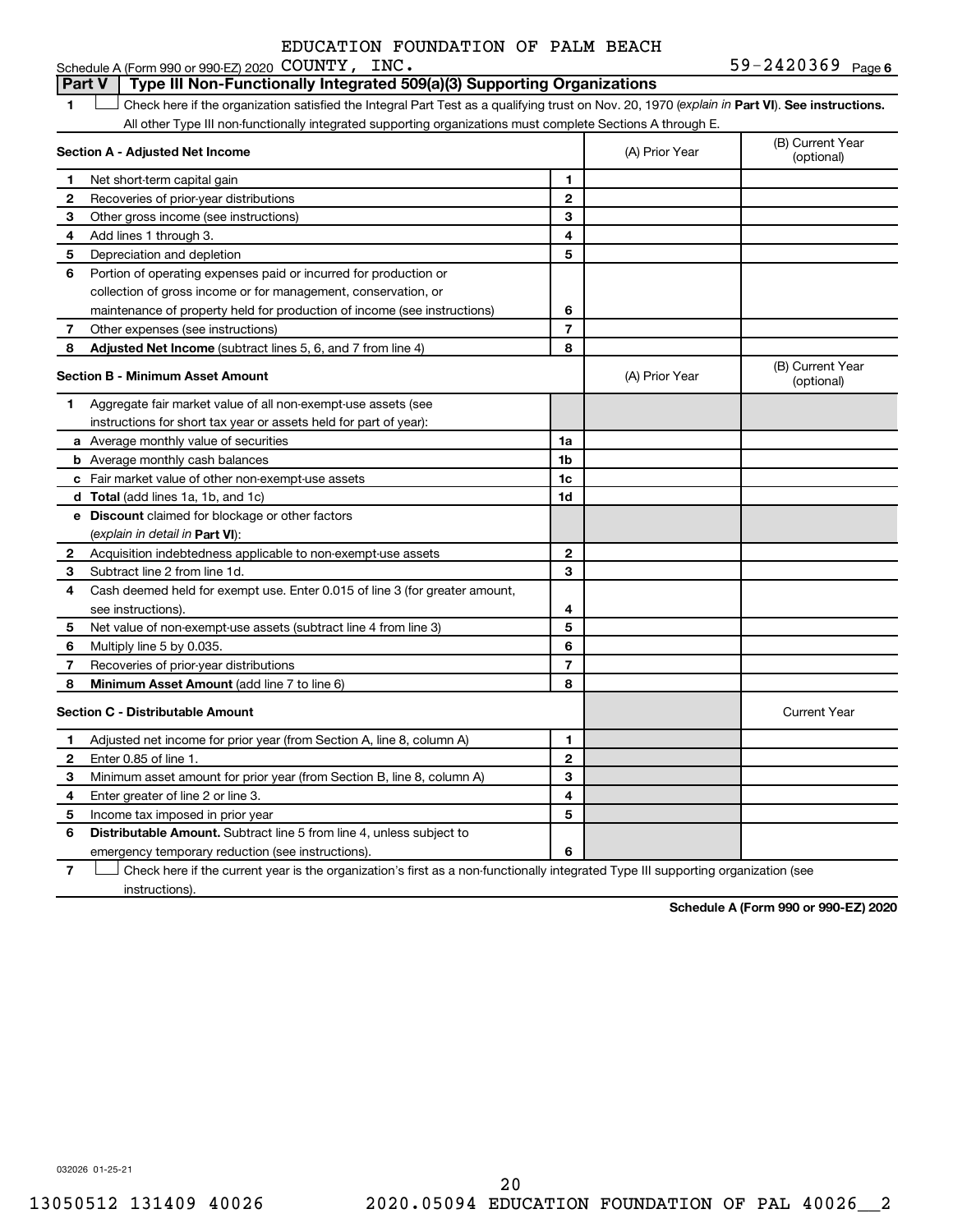|               | Schedule A (Form 990 or 990-EZ) 2020 COUNTY, INC.                                          |                                    |                                               |    | 59-2420369 Page 7                                |
|---------------|--------------------------------------------------------------------------------------------|------------------------------------|-----------------------------------------------|----|--------------------------------------------------|
| <b>Part V</b> | Type III Non-Functionally Integrated 509(a)(3) Supporting Organizations (continued)        |                                    |                                               |    |                                                  |
|               | <b>Section D - Distributions</b>                                                           |                                    |                                               |    | <b>Current Year</b>                              |
| 1             | Amounts paid to supported organizations to accomplish exempt purposes                      |                                    |                                               | 1  |                                                  |
| 2             | Amounts paid to perform activity that directly furthers exempt purposes of supported       |                                    |                                               |    |                                                  |
|               | organizations, in excess of income from activity                                           |                                    | 2                                             |    |                                                  |
| 3             | Administrative expenses paid to accomplish exempt purposes of supported organizations      |                                    |                                               | 3  |                                                  |
| 4             | Amounts paid to acquire exempt-use assets                                                  |                                    |                                               | 4  |                                                  |
| 5             | Qualified set-aside amounts (prior IRS approval required - provide details in Part VI)     |                                    |                                               | 5  |                                                  |
| 6             | Other distributions (describe in Part VI). See instructions.                               |                                    |                                               | 6  |                                                  |
| 7             | Total annual distributions. Add lines 1 through 6.                                         |                                    |                                               | 7  |                                                  |
| 8             | Distributions to attentive supported organizations to which the organization is responsive |                                    |                                               |    |                                                  |
|               | (provide details in Part VI). See instructions.                                            |                                    |                                               | 8  |                                                  |
| 9             | Distributable amount for 2020 from Section C, line 6                                       |                                    |                                               | 9  |                                                  |
| 10            | Line 8 amount divided by line 9 amount                                                     |                                    |                                               | 10 |                                                  |
|               | <b>Section E - Distribution Allocations (see instructions)</b>                             | (i)<br><b>Excess Distributions</b> | (ii)<br><b>Underdistributions</b><br>Pre-2020 |    | (iii)<br><b>Distributable</b><br>Amount for 2020 |
| 1             | Distributable amount for 2020 from Section C, line 6                                       |                                    |                                               |    |                                                  |
| 2             | Underdistributions, if any, for years prior to 2020 (reason-                               |                                    |                                               |    |                                                  |
|               | able cause required - explain in Part VI). See instructions.                               |                                    |                                               |    |                                                  |
| 3             | Excess distributions carryover, if any, to 2020                                            |                                    |                                               |    |                                                  |
|               | a From 2015                                                                                |                                    |                                               |    |                                                  |
|               | $b$ From 2016                                                                              |                                    |                                               |    |                                                  |
|               | c From 2017                                                                                |                                    |                                               |    |                                                  |
|               | <b>d</b> From 2018                                                                         |                                    |                                               |    |                                                  |
|               | e From 2019                                                                                |                                    |                                               |    |                                                  |
|               | f Total of lines 3a through 3e                                                             |                                    |                                               |    |                                                  |
|               | g Applied to underdistributions of prior years                                             |                                    |                                               |    |                                                  |
|               | <b>h</b> Applied to 2020 distributable amount                                              |                                    |                                               |    |                                                  |
| Ī.            | Carryover from 2015 not applied (see instructions)                                         |                                    |                                               |    |                                                  |
|               | Remainder. Subtract lines 3g, 3h, and 3i from line 3f.                                     |                                    |                                               |    |                                                  |
| 4             | Distributions for 2020 from Section D,                                                     |                                    |                                               |    |                                                  |
|               | $line 7$ :                                                                                 |                                    |                                               |    |                                                  |
|               | a Applied to underdistributions of prior years                                             |                                    |                                               |    |                                                  |
|               | <b>b</b> Applied to 2020 distributable amount                                              |                                    |                                               |    |                                                  |
|               | c Remainder. Subtract lines 4a and 4b from line 4.                                         |                                    |                                               |    |                                                  |
|               | 5 Remaining underdistributions for years prior to 2020, if                                 |                                    |                                               |    |                                                  |
|               | any. Subtract lines 3g and 4a from line 2. For result greater                              |                                    |                                               |    |                                                  |
|               | than zero, explain in Part VI. See instructions.                                           |                                    |                                               |    |                                                  |
| 6             | Remaining underdistributions for 2020. Subtract lines 3h                                   |                                    |                                               |    |                                                  |
|               | and 4b from line 1. For result greater than zero, explain in                               |                                    |                                               |    |                                                  |
|               | <b>Part VI.</b> See instructions.                                                          |                                    |                                               |    |                                                  |
| 7             | Excess distributions carryover to 2021. Add lines 3j                                       |                                    |                                               |    |                                                  |
|               | and 4c.                                                                                    |                                    |                                               |    |                                                  |
| 8             | Breakdown of line 7:                                                                       |                                    |                                               |    |                                                  |
|               | a Excess from 2016                                                                         |                                    |                                               |    |                                                  |
|               | <b>b</b> Excess from 2017                                                                  |                                    |                                               |    |                                                  |
|               | c Excess from 2018                                                                         |                                    |                                               |    |                                                  |
|               | d Excess from 2019                                                                         |                                    |                                               |    |                                                  |
|               | e Excess from 2020                                                                         |                                    |                                               |    |                                                  |

**Schedule A (Form 990 or 990-EZ) 2020**

032027 01-25-21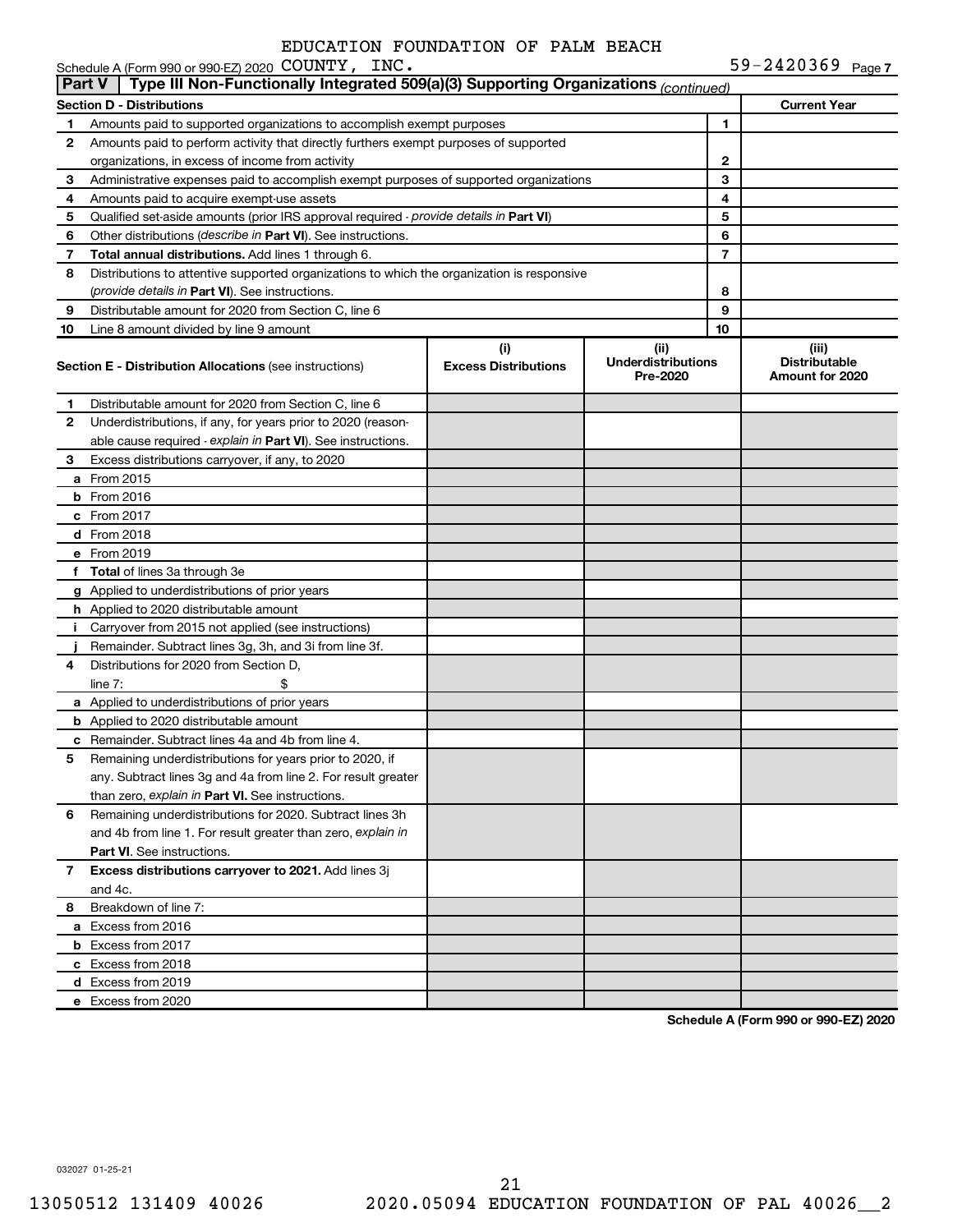|                 |                                                                                                                                                                                                                                                                                                                                                                                                                                                                                                                                                                                             |  | EDUCATION FOUNDATION OF PALM BEACH |                                                |  |
|-----------------|---------------------------------------------------------------------------------------------------------------------------------------------------------------------------------------------------------------------------------------------------------------------------------------------------------------------------------------------------------------------------------------------------------------------------------------------------------------------------------------------------------------------------------------------------------------------------------------------|--|------------------------------------|------------------------------------------------|--|
| <b>Part VI</b>  | Schedule A (Form 990 or 990-EZ) 2020 COUNTY, INC.                                                                                                                                                                                                                                                                                                                                                                                                                                                                                                                                           |  |                                    | 59-2420369 Page 8                              |  |
|                 | Supplemental Information. Provide the explanations required by Part II, line 10; Part II, line 17a or 17b; Part III, line 12;<br>Part IV, Section A, lines 1, 2, 3b, 3c, 4b, 4c, 5a, 6, 9a, 9b, 9c, 11a, 11b, and 11c; Part IV, Section B, lines 1 and 2; Part IV, Section C,<br>line 1; Part IV, Section D, lines 2 and 3; Part IV, Section E, lines 1c, 2a, 2b, 3a, and 3b; Part V, line 1; Part V, Section B, line 1e; Part V,<br>Section D, lines 5, 6, and 8; and Part V, Section E, lines 2, 5, and 6. Also complete this part for any additional information.<br>(See instructions.) |  |                                    |                                                |  |
|                 |                                                                                                                                                                                                                                                                                                                                                                                                                                                                                                                                                                                             |  |                                    |                                                |  |
|                 |                                                                                                                                                                                                                                                                                                                                                                                                                                                                                                                                                                                             |  |                                    |                                                |  |
|                 |                                                                                                                                                                                                                                                                                                                                                                                                                                                                                                                                                                                             |  |                                    |                                                |  |
|                 |                                                                                                                                                                                                                                                                                                                                                                                                                                                                                                                                                                                             |  |                                    |                                                |  |
|                 |                                                                                                                                                                                                                                                                                                                                                                                                                                                                                                                                                                                             |  |                                    |                                                |  |
|                 |                                                                                                                                                                                                                                                                                                                                                                                                                                                                                                                                                                                             |  |                                    |                                                |  |
|                 |                                                                                                                                                                                                                                                                                                                                                                                                                                                                                                                                                                                             |  |                                    |                                                |  |
|                 |                                                                                                                                                                                                                                                                                                                                                                                                                                                                                                                                                                                             |  |                                    |                                                |  |
|                 |                                                                                                                                                                                                                                                                                                                                                                                                                                                                                                                                                                                             |  |                                    |                                                |  |
|                 |                                                                                                                                                                                                                                                                                                                                                                                                                                                                                                                                                                                             |  |                                    |                                                |  |
|                 |                                                                                                                                                                                                                                                                                                                                                                                                                                                                                                                                                                                             |  |                                    |                                                |  |
|                 |                                                                                                                                                                                                                                                                                                                                                                                                                                                                                                                                                                                             |  |                                    |                                                |  |
|                 |                                                                                                                                                                                                                                                                                                                                                                                                                                                                                                                                                                                             |  |                                    |                                                |  |
|                 |                                                                                                                                                                                                                                                                                                                                                                                                                                                                                                                                                                                             |  |                                    |                                                |  |
|                 |                                                                                                                                                                                                                                                                                                                                                                                                                                                                                                                                                                                             |  |                                    |                                                |  |
|                 |                                                                                                                                                                                                                                                                                                                                                                                                                                                                                                                                                                                             |  |                                    |                                                |  |
|                 |                                                                                                                                                                                                                                                                                                                                                                                                                                                                                                                                                                                             |  |                                    |                                                |  |
|                 |                                                                                                                                                                                                                                                                                                                                                                                                                                                                                                                                                                                             |  |                                    |                                                |  |
|                 |                                                                                                                                                                                                                                                                                                                                                                                                                                                                                                                                                                                             |  |                                    |                                                |  |
|                 |                                                                                                                                                                                                                                                                                                                                                                                                                                                                                                                                                                                             |  |                                    |                                                |  |
|                 |                                                                                                                                                                                                                                                                                                                                                                                                                                                                                                                                                                                             |  |                                    |                                                |  |
|                 |                                                                                                                                                                                                                                                                                                                                                                                                                                                                                                                                                                                             |  |                                    |                                                |  |
|                 |                                                                                                                                                                                                                                                                                                                                                                                                                                                                                                                                                                                             |  |                                    |                                                |  |
|                 |                                                                                                                                                                                                                                                                                                                                                                                                                                                                                                                                                                                             |  |                                    |                                                |  |
|                 |                                                                                                                                                                                                                                                                                                                                                                                                                                                                                                                                                                                             |  |                                    |                                                |  |
|                 |                                                                                                                                                                                                                                                                                                                                                                                                                                                                                                                                                                                             |  |                                    |                                                |  |
|                 |                                                                                                                                                                                                                                                                                                                                                                                                                                                                                                                                                                                             |  |                                    |                                                |  |
|                 |                                                                                                                                                                                                                                                                                                                                                                                                                                                                                                                                                                                             |  |                                    |                                                |  |
|                 |                                                                                                                                                                                                                                                                                                                                                                                                                                                                                                                                                                                             |  |                                    |                                                |  |
|                 |                                                                                                                                                                                                                                                                                                                                                                                                                                                                                                                                                                                             |  |                                    |                                                |  |
|                 |                                                                                                                                                                                                                                                                                                                                                                                                                                                                                                                                                                                             |  |                                    |                                                |  |
|                 |                                                                                                                                                                                                                                                                                                                                                                                                                                                                                                                                                                                             |  |                                    |                                                |  |
|                 |                                                                                                                                                                                                                                                                                                                                                                                                                                                                                                                                                                                             |  |                                    |                                                |  |
| 032028 01-25-21 |                                                                                                                                                                                                                                                                                                                                                                                                                                                                                                                                                                                             |  |                                    | Schedule A (Form 990 or 990-EZ) 2020           |  |
|                 | 13050512 131409 40026                                                                                                                                                                                                                                                                                                                                                                                                                                                                                                                                                                       |  | 22                                 | 2020.05094 EDUCATION FOUNDATION OF PAL 40026_2 |  |
|                 |                                                                                                                                                                                                                                                                                                                                                                                                                                                                                                                                                                                             |  |                                    |                                                |  |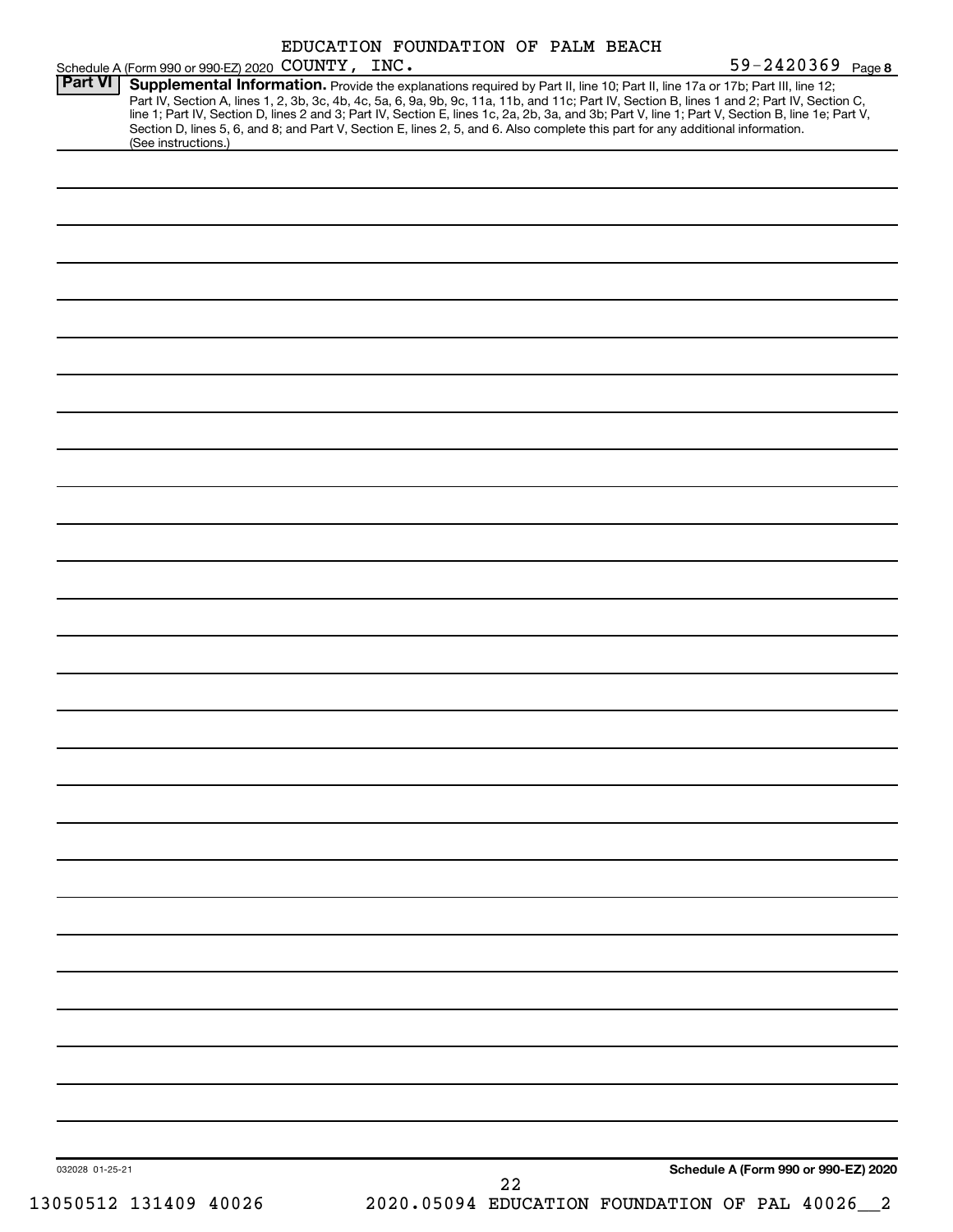| <b>Schedule B</b>             |  |  |
|-------------------------------|--|--|
| $T_{\text{num}}$ 000 000 $E7$ |  |  |

#### Department of the Treasury Internal Revenue Service **(Form 990, 990-EZ,**

# **Schedule of Contributors**

**or 990-PF) | Attach to Form 990, Form 990-EZ, or Form 990-PF. | Go to www.irs.gov/Form990 for the latest information.** OMB No. 1545-0047

**2020**

**Employer identification number**

**Organization type** (check one):

| -------- | NIE.<br>ᅶᄭᇰ |
|----------|-------------|
|          |             |

59-2420369

| Filers of:         | Section:                                                                  |
|--------------------|---------------------------------------------------------------------------|
| Form 990 or 990-EZ | $\boxed{\textbf{X}}$ 501(c)( 3) (enter number) organization               |
|                    | 4947(a)(1) nonexempt charitable trust not treated as a private foundation |
|                    | 527 political organization                                                |
| Form 990-PF        | 501(c)(3) exempt private foundation                                       |
|                    | 4947(a)(1) nonexempt charitable trust treated as a private foundation     |
|                    | 501(c)(3) taxable private foundation                                      |

Check if your organization is covered by the General Rule or a Special Rule.

**Note:**  Only a section 501(c)(7), (8), or (10) organization can check boxes for both the General Rule and a Special Rule. See instructions.

#### **General Rule**

 $\Box$ 

 $\Box$ 

For an organization filing Form 990, 990-EZ, or 990-PF that received, during the year, contributions totaling \$5,000 or more (in money or property) from any one contributor. Complete Parts I and II. See instructions for determining a contributor's total contributions.

#### **Special Rules**

any one contributor, during the year, total contributions of the greater of (1) \$5,000; or (2) 2% of the amount on (i) Form 990, Part VIII, line 1h;  $\boxed{\text{X}}$  For an organization described in section 501(c)(3) filing Form 990 or 990-EZ that met the 33 1/3% support test of the regulations under sections 509(a)(1) and 170(b)(1)(A)(vi), that checked Schedule A (Form 990 or 990-EZ), Part II, line 13, 16a, or 16b, and that received from or (ii) Form 990-EZ, line 1. Complete Parts I and II.

For an organization described in section 501(c)(7), (8), or (10) filing Form 990 or 990-EZ that received from any one contributor, during the year, total contributions of more than \$1,000 exclusively for religious, charitable, scientific, literary, or educational purposes, or for the prevention of cruelty to children or animals. Complete Parts I (entering "N/A" in column (b) instead of the contributor name and address), II, and III.  $\Box$ 

purpose. Don't complete any of the parts unless the General Rule applies to this organization because it received nonexclusively year, contributions exclusively for religious, charitable, etc., purposes, but no such contributions totaled more than \$1,000. If this box is checked, enter here the total contributions that were received during the year for an exclusively religious, charitable, etc., For an organization described in section 501(c)(7), (8), or (10) filing Form 990 or 990-EZ that received from any one contributor, during the religious, charitable, etc., contributions totaling \$5,000 or more during the year  $~\ldots\ldots\ldots\ldots\ldots\ldots\ldots\ldots\blacktriangleright~$ \$

**Caution:**  An organization that isn't covered by the General Rule and/or the Special Rules doesn't file Schedule B (Form 990, 990-EZ, or 990-PF),  **must** but it answer "No" on Part IV, line 2, of its Form 990; or check the box on line H of its Form 990-EZ or on its Form 990-PF, Part I, line 2, to certify that it doesn't meet the filing requirements of Schedule B (Form 990, 990-EZ, or 990-PF).

**For Paperwork Reduction Act Notice, see the instructions for Form 990, 990-EZ, or 990-PF. Schedule B (Form 990, 990-EZ, or 990-PF) (2020)** LHA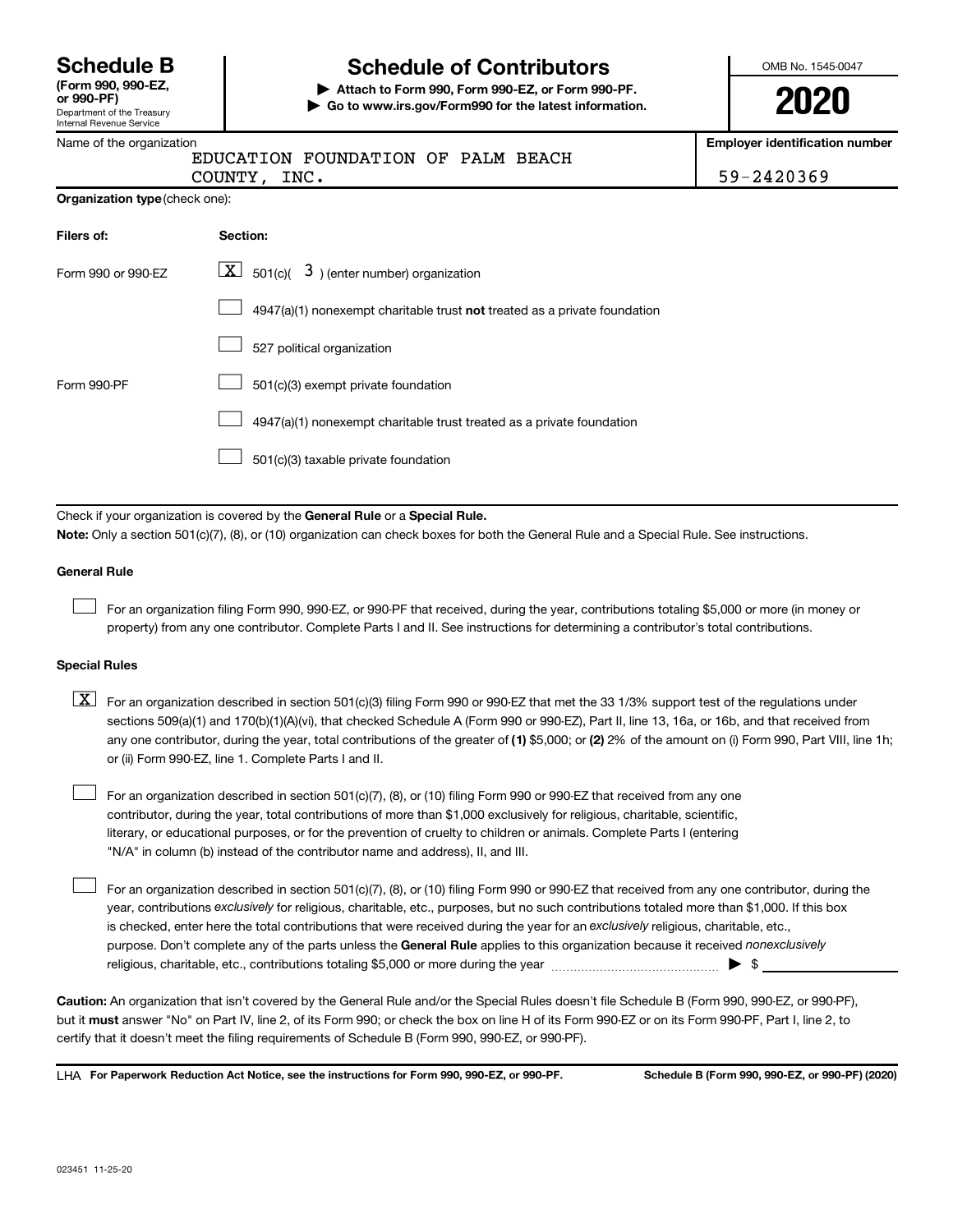#### Schedule B (Form 990, 990-EZ, or 990-PF) (2020)

Name of organization

EDUCATION FOUNDATION OF PALM BEACH COUNTY, INC. 59-2420369

| Part I          | <b>Contributors</b> (see instructions). Use duplicate copies of Part I if additional space is needed. |                                   |                                                                                                         |
|-----------------|-------------------------------------------------------------------------------------------------------|-----------------------------------|---------------------------------------------------------------------------------------------------------|
| (a)<br>No.      | (b)<br>Name, address, and ZIP + 4                                                                     | (c)<br><b>Total contributions</b> | (d)<br>Type of contribution                                                                             |
| 1               | <b>BANK OF AMERICA</b><br>222 LAKEVIEW AVE STE 600<br>WEST PALM BEACH, FL 33401                       | 115,000.<br>\$                    | $\mathbf{X}$<br>Person<br>Payroll<br><b>Noncash</b><br>(Complete Part II for<br>noncash contributions.) |
| (a)<br>No.      | (b)<br>Name, address, and ZIP + 4                                                                     | (c)<br><b>Total contributions</b> | (d)<br>Type of contribution                                                                             |
| 2               | CONSORTIUM OF FLORIDA EDUCATION<br><b>FOUNDATIONS</b><br>PO BOX 358719<br>GAINESVILLE, FL 32635       | 299,182.<br>\$                    | $\mathbf{X}$<br>Person<br>Payroll<br>Noncash<br>(Complete Part II for<br>noncash contributions.)        |
| (a)<br>No.      | (b)<br>Name, address, and ZIP + 4                                                                     | (c)<br><b>Total contributions</b> | (d)<br>Type of contribution                                                                             |
| 3               | LOST TREE VILLAGE CHARITABLE<br>FOUNDATION<br>8<br>CHURCH LANE<br>NORTH PALM BEACH, FL 33408          | 112,500.<br>\$                    | $\mathbf{X}$<br>Person<br>Payroll<br>Noncash<br>(Complete Part II for<br>noncash contributions.)        |
| (a)<br>No.      | (b)<br>Name, address, and ZIP + 4                                                                     | (c)<br><b>Total contributions</b> | (d)<br>Type of contribution                                                                             |
| 4               | MARY AND ROBERT PEW FOUNDATION<br>1025 WEST INDIANTOWN ROAD, SUITE 102<br>FL 33458<br>JUPITER,        | 100,000.<br>\$                    | $\mathbf{X}$<br>Person<br>Payroll<br>Noncash<br>(Complete Part II for<br>noncash contributions.)        |
| (a)<br>No.      | (b)<br>Name, address, and ZIP + 4                                                                     | (c)<br><b>Total contributions</b> | (d)<br>Type of contribution                                                                             |
| 5               | MIAMI DOLPHINS<br>DON SHULA DRIVE<br>347<br>MIAMI GARDENS, FL 33056                                   | 100,000.<br>\$                    | x<br>Person<br>Payroll<br>Noncash<br>(Complete Part II for<br>noncash contributions.)                   |
| (a)<br>No.      | (b)<br>Name, address, and ZIP + 4                                                                     | (c)<br><b>Total contributions</b> | (d)<br>Type of contribution                                                                             |
| 6               | STILES NICHOLSON FOUNDATION<br>MILITARY TRAIL STE 222<br>4600                                         | 100,000.<br>\$                    | X<br>Person<br>Payroll<br>Noncash<br>(Complete Part II for                                              |
|                 | JUPITER, FL 33458                                                                                     |                                   | noncash contributions.)                                                                                 |
| 023452 11-25-20 |                                                                                                       |                                   | Schedule B (Form 990, 990-EZ, or 990-PF) (2020)                                                         |

13050512 131409 40026 2020.05094 EDUCATION FOUNDATION OF PAL 40026\_\_2

24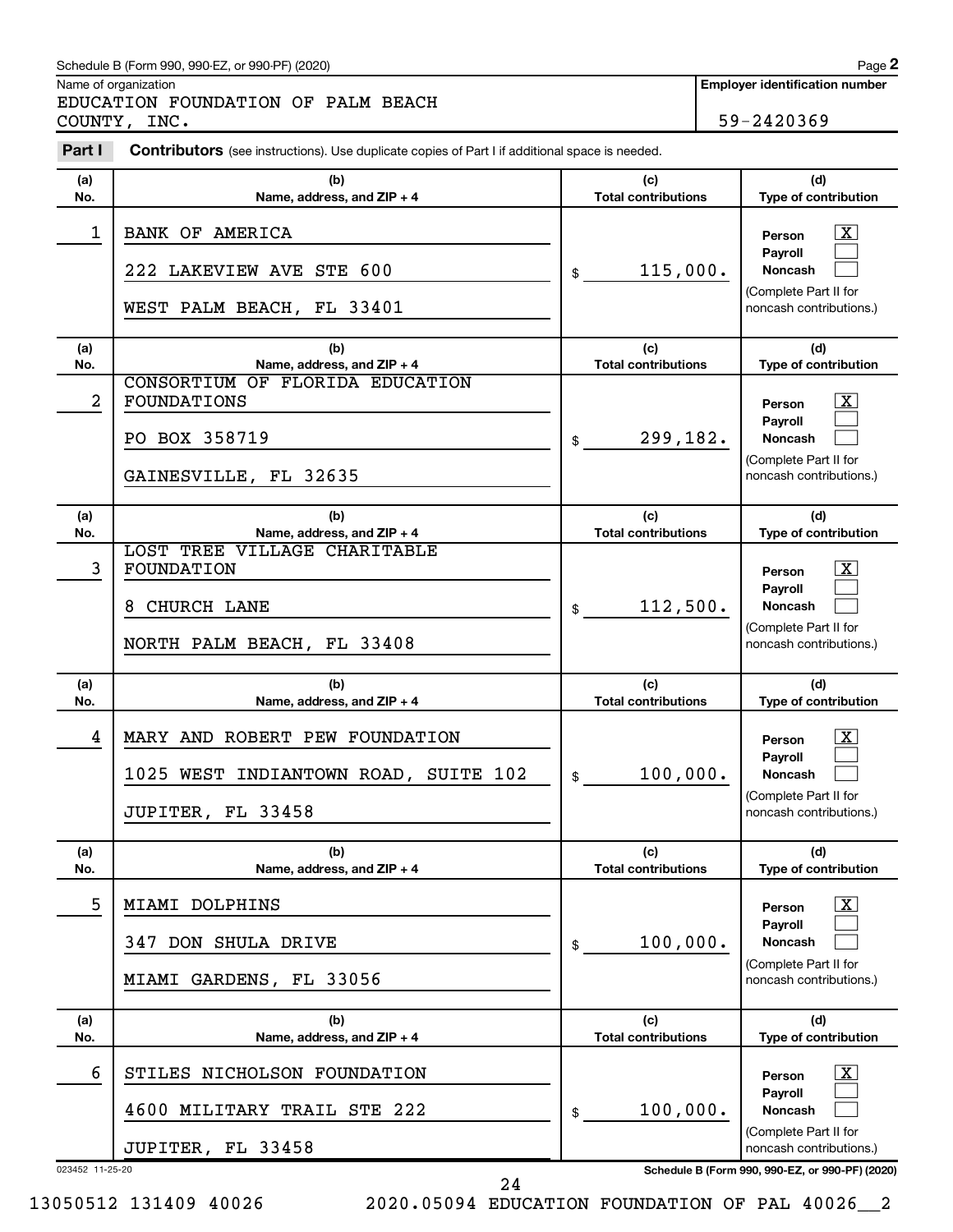#### Schedule B (Form 990, 990-EZ, or 990-PF) (2020)

Name of organization

EDUCATION FOUNDATION OF PALM BEACH COUNTY, INC. 59-2420369 **2**

| (b)                                                                                              |                                                                                                                             |                                                                                                                                       |
|--------------------------------------------------------------------------------------------------|-----------------------------------------------------------------------------------------------------------------------------|---------------------------------------------------------------------------------------------------------------------------------------|
| Name, address, and ZIP + 4                                                                       | (c)<br><b>Total contributions</b>                                                                                           | (d)<br>Type of contribution                                                                                                           |
| THE FREDERICK A. DELUCA FOUNDATION<br>500 E BROWARD PKWY., STE 2300<br>FORT LAUDERDALE, FL 33394 | 170,000.<br>\$                                                                                                              | $\mathbf{X}$<br>Person<br>Payroll<br>Noncash<br>(Complete Part II for<br>noncash contributions.)                                      |
| (b)                                                                                              | (c)                                                                                                                         | (d)<br>Type of contribution                                                                                                           |
| WALTON FAMILY FOUNDATION<br>P.O. BOX 2030<br>BENTONVILLE, AR 72712                               | 100,000.<br>\$                                                                                                              | $\mathbf{X}$<br>Person<br>Payroll<br>Noncash<br>(Complete Part II for<br>noncash contributions.)                                      |
|                                                                                                  | <b>Total contributions</b>                                                                                                  | (d)<br>Type of contribution                                                                                                           |
|                                                                                                  | \$                                                                                                                          | Person<br>Payroll<br>Noncash<br>(Complete Part II for<br>noncash contributions.)                                                      |
| (b)<br>Name, address, and ZIP + 4                                                                | (c)<br><b>Total contributions</b>                                                                                           | (d)<br>Type of contribution                                                                                                           |
|                                                                                                  | \$                                                                                                                          | Person<br>Payroll<br>Noncash<br>(Complete Part II for<br>noncash contributions.)                                                      |
| (b)                                                                                              | (c)<br><b>Total contributions</b>                                                                                           | (d)<br>Type of contribution                                                                                                           |
|                                                                                                  | \$                                                                                                                          | Person<br>Payroll<br>Noncash<br>(Complete Part II for<br>noncash contributions.)                                                      |
| (b)                                                                                              | (c)                                                                                                                         | (d)<br>Type of contribution                                                                                                           |
|                                                                                                  | \$                                                                                                                          | Person<br>Payroll<br>Noncash<br>(Complete Part II for<br>noncash contributions.)                                                      |
|                                                                                                  | Name, address, and ZIP + 4<br>(b)<br>Name, address, and ZIP + 4<br>Name, address, and ZIP + 4<br>Name, address, and ZIP + 4 | <b>Total contributions</b><br>(c)<br><b>Total contributions</b><br>023452 11-25-20<br>Schedule B (Form 990, 990-F7, or 990-PF) (2020) |

023452 11-25-20 **Schedule B (Form 990, 990-EZ, or 990-PF) (2020)**

25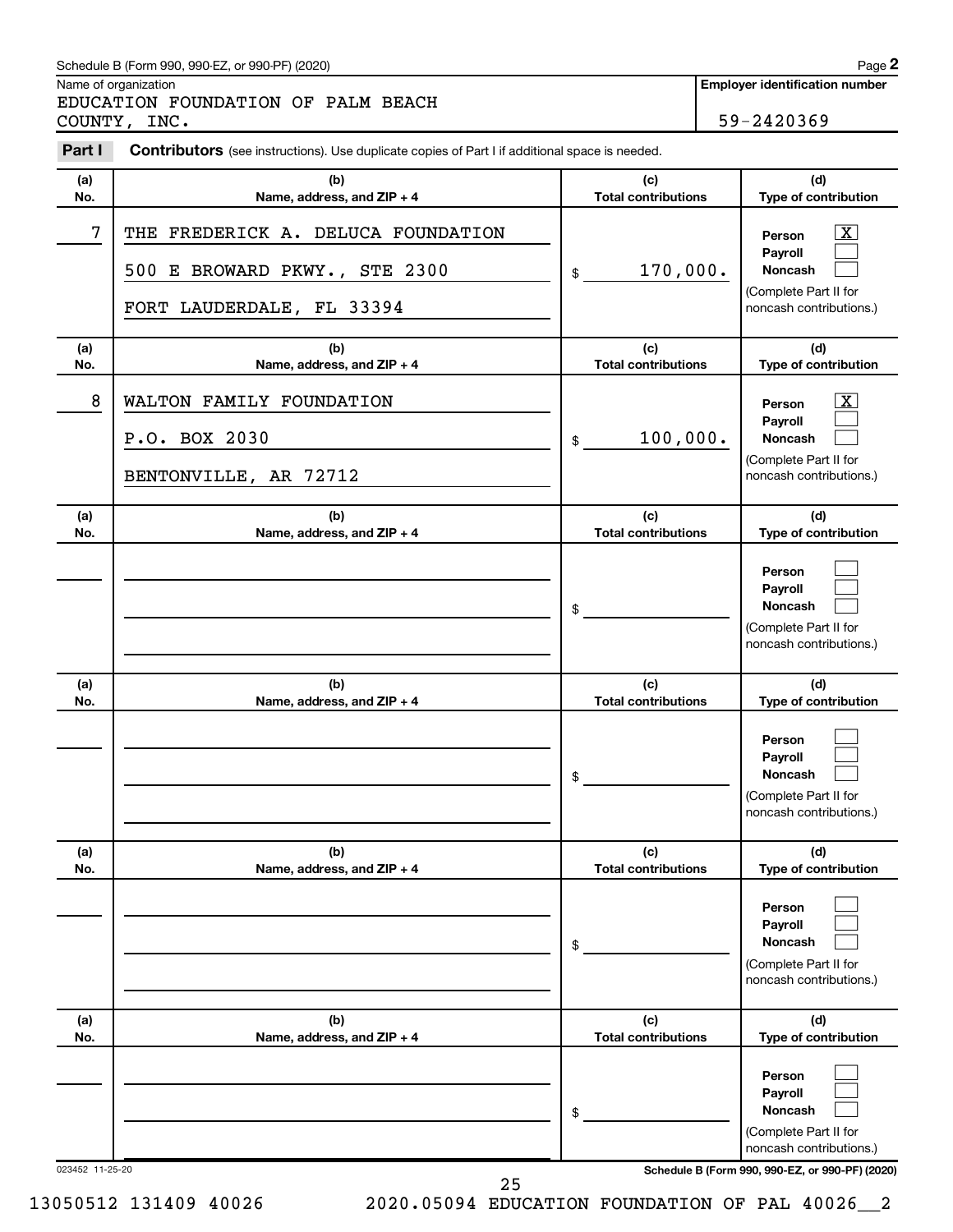|                              | EDUCATION FOUNDATION OF PALM BEACH<br>COUNTY, INC.                                                  |                                                 | 59-2420369                                      |
|------------------------------|-----------------------------------------------------------------------------------------------------|-------------------------------------------------|-------------------------------------------------|
| Part II                      | Noncash Property (see instructions). Use duplicate copies of Part II if additional space is needed. |                                                 |                                                 |
| (a)<br>No.<br>from<br>Part I | (b)<br>Description of noncash property given                                                        | (c)<br>FMV (or estimate)<br>(See instructions.) | (d)<br>Date received                            |
|                              |                                                                                                     | \$                                              |                                                 |
| (a)<br>No.<br>from<br>Part I | (b)<br>Description of noncash property given                                                        | (c)<br>FMV (or estimate)<br>(See instructions.) | (d)<br>Date received                            |
|                              |                                                                                                     | \$                                              |                                                 |
| (a)<br>No.<br>from<br>Part I | (b)<br>Description of noncash property given                                                        | (c)<br>FMV (or estimate)<br>(See instructions.) | (d)<br>Date received                            |
|                              |                                                                                                     | \$                                              |                                                 |
| (a)<br>No.<br>from<br>Part I | (b)<br>Description of noncash property given                                                        | (c)<br>FMV (or estimate)<br>(See instructions.) | (d)<br>Date received                            |
|                              |                                                                                                     | \$                                              |                                                 |
| (a)<br>No.<br>from<br>Part I | (b)<br>Description of noncash property given                                                        | (c)<br>FMV (or estimate)<br>(See instructions.) | (d)<br>Date received                            |
|                              |                                                                                                     | \$                                              |                                                 |
| (a)<br>No.<br>from<br>Part I | (b)<br>Description of noncash property given                                                        | (c)<br>FMV (or estimate)<br>(See instructions.) | (d)<br>Date received                            |
|                              |                                                                                                     |                                                 |                                                 |
| 023453 11-25-20              |                                                                                                     | \$                                              | Schedule B (Form 990, 990-EZ, or 990-PF) (2020) |

Schedule B (Form 990, 990-EZ, or 990-PF) (2020)

**3**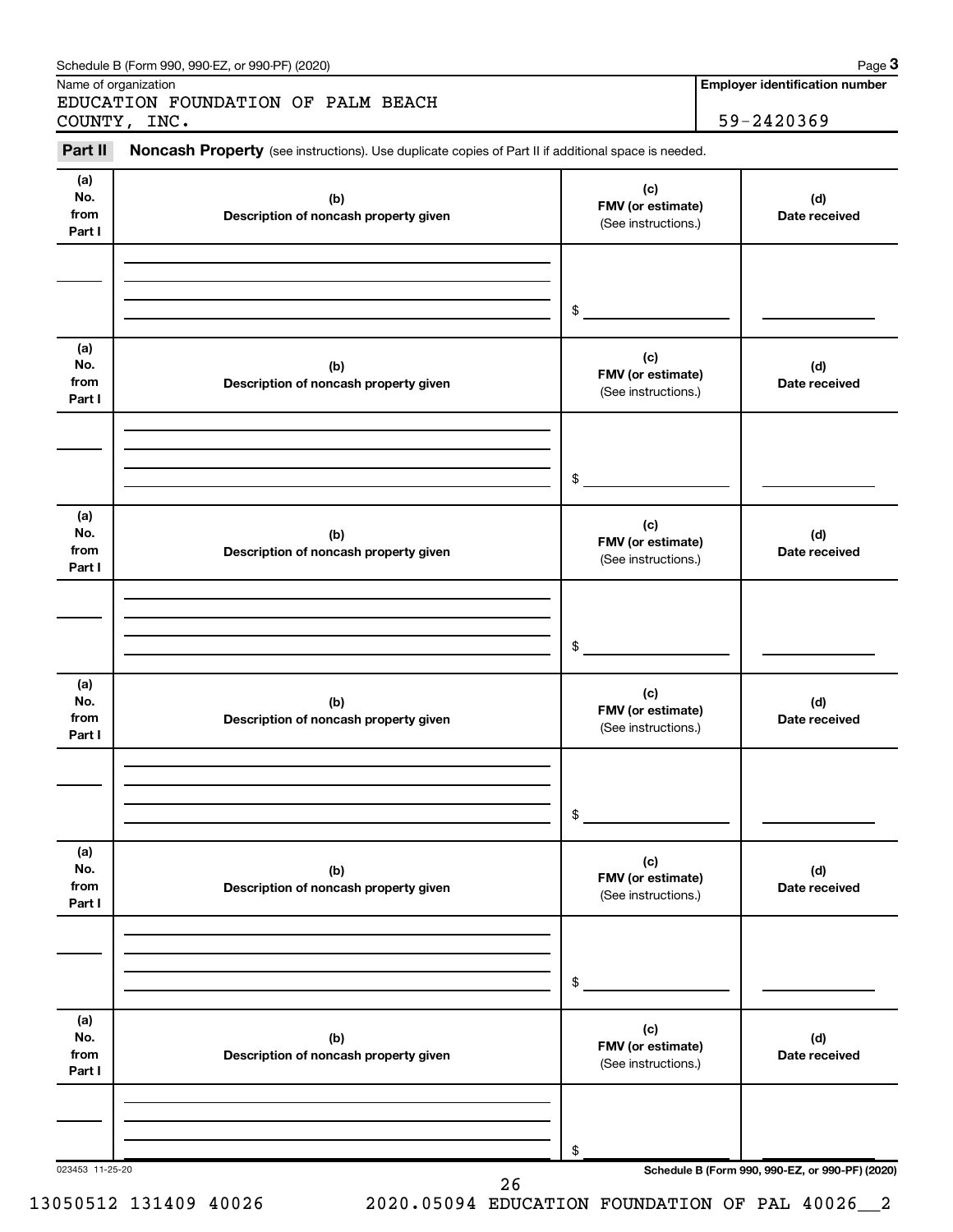|                           | Schedule B (Form 990, 990-EZ, or 990-PF) (2020)                                                                                                                                                                                                                                                                                           |                      | Page 4                                                                                                                                                         |  |  |  |  |  |  |  |
|---------------------------|-------------------------------------------------------------------------------------------------------------------------------------------------------------------------------------------------------------------------------------------------------------------------------------------------------------------------------------------|----------------------|----------------------------------------------------------------------------------------------------------------------------------------------------------------|--|--|--|--|--|--|--|
| Name of organization      |                                                                                                                                                                                                                                                                                                                                           |                      | <b>Employer identification number</b>                                                                                                                          |  |  |  |  |  |  |  |
|                           | EDUCATION FOUNDATION OF PALM BEACH                                                                                                                                                                                                                                                                                                        |                      |                                                                                                                                                                |  |  |  |  |  |  |  |
|                           | COUNTY, INC.                                                                                                                                                                                                                                                                                                                              |                      | 59-2420369                                                                                                                                                     |  |  |  |  |  |  |  |
| Part III                  | from any one contributor. Complete columns (a) through (e) and the following line entry. For organizations<br>completing Part III, enter the total of exclusively religious, charitable, etc., contributions of \$1,000 or less for the year. (Enter this info. once.)<br>Use duplicate copies of Part III if additional space is needed. |                      | Exclusively religious, charitable, etc., contributions to organizations described in section 501(c)(7), (8), or (10) that total more than \$1,000 for the year |  |  |  |  |  |  |  |
| (a) No.<br>from<br>Part I | (b) Purpose of gift                                                                                                                                                                                                                                                                                                                       | (c) Use of gift      | (d) Description of how gift is held                                                                                                                            |  |  |  |  |  |  |  |
|                           |                                                                                                                                                                                                                                                                                                                                           | (e) Transfer of gift |                                                                                                                                                                |  |  |  |  |  |  |  |
|                           |                                                                                                                                                                                                                                                                                                                                           |                      |                                                                                                                                                                |  |  |  |  |  |  |  |
|                           | Transferee's name, address, and ZIP + 4                                                                                                                                                                                                                                                                                                   |                      | Relationship of transferor to transferee                                                                                                                       |  |  |  |  |  |  |  |
|                           |                                                                                                                                                                                                                                                                                                                                           |                      |                                                                                                                                                                |  |  |  |  |  |  |  |
|                           |                                                                                                                                                                                                                                                                                                                                           |                      |                                                                                                                                                                |  |  |  |  |  |  |  |
| (a) No.                   |                                                                                                                                                                                                                                                                                                                                           |                      |                                                                                                                                                                |  |  |  |  |  |  |  |
| from<br>Part I            | (b) Purpose of gift                                                                                                                                                                                                                                                                                                                       | (c) Use of gift      | (d) Description of how gift is held                                                                                                                            |  |  |  |  |  |  |  |
|                           |                                                                                                                                                                                                                                                                                                                                           |                      |                                                                                                                                                                |  |  |  |  |  |  |  |
|                           |                                                                                                                                                                                                                                                                                                                                           |                      |                                                                                                                                                                |  |  |  |  |  |  |  |
|                           | (e) Transfer of gift                                                                                                                                                                                                                                                                                                                      |                      |                                                                                                                                                                |  |  |  |  |  |  |  |
|                           |                                                                                                                                                                                                                                                                                                                                           |                      |                                                                                                                                                                |  |  |  |  |  |  |  |
|                           | Transferee's name, address, and ZIP + 4                                                                                                                                                                                                                                                                                                   |                      | Relationship of transferor to transferee                                                                                                                       |  |  |  |  |  |  |  |
|                           |                                                                                                                                                                                                                                                                                                                                           |                      |                                                                                                                                                                |  |  |  |  |  |  |  |
|                           |                                                                                                                                                                                                                                                                                                                                           |                      |                                                                                                                                                                |  |  |  |  |  |  |  |
|                           |                                                                                                                                                                                                                                                                                                                                           |                      |                                                                                                                                                                |  |  |  |  |  |  |  |
|                           |                                                                                                                                                                                                                                                                                                                                           |                      |                                                                                                                                                                |  |  |  |  |  |  |  |
| (a) No.<br>from<br>Part I | (b) Purpose of gift                                                                                                                                                                                                                                                                                                                       | (c) Use of gift      | (d) Description of how gift is held                                                                                                                            |  |  |  |  |  |  |  |
|                           |                                                                                                                                                                                                                                                                                                                                           |                      |                                                                                                                                                                |  |  |  |  |  |  |  |
|                           |                                                                                                                                                                                                                                                                                                                                           |                      |                                                                                                                                                                |  |  |  |  |  |  |  |
|                           |                                                                                                                                                                                                                                                                                                                                           |                      |                                                                                                                                                                |  |  |  |  |  |  |  |
|                           |                                                                                                                                                                                                                                                                                                                                           | (e) Transfer of gift |                                                                                                                                                                |  |  |  |  |  |  |  |
|                           | Transferee's name, address, and ZIP + 4                                                                                                                                                                                                                                                                                                   |                      | Relationship of transferor to transferee                                                                                                                       |  |  |  |  |  |  |  |
|                           |                                                                                                                                                                                                                                                                                                                                           |                      |                                                                                                                                                                |  |  |  |  |  |  |  |
|                           |                                                                                                                                                                                                                                                                                                                                           |                      |                                                                                                                                                                |  |  |  |  |  |  |  |
| (a) No.<br>from<br>Part I | (b) Purpose of gift                                                                                                                                                                                                                                                                                                                       | (c) Use of gift      | (d) Description of how gift is held                                                                                                                            |  |  |  |  |  |  |  |
|                           |                                                                                                                                                                                                                                                                                                                                           |                      |                                                                                                                                                                |  |  |  |  |  |  |  |
|                           |                                                                                                                                                                                                                                                                                                                                           |                      |                                                                                                                                                                |  |  |  |  |  |  |  |
|                           |                                                                                                                                                                                                                                                                                                                                           |                      |                                                                                                                                                                |  |  |  |  |  |  |  |
|                           |                                                                                                                                                                                                                                                                                                                                           | (e) Transfer of gift |                                                                                                                                                                |  |  |  |  |  |  |  |

| Transferee's name, address, and $ZIP + 4$ | Relationship of transferor to transferee |
|-------------------------------------------|------------------------------------------|
|                                           |                                          |
|                                           |                                          |
|                                           |                                          |
|                                           |                                          |

023454 11-25-20

27

**Schedule B (Form 990, 990-EZ, or 990-PF) (2020)**

**4**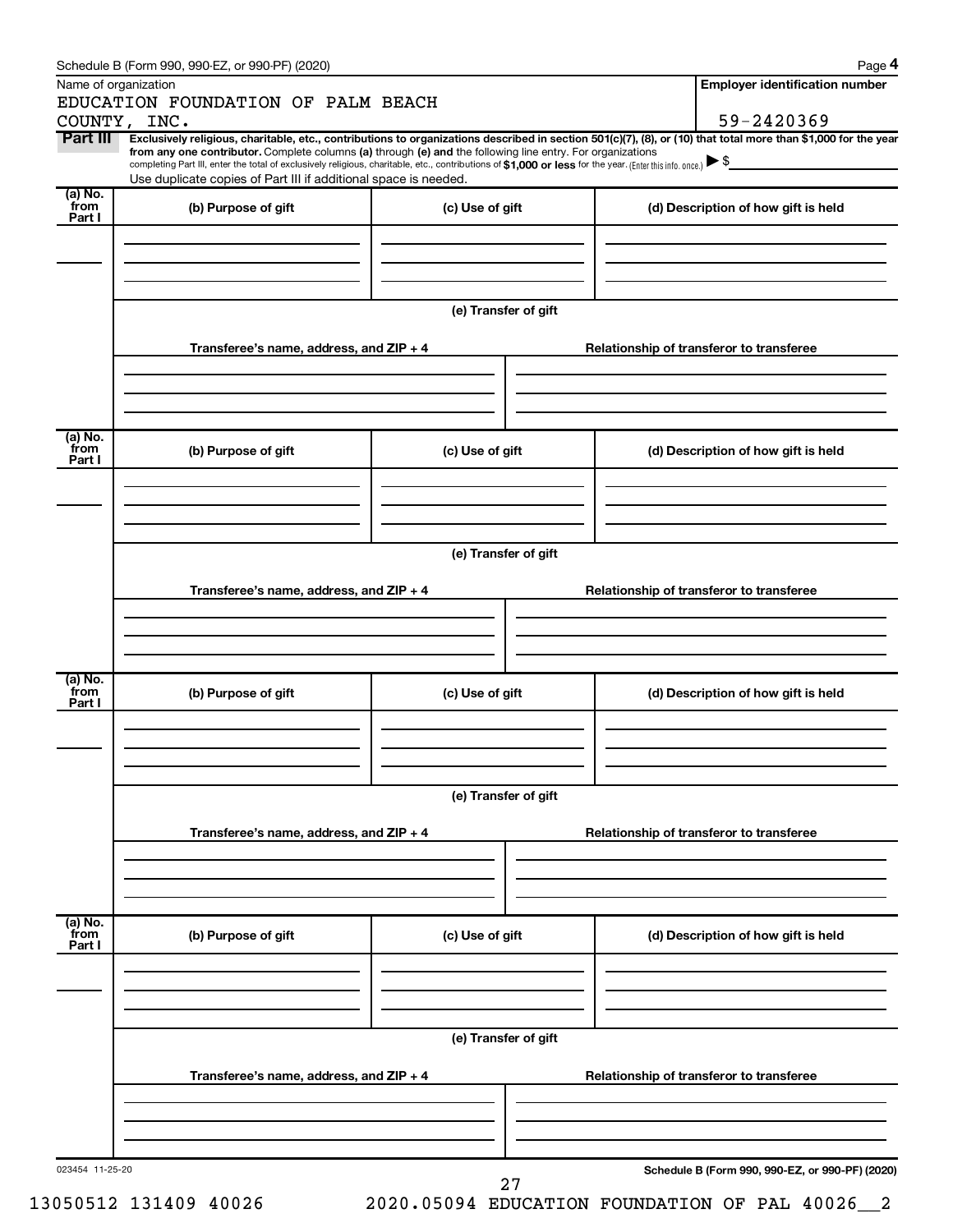|         |                                                                                                                                  |  |            |                                                                            |  |                                                                                                                                                                                                                                                                                                                                                                   |  |                         | OMB No. 1545-0047                     |                       |
|---------|----------------------------------------------------------------------------------------------------------------------------------|--|------------|----------------------------------------------------------------------------|--|-------------------------------------------------------------------------------------------------------------------------------------------------------------------------------------------------------------------------------------------------------------------------------------------------------------------------------------------------------------------|--|-------------------------|---------------------------------------|-----------------------|
|         | Supplemental Financial Statements<br><b>SCHEDULE D</b><br>Complete if the organization answered "Yes" on Form 990,<br>(Form 990) |  |            |                                                                            |  |                                                                                                                                                                                                                                                                                                                                                                   |  |                         |                                       |                       |
|         |                                                                                                                                  |  |            |                                                                            |  | Part IV, line 6, 7, 8, 9, 10, 11a, 11b, 11c, 11d, 11e, 11f, 12a, or 12b.<br>Attach to Form 990.                                                                                                                                                                                                                                                                   |  |                         |                                       | <b>Open to Public</b> |
|         | Department of the Treasury<br>Internal Revenue Service                                                                           |  |            |                                                                            |  | Go to www.irs.gov/Form990 for instructions and the latest information.                                                                                                                                                                                                                                                                                            |  |                         | <b>Inspection</b>                     |                       |
|         | EDUCATION FOUNDATION OF PALM BEACH<br>Name of the organization<br>COUNTY, INC.                                                   |  |            |                                                                            |  |                                                                                                                                                                                                                                                                                                                                                                   |  |                         | <b>Employer identification number</b> |                       |
|         |                                                                                                                                  |  | 59-2420369 |                                                                            |  |                                                                                                                                                                                                                                                                                                                                                                   |  |                         |                                       |                       |
| Part I  |                                                                                                                                  |  |            |                                                                            |  | Organizations Maintaining Donor Advised Funds or Other Similar Funds or Accounts. Complete if the                                                                                                                                                                                                                                                                 |  |                         |                                       |                       |
|         |                                                                                                                                  |  |            | organization answered "Yes" on Form 990, Part IV, line 6.                  |  | (a) Donor advised funds                                                                                                                                                                                                                                                                                                                                           |  |                         | (b) Funds and other accounts          |                       |
|         |                                                                                                                                  |  |            |                                                                            |  |                                                                                                                                                                                                                                                                                                                                                                   |  |                         |                                       |                       |
| 1<br>2  |                                                                                                                                  |  |            | Aggregate value of contributions to (during year)                          |  |                                                                                                                                                                                                                                                                                                                                                                   |  |                         |                                       |                       |
| З       |                                                                                                                                  |  |            |                                                                            |  |                                                                                                                                                                                                                                                                                                                                                                   |  |                         |                                       |                       |
| 4       |                                                                                                                                  |  |            |                                                                            |  |                                                                                                                                                                                                                                                                                                                                                                   |  |                         |                                       |                       |
| 5       |                                                                                                                                  |  |            |                                                                            |  | Did the organization inform all donors and donor advisors in writing that the assets held in donor advised funds                                                                                                                                                                                                                                                  |  |                         |                                       |                       |
|         |                                                                                                                                  |  |            |                                                                            |  |                                                                                                                                                                                                                                                                                                                                                                   |  |                         | Yes                                   | No                    |
| 6       |                                                                                                                                  |  |            |                                                                            |  | Did the organization inform all grantees, donors, and donor advisors in writing that grant funds can be used only                                                                                                                                                                                                                                                 |  |                         |                                       |                       |
|         |                                                                                                                                  |  |            |                                                                            |  | for charitable purposes and not for the benefit of the donor or donor advisor, or for any other purpose conferring                                                                                                                                                                                                                                                |  |                         |                                       |                       |
|         | impermissible private benefit?                                                                                                   |  |            |                                                                            |  |                                                                                                                                                                                                                                                                                                                                                                   |  |                         | Yes                                   | No                    |
| Part II |                                                                                                                                  |  |            |                                                                            |  | Conservation Easements. Complete if the organization answered "Yes" on Form 990, Part IV, line 7.                                                                                                                                                                                                                                                                 |  |                         |                                       |                       |
| 1       |                                                                                                                                  |  |            |                                                                            |  | Purpose(s) of conservation easements held by the organization (check all that apply).                                                                                                                                                                                                                                                                             |  |                         |                                       |                       |
|         |                                                                                                                                  |  |            | Preservation of land for public use (for example, recreation or education) |  | Preservation of a historically important land area                                                                                                                                                                                                                                                                                                                |  |                         |                                       |                       |
|         | Protection of natural habitat                                                                                                    |  |            |                                                                            |  | Preservation of a certified historic structure                                                                                                                                                                                                                                                                                                                    |  |                         |                                       |                       |
|         | Preservation of open space                                                                                                       |  |            |                                                                            |  |                                                                                                                                                                                                                                                                                                                                                                   |  |                         |                                       |                       |
| 2       |                                                                                                                                  |  |            |                                                                            |  | Complete lines 2a through 2d if the organization held a qualified conservation contribution in the form of a conservation easement on the last                                                                                                                                                                                                                    |  |                         |                                       |                       |
|         | day of the tax year.                                                                                                             |  |            |                                                                            |  |                                                                                                                                                                                                                                                                                                                                                                   |  |                         | Held at the End of the Tax Year       |                       |
|         |                                                                                                                                  |  |            |                                                                            |  |                                                                                                                                                                                                                                                                                                                                                                   |  | 2a                      |                                       |                       |
|         | Total acreage restricted by conservation easements                                                                               |  |            |                                                                            |  |                                                                                                                                                                                                                                                                                                                                                                   |  | 2 <sub>b</sub>          |                                       |                       |
|         |                                                                                                                                  |  |            |                                                                            |  | Number of conservation easements on a certified historic structure included in (a) manufacture included in (a)                                                                                                                                                                                                                                                    |  | 2c                      |                                       |                       |
| d       |                                                                                                                                  |  |            |                                                                            |  | Number of conservation easements included in (c) acquired after 7/25/06, and not on a historic structure                                                                                                                                                                                                                                                          |  |                         |                                       |                       |
| 3       |                                                                                                                                  |  |            |                                                                            |  | listed in the National Register [111] Marshall Register [11] Marshall Register [11] Marshall Register [11] Marshall Register [11] Marshall Register [11] Marshall Register [11] Marshall Register [11] Marshall Register [11]<br>Number of conservation easements modified, transferred, released, extinguished, or terminated by the organization during the tax |  | 2d                      |                                       |                       |
|         | $\vee$ ear $\blacktriangleright$                                                                                                 |  |            |                                                                            |  |                                                                                                                                                                                                                                                                                                                                                                   |  |                         |                                       |                       |
| 4       |                                                                                                                                  |  |            |                                                                            |  | Number of states where property subject to conservation easement is located >                                                                                                                                                                                                                                                                                     |  |                         |                                       |                       |
| 5       |                                                                                                                                  |  |            |                                                                            |  | Does the organization have a written policy regarding the periodic monitoring, inspection, handling of                                                                                                                                                                                                                                                            |  |                         |                                       |                       |
|         |                                                                                                                                  |  |            | violations, and enforcement of the conservation easements it holds?        |  |                                                                                                                                                                                                                                                                                                                                                                   |  |                         | Yes                                   | No                    |
| 6       |                                                                                                                                  |  |            |                                                                            |  | Staff and volunteer hours devoted to monitoring, inspecting, handling of violations, and enforcing conservation easements during the year                                                                                                                                                                                                                         |  |                         |                                       |                       |
|         |                                                                                                                                  |  |            |                                                                            |  |                                                                                                                                                                                                                                                                                                                                                                   |  |                         |                                       |                       |
| 7       |                                                                                                                                  |  |            |                                                                            |  | Amount of expenses incurred in monitoring, inspecting, handling of violations, and enforcing conservation easements during the year                                                                                                                                                                                                                               |  |                         |                                       |                       |
|         | $\blacktriangleright$ \$                                                                                                         |  |            |                                                                            |  |                                                                                                                                                                                                                                                                                                                                                                   |  |                         |                                       |                       |
| 8       |                                                                                                                                  |  |            |                                                                            |  | Does each conservation easement reported on line 2(d) above satisfy the requirements of section 170(h)(4)(B)(i)                                                                                                                                                                                                                                                   |  |                         |                                       |                       |
|         |                                                                                                                                  |  |            |                                                                            |  |                                                                                                                                                                                                                                                                                                                                                                   |  |                         | Yes                                   | <b>No</b>             |
| 9       |                                                                                                                                  |  |            |                                                                            |  | In Part XIII, describe how the organization reports conservation easements in its revenue and expense statement and                                                                                                                                                                                                                                               |  |                         |                                       |                       |
|         |                                                                                                                                  |  |            |                                                                            |  | balance sheet, and include, if applicable, the text of the footnote to the organization's financial statements that describes the                                                                                                                                                                                                                                 |  |                         |                                       |                       |
|         | organization's accounting for conservation easements.                                                                            |  |            |                                                                            |  |                                                                                                                                                                                                                                                                                                                                                                   |  |                         |                                       |                       |
|         | Part III                                                                                                                         |  |            |                                                                            |  | Organizations Maintaining Collections of Art, Historical Treasures, or Other Similar Assets.                                                                                                                                                                                                                                                                      |  |                         |                                       |                       |
|         |                                                                                                                                  |  |            |                                                                            |  | Complete if the organization answered "Yes" on Form 990, Part IV, line 8.                                                                                                                                                                                                                                                                                         |  |                         |                                       |                       |
|         |                                                                                                                                  |  |            |                                                                            |  | 1a If the organization elected, as permitted under FASB ASC 958, not to report in its revenue statement and balance sheet works                                                                                                                                                                                                                                   |  |                         |                                       |                       |
|         |                                                                                                                                  |  |            |                                                                            |  | of art, historical treasures, or other similar assets held for public exhibition, education, or research in furtherance of public                                                                                                                                                                                                                                 |  |                         |                                       |                       |
|         |                                                                                                                                  |  |            |                                                                            |  | service, provide in Part XIII the text of the footnote to its financial statements that describes these items.<br><b>b</b> If the organization elected, as permitted under FASB ASC 958, to report in its revenue statement and balance sheet works of                                                                                                            |  |                         |                                       |                       |
|         |                                                                                                                                  |  |            |                                                                            |  | art, historical treasures, or other similar assets held for public exhibition, education, or research in furtherance of public service,                                                                                                                                                                                                                           |  |                         |                                       |                       |
|         | provide the following amounts relating to these items:                                                                           |  |            |                                                                            |  |                                                                                                                                                                                                                                                                                                                                                                   |  |                         |                                       |                       |
|         |                                                                                                                                  |  |            |                                                                            |  |                                                                                                                                                                                                                                                                                                                                                                   |  |                         |                                       |                       |
|         | (ii) Assets included in Form 990, Part X                                                                                         |  |            |                                                                            |  |                                                                                                                                                                                                                                                                                                                                                                   |  | $\blacktriangleright$ s |                                       |                       |
| 2       |                                                                                                                                  |  |            |                                                                            |  | If the organization received or held works of art, historical treasures, or other similar assets for financial gain, provide                                                                                                                                                                                                                                      |  |                         |                                       |                       |
|         |                                                                                                                                  |  |            |                                                                            |  | the following amounts required to be reported under FASB ASC 958 relating to these items:                                                                                                                                                                                                                                                                         |  |                         |                                       |                       |
| а       |                                                                                                                                  |  |            |                                                                            |  |                                                                                                                                                                                                                                                                                                                                                                   |  | \$                      |                                       |                       |
|         |                                                                                                                                  |  |            |                                                                            |  |                                                                                                                                                                                                                                                                                                                                                                   |  | $\blacktriangleright$ s |                                       |                       |
|         |                                                                                                                                  |  |            | LHA For Paperwork Reduction Act Notice, see the Instructions for Form 990. |  |                                                                                                                                                                                                                                                                                                                                                                   |  |                         | Schedule D (Form 990) 2020            |                       |
|         | 032051 12-01-20                                                                                                                  |  |            |                                                                            |  |                                                                                                                                                                                                                                                                                                                                                                   |  |                         |                                       |                       |
|         |                                                                                                                                  |  |            |                                                                            |  | 28                                                                                                                                                                                                                                                                                                                                                                |  |                         |                                       |                       |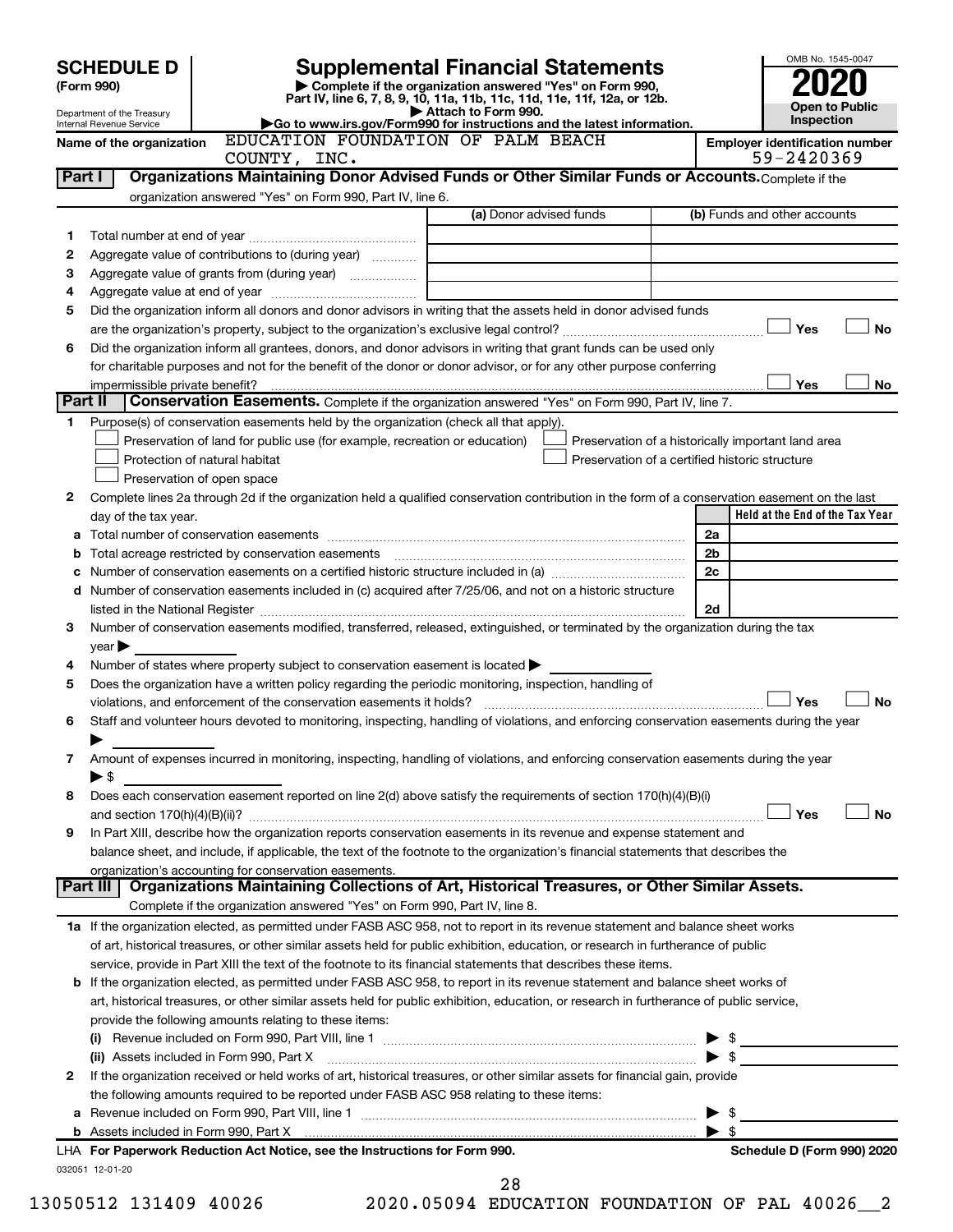|        |                                                                                                                                                                                                                                | EDUCATION FOUNDATION OF PALM BEACH |                |                                                                                                                                                                                                                               |                      |                |                            |
|--------|--------------------------------------------------------------------------------------------------------------------------------------------------------------------------------------------------------------------------------|------------------------------------|----------------|-------------------------------------------------------------------------------------------------------------------------------------------------------------------------------------------------------------------------------|----------------------|----------------|----------------------------|
|        | COUNTY, INC.<br>Schedule D (Form 990) 2020                                                                                                                                                                                     |                                    |                |                                                                                                                                                                                                                               |                      |                | 59-2420369 Page 2          |
|        | Part III   Organizations Maintaining Collections of Art, Historical Treasures, or Other Similar Assets (continued)                                                                                                             |                                    |                |                                                                                                                                                                                                                               |                      |                |                            |
| 3      | Using the organization's acquisition, accession, and other records, check any of the following that make significant use of its                                                                                                |                                    |                |                                                                                                                                                                                                                               |                      |                |                            |
|        | collection items (check all that apply):                                                                                                                                                                                       |                                    |                |                                                                                                                                                                                                                               |                      |                |                            |
| a      | Public exhibition                                                                                                                                                                                                              | d                                  |                | Loan or exchange program                                                                                                                                                                                                      |                      |                |                            |
| b      | Scholarly research                                                                                                                                                                                                             | е                                  |                | Other and the contract of the contract of the contract of the contract of the contract of the contract of the contract of the contract of the contract of the contract of the contract of the contract of the contract of the |                      |                |                            |
| с      | Preservation for future generations                                                                                                                                                                                            |                                    |                |                                                                                                                                                                                                                               |                      |                |                            |
|        | Provide a description of the organization's collections and explain how they further the organization's exempt purpose in Part XIII.                                                                                           |                                    |                |                                                                                                                                                                                                                               |                      |                |                            |
| 5      | During the year, did the organization solicit or receive donations of art, historical treasures, or other similar assets                                                                                                       |                                    |                |                                                                                                                                                                                                                               |                      |                |                            |
|        |                                                                                                                                                                                                                                |                                    |                |                                                                                                                                                                                                                               |                      | Yes            | No                         |
|        | <b>Part IV</b><br>Escrow and Custodial Arrangements. Complete if the organization answered "Yes" on Form 990, Part IV, line 9, or                                                                                              |                                    |                |                                                                                                                                                                                                                               |                      |                |                            |
|        | reported an amount on Form 990, Part X, line 21.                                                                                                                                                                               |                                    |                |                                                                                                                                                                                                                               |                      |                |                            |
|        | 1a Is the organization an agent, trustee, custodian or other intermediary for contributions or other assets not included                                                                                                       |                                    |                |                                                                                                                                                                                                                               |                      |                |                            |
|        |                                                                                                                                                                                                                                |                                    |                |                                                                                                                                                                                                                               |                      | Yes            | No                         |
|        | b If "Yes," explain the arrangement in Part XIII and complete the following table:                                                                                                                                             |                                    |                |                                                                                                                                                                                                                               |                      |                |                            |
|        |                                                                                                                                                                                                                                |                                    |                |                                                                                                                                                                                                                               |                      | Amount         |                            |
|        |                                                                                                                                                                                                                                |                                    |                |                                                                                                                                                                                                                               | 1c                   |                |                            |
|        |                                                                                                                                                                                                                                |                                    |                |                                                                                                                                                                                                                               | 1d                   |                |                            |
|        | e Distributions during the year manufactured and contained and contained and the year manufactured and contained and the year manufactured and contained and contained and contained and contained and contained and contained |                                    |                |                                                                                                                                                                                                                               | 1е                   |                |                            |
|        | 2a Did the organization include an amount on Form 990, Part X, line 21, for escrow or custodial account liability?                                                                                                             |                                    |                |                                                                                                                                                                                                                               | 1f                   | Yes            | No                         |
|        |                                                                                                                                                                                                                                |                                    |                |                                                                                                                                                                                                                               |                      |                |                            |
| Part V | <b>b</b> If "Yes," explain the arrangement in Part XIII. Check here if the explanation has been provided on Part XIII<br>Endowment Funds. Complete if the organization answered "Yes" on Form 990, Part IV, line 10.           |                                    |                |                                                                                                                                                                                                                               |                      |                |                            |
|        |                                                                                                                                                                                                                                | (a) Current year                   | (b) Prior year | (c) Two years back                                                                                                                                                                                                            | (d) Three years back |                | (e) Four years back        |
|        |                                                                                                                                                                                                                                |                                    |                |                                                                                                                                                                                                                               |                      |                |                            |
|        |                                                                                                                                                                                                                                |                                    |                |                                                                                                                                                                                                                               |                      |                |                            |
|        | Net investment earnings, gains, and losses                                                                                                                                                                                     |                                    |                |                                                                                                                                                                                                                               |                      |                |                            |
|        |                                                                                                                                                                                                                                |                                    |                |                                                                                                                                                                                                                               |                      |                |                            |
|        | e Other expenditures for facilities                                                                                                                                                                                            |                                    |                |                                                                                                                                                                                                                               |                      |                |                            |
|        |                                                                                                                                                                                                                                |                                    |                |                                                                                                                                                                                                                               |                      |                |                            |
|        |                                                                                                                                                                                                                                |                                    |                |                                                                                                                                                                                                                               |                      |                |                            |
| g      |                                                                                                                                                                                                                                |                                    |                |                                                                                                                                                                                                                               |                      |                |                            |
|        | Provide the estimated percentage of the current year end balance (line 1g, column (a)) held as:                                                                                                                                |                                    |                |                                                                                                                                                                                                                               |                      |                |                            |
|        | a Board designated or quasi-endowment >                                                                                                                                                                                        |                                    | %              |                                                                                                                                                                                                                               |                      |                |                            |
|        | Permanent endowment $\blacktriangleright$                                                                                                                                                                                      | %                                  |                |                                                                                                                                                                                                                               |                      |                |                            |
|        | <b>c</b> Term endowment $\blacktriangleright$                                                                                                                                                                                  | %                                  |                |                                                                                                                                                                                                                               |                      |                |                            |
|        | The percentages on lines 2a, 2b, and 2c should equal 100%.                                                                                                                                                                     |                                    |                |                                                                                                                                                                                                                               |                      |                |                            |
|        | 3a Are there endowment funds not in the possession of the organization that are held and administered for the organization                                                                                                     |                                    |                |                                                                                                                                                                                                                               |                      |                |                            |
|        | by:                                                                                                                                                                                                                            |                                    |                |                                                                                                                                                                                                                               |                      |                | Yes<br>No.                 |
|        | (i)                                                                                                                                                                                                                            |                                    |                |                                                                                                                                                                                                                               |                      | 3a(i)          |                            |
|        |                                                                                                                                                                                                                                |                                    |                |                                                                                                                                                                                                                               |                      | 3a(ii)         |                            |
|        |                                                                                                                                                                                                                                |                                    |                |                                                                                                                                                                                                                               |                      | 3b             |                            |
|        | Describe in Part XIII the intended uses of the organization's endowment funds.                                                                                                                                                 |                                    |                |                                                                                                                                                                                                                               |                      |                |                            |
|        | Land, Buildings, and Equipment.<br><b>Part VI</b>                                                                                                                                                                              |                                    |                |                                                                                                                                                                                                                               |                      |                |                            |
|        | Complete if the organization answered "Yes" on Form 990, Part IV, line 11a. See Form 990, Part X, line 10.                                                                                                                     |                                    |                |                                                                                                                                                                                                                               |                      |                |                            |
|        | Description of property                                                                                                                                                                                                        | (a) Cost or other                  |                | (b) Cost or other                                                                                                                                                                                                             | (c) Accumulated      | (d) Book value |                            |
|        |                                                                                                                                                                                                                                | basis (investment)                 |                | basis (other)                                                                                                                                                                                                                 | depreciation         |                |                            |
|        |                                                                                                                                                                                                                                |                                    |                |                                                                                                                                                                                                                               |                      |                |                            |
|        |                                                                                                                                                                                                                                |                                    |                |                                                                                                                                                                                                                               |                      |                |                            |
|        |                                                                                                                                                                                                                                |                                    |                |                                                                                                                                                                                                                               |                      |                |                            |
|        |                                                                                                                                                                                                                                |                                    |                | 96,926.                                                                                                                                                                                                                       | 42,352.              |                | 54, 574.                   |
|        |                                                                                                                                                                                                                                |                                    |                |                                                                                                                                                                                                                               |                      |                |                            |
|        | Total. Add lines 1a through 1e. (Column (d) must equal Form 990, Part X, column (B), line 10c.)                                                                                                                                |                                    |                |                                                                                                                                                                                                                               |                      |                | 54, 574.                   |
|        |                                                                                                                                                                                                                                |                                    |                |                                                                                                                                                                                                                               |                      |                | Schedule D (Form 990) 2020 |

032052 12-01-20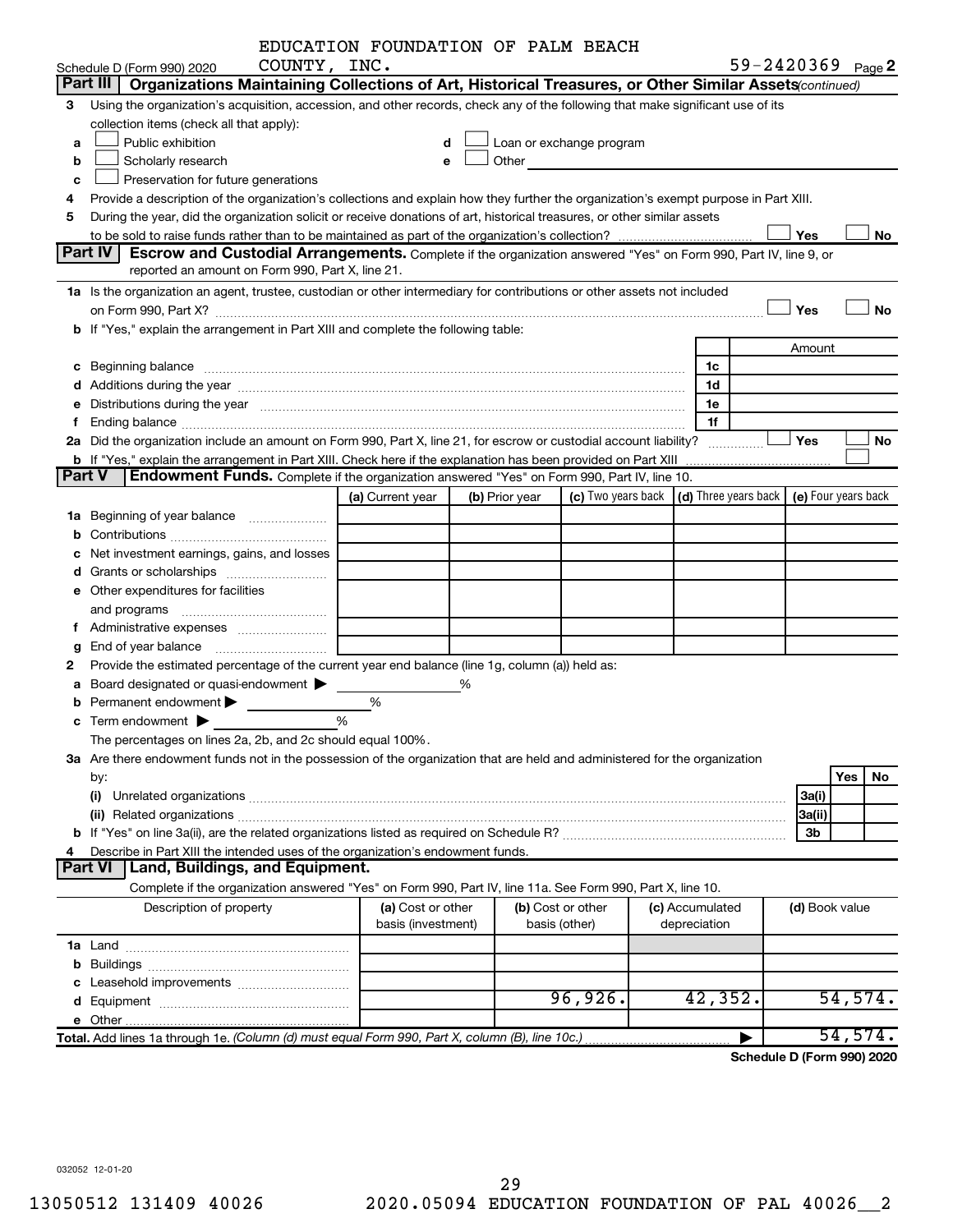| COUNTY, INC.<br>Schedule D (Form 990) 2020                                                                                                                                                                                                                                                             |                 |                                                           | $59 - 2420369$ Page 3 |
|--------------------------------------------------------------------------------------------------------------------------------------------------------------------------------------------------------------------------------------------------------------------------------------------------------|-----------------|-----------------------------------------------------------|-----------------------|
| Part VII Investments - Other Securities.                                                                                                                                                                                                                                                               |                 |                                                           |                       |
| Complete if the organization answered "Yes" on Form 990, Part IV, line 11b. See Form 990, Part X, line 12.                                                                                                                                                                                             |                 |                                                           |                       |
| (a) Description of security or category (including name of security)                                                                                                                                                                                                                                   | (b) Book value  | (c) Method of valuation: Cost or end-of-year market value |                       |
| (1) Financial derivatives                                                                                                                                                                                                                                                                              |                 |                                                           |                       |
|                                                                                                                                                                                                                                                                                                        |                 |                                                           |                       |
| $(3)$ Other                                                                                                                                                                                                                                                                                            |                 |                                                           |                       |
| (A)                                                                                                                                                                                                                                                                                                    |                 |                                                           |                       |
| (B)                                                                                                                                                                                                                                                                                                    |                 |                                                           |                       |
| (C)                                                                                                                                                                                                                                                                                                    |                 |                                                           |                       |
| (D)                                                                                                                                                                                                                                                                                                    |                 |                                                           |                       |
| (E)                                                                                                                                                                                                                                                                                                    |                 |                                                           |                       |
| (F)                                                                                                                                                                                                                                                                                                    |                 |                                                           |                       |
| (G)                                                                                                                                                                                                                                                                                                    |                 |                                                           |                       |
| (H)                                                                                                                                                                                                                                                                                                    |                 |                                                           |                       |
| Total. (Col. (b) must equal Form 990, Part X, col. (B) line 12.) $\blacktriangleright$                                                                                                                                                                                                                 |                 |                                                           |                       |
| Part VIII Investments - Program Related.                                                                                                                                                                                                                                                               |                 |                                                           |                       |
| Complete if the organization answered "Yes" on Form 990, Part IV, line 11c. See Form 990, Part X, line 13.                                                                                                                                                                                             |                 |                                                           |                       |
| (a) Description of investment                                                                                                                                                                                                                                                                          | (b) Book value  | (c) Method of valuation: Cost or end-of-year market value |                       |
| WINNERS SCHOLARSHIP<br>(1)                                                                                                                                                                                                                                                                             |                 |                                                           |                       |
| <b>INVESTMENT</b><br>(2)                                                                                                                                                                                                                                                                               | 354,509.        | <b>COST</b>                                               |                       |
| (3)                                                                                                                                                                                                                                                                                                    |                 |                                                           |                       |
| (4)                                                                                                                                                                                                                                                                                                    |                 |                                                           |                       |
| (5)                                                                                                                                                                                                                                                                                                    |                 |                                                           |                       |
| (6)                                                                                                                                                                                                                                                                                                    |                 |                                                           |                       |
| (7)                                                                                                                                                                                                                                                                                                    |                 |                                                           |                       |
| (8)                                                                                                                                                                                                                                                                                                    |                 |                                                           |                       |
| (9)                                                                                                                                                                                                                                                                                                    |                 |                                                           |                       |
| Total. (Col. (b) must equal Form 990, Part X, col. (B) line $13.$ )                                                                                                                                                                                                                                    | 354,509.        |                                                           |                       |
| Part IX<br><b>Other Assets.</b>                                                                                                                                                                                                                                                                        |                 |                                                           |                       |
| Complete if the organization answered "Yes" on Form 990, Part IV, line 11d. See Form 990, Part X, line 15.                                                                                                                                                                                             |                 |                                                           |                       |
|                                                                                                                                                                                                                                                                                                        | (a) Description |                                                           | (b) Book value        |
| (1)                                                                                                                                                                                                                                                                                                    |                 |                                                           |                       |
| (2)                                                                                                                                                                                                                                                                                                    |                 |                                                           |                       |
| (3)                                                                                                                                                                                                                                                                                                    |                 |                                                           |                       |
| (4)                                                                                                                                                                                                                                                                                                    |                 |                                                           |                       |
| (5)                                                                                                                                                                                                                                                                                                    |                 |                                                           |                       |
| (6)                                                                                                                                                                                                                                                                                                    |                 |                                                           |                       |
| (7)                                                                                                                                                                                                                                                                                                    |                 |                                                           |                       |
| (8)                                                                                                                                                                                                                                                                                                    |                 |                                                           |                       |
| (9)                                                                                                                                                                                                                                                                                                    |                 |                                                           |                       |
| Total. (Column (b) must equal Form 990, Part X, col. (B) line 15.)                                                                                                                                                                                                                                     |                 |                                                           |                       |
| <b>Other Liabilities.</b><br>Part X                                                                                                                                                                                                                                                                    |                 |                                                           |                       |
| Complete if the organization answered "Yes" on Form 990, Part IV, line 11e or 11f. See Form 990, Part X, line 25.                                                                                                                                                                                      |                 |                                                           |                       |
| (a) Description of liability<br>1.                                                                                                                                                                                                                                                                     |                 |                                                           | (b) Book value        |
| Federal income taxes<br>(1)                                                                                                                                                                                                                                                                            |                 |                                                           |                       |
| OTHER LIABILITIES<br>(2)                                                                                                                                                                                                                                                                               |                 |                                                           | 1,194,720.            |
| (3)                                                                                                                                                                                                                                                                                                    |                 |                                                           |                       |
| (4)                                                                                                                                                                                                                                                                                                    |                 |                                                           |                       |
| (5)                                                                                                                                                                                                                                                                                                    |                 |                                                           |                       |
| (6)                                                                                                                                                                                                                                                                                                    |                 |                                                           |                       |
| (7)                                                                                                                                                                                                                                                                                                    |                 |                                                           |                       |
| (8)                                                                                                                                                                                                                                                                                                    |                 |                                                           |                       |
| (9)                                                                                                                                                                                                                                                                                                    |                 |                                                           |                       |
| Total. (Column (b) must equal Form 990, Part X, col. (B) line 25.) <i>mandonal communical continuum continuum</i> cont                                                                                                                                                                                 |                 |                                                           | 1,194,720.            |
| 2. Liability for uncertain tax positions. In Part XIII, provide the text of the footnote to the organization's financial statements that reports the<br>organization's liability for uncertain tax positions under FASB ASC 740. Check here if the text of the footnote has been provided in Part XIII |                 |                                                           |                       |

organization's liability for uncertain tax positions under FASB ASC 740. Check here if the text of the footnote has been provided in Part XIII...

**Schedule D (Form 990) 2020**

032053 12-01-20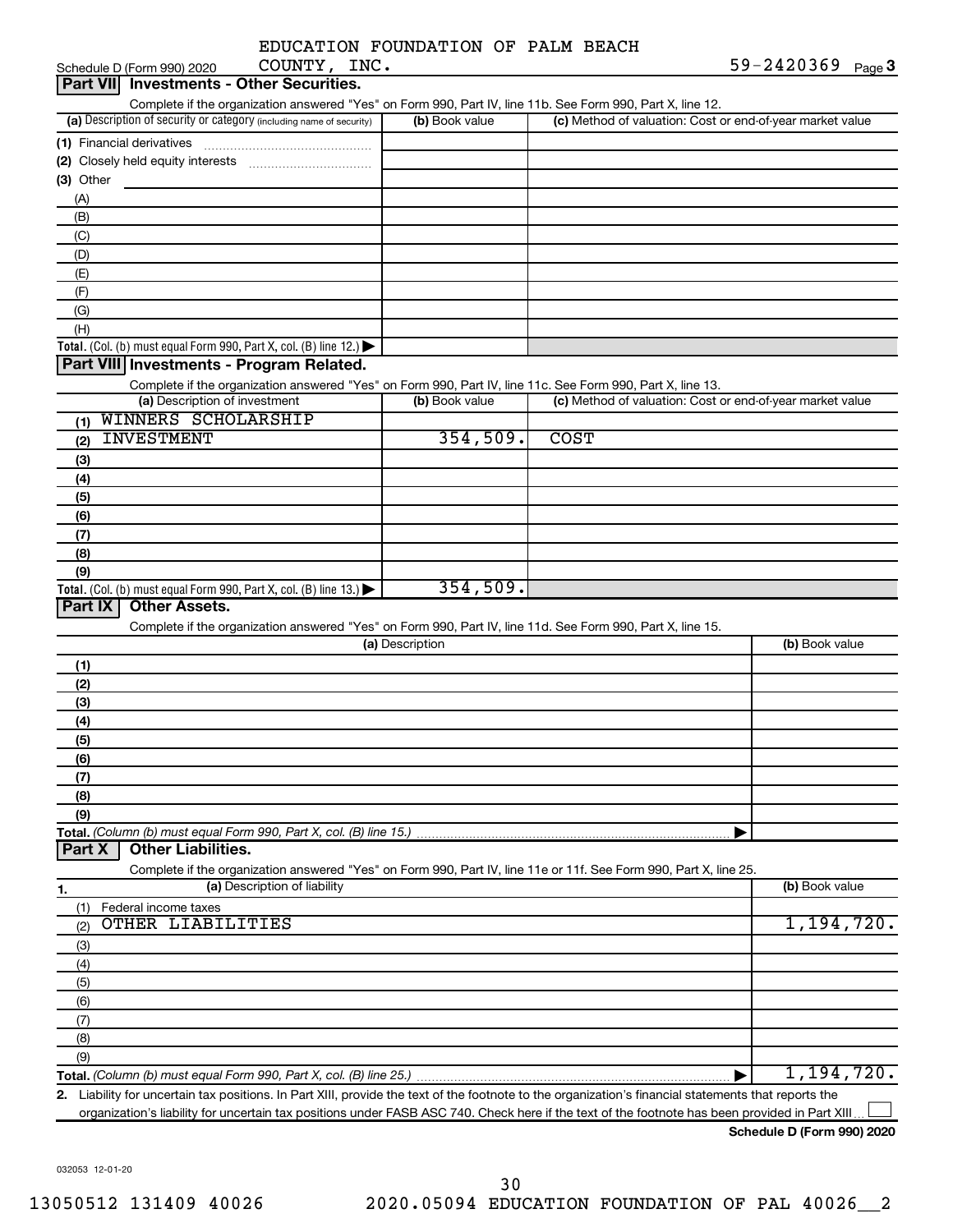|    |                |                                                                                                  |              | EDUCATION FOUNDATION OF PALM BEACH |                |            |    |                          |    |
|----|----------------|--------------------------------------------------------------------------------------------------|--------------|------------------------------------|----------------|------------|----|--------------------------|----|
|    |                | Schedule D (Form 990) 2020                                                                       | COUNTY, INC. |                                    |                |            |    | 59-2420369 Page 4        |    |
|    | <b>Part XI</b> | Reconciliation of Revenue per Audited Financial Statements With Revenue per Return.              |              |                                    |                |            |    |                          |    |
|    |                | Complete if the organization answered "Yes" on Form 990, Part IV, line 12a.                      |              |                                    |                |            |    |                          |    |
|    |                | Total revenue, gains, and other support per audited financial statements                         |              |                                    |                |            |    | $\overline{2}$ ,756,219. |    |
|    |                | Amounts included on line 1 but not on Form 990, Part VIII, line 12:                              |              |                                    |                |            |    |                          |    |
| a  |                |                                                                                                  |              |                                    | 2a             |            |    |                          |    |
| b  |                |                                                                                                  |              |                                    | 2 <sub>b</sub> |            |    |                          |    |
| с  |                |                                                                                                  |              |                                    | 2c             |            |    |                          |    |
| d  |                |                                                                                                  |              |                                    | 2d             |            |    |                          |    |
|    |                | e Add lines 2a through 2d                                                                        |              |                                    |                |            | 2e |                          | ο. |
| З. |                | Subtract line 2e from line 1                                                                     |              |                                    |                |            | 3  | 2,756,219.               |    |
|    |                | Amounts included on Form 990, Part VIII, line 12, but not on line 1:                             |              |                                    |                |            |    |                          |    |
| a  |                |                                                                                                  |              |                                    | 4a             |            |    |                          |    |
|    |                | <b>b</b> Other (Describe in Part XIII.)                                                          |              |                                    | 4b             | 1,055,587. |    |                          |    |
|    |                | c Add lines 4a and 4b                                                                            |              |                                    |                |            | 4c | 1,055,587.               |    |
| 5. |                |                                                                                                  |              |                                    |                |            | 5  | 3,811,806.               |    |
|    |                | Part XII   Reconciliation of Expenses per Audited Financial Statements With Expenses per Return. |              |                                    |                |            |    |                          |    |
|    |                | Complete if the organization answered "Yes" on Form 990, Part IV, line 12a.                      |              |                                    |                |            |    |                          |    |
| 1. |                |                                                                                                  |              |                                    |                |            |    | 2, 252, 804.             |    |
| 2  |                | Amounts included on line 1 but not on Form 990, Part IX, line 25:                                |              |                                    |                |            |    |                          |    |
|    |                |                                                                                                  |              |                                    |                |            |    |                          |    |

| $\mathbf{2}$ | Amounts included on line 1 but not on Form 990, Part IX, line 25:         |                |           |    |            |
|--------------|---------------------------------------------------------------------------|----------------|-----------|----|------------|
|              | <b>a</b> Donated services and use of facilities                           | 2a             |           |    |            |
|              | <b>b</b> Prior year adjustments                                           | 2 <sub>k</sub> |           |    |            |
|              | <b>c</b> Other losses                                                     | 2c             |           |    |            |
|              |                                                                           | 2d             |           |    |            |
|              | e Add lines 2a through 2d                                                 |                |           | 2е |            |
| 3            | Subtract line 2e from line 1                                              |                |           |    | 2,252,804. |
|              | Amounts included on Form 990. Part IX, line 25, but not on line 1:        |                |           |    |            |
|              | <b>a</b> Investment expenses not included on Form 990, Part VIII, line 7b | 4a             |           |    |            |
|              | <b>b</b> Other (Describe in Part XIII.)                                   | 4b             | 1,055,587 |    |            |
|              | c Add lines 4a and 4b                                                     |                |           | 4c | 1,055,587. |
|              |                                                                           |                |           | 5  | 3,308,391. |
|              | <b>Part XIII Supplemental Information.</b>                                |                |           |    |            |

Provide the descriptions required for Part II, lines 3, 5, and 9; Part III, lines 1a and 4; Part IV, lines 1b and 2b; Part V, line 4; Part X, line 2; Part XI, lines 2d and 4b; and Part XII, lines 2d and 4b. Also complete this part to provide any additional information.

# PART XI, LINE 4B - OTHER ADJUSTMENTS:

#### RED APPLE: CONTRIBUTED SCHOOL SUPPLIES

#### PART XII, LINE 4B - OTHER ADJUSTMENTS:

### RED APPLE: CONTRIBUTED SCHOOL SUPPLIES

032054 12-01-20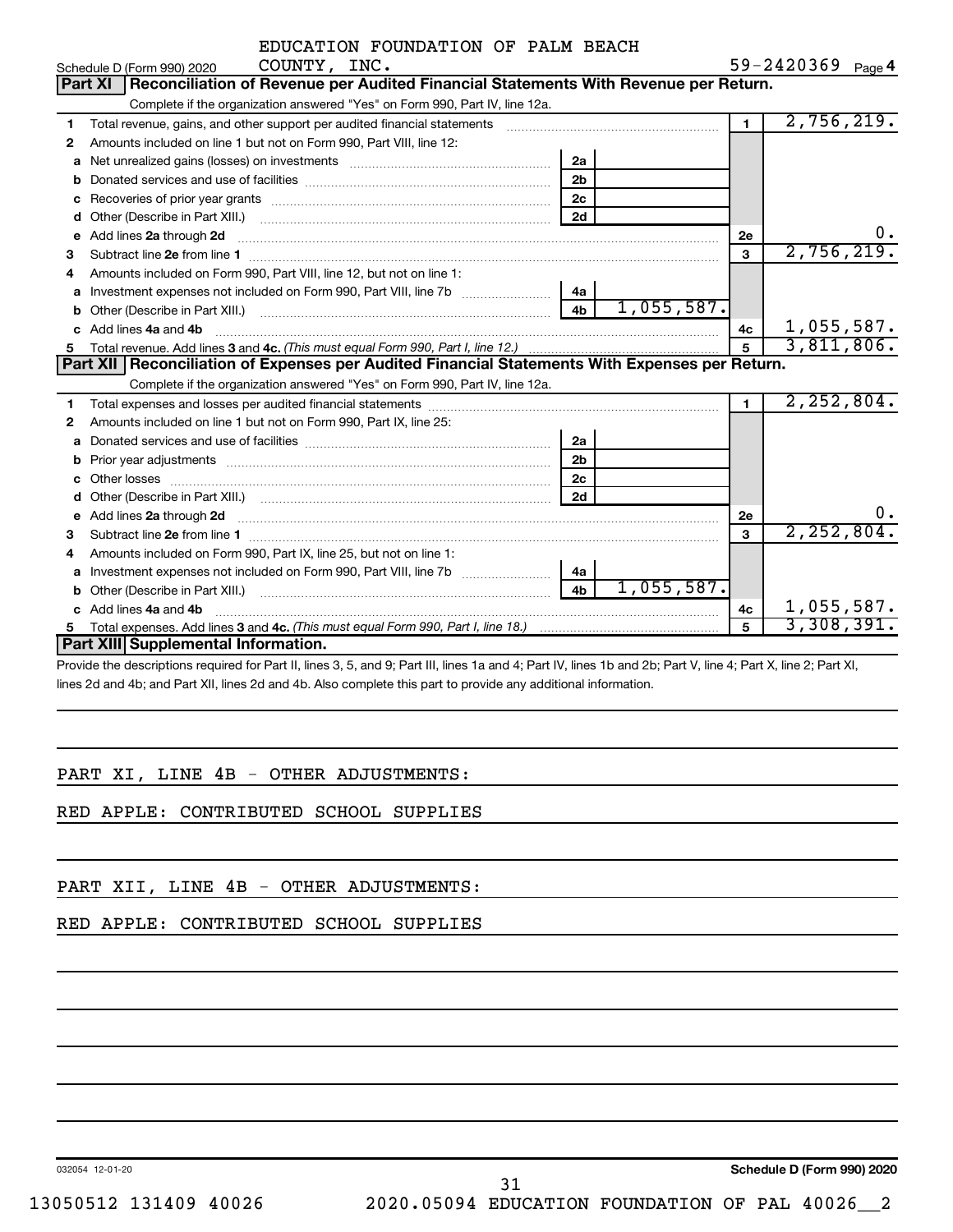| <b>SCHEDULE I</b><br>(Form 990)<br>Department of the Treasury                                                                                                                                                                                                                                                            | <b>Grants and Other Assistance to Organizations,</b><br>Governments, and Individuals in the United States<br>Complete if the organization answered "Yes" on Form 990, Part IV, line 21 or 22.<br>Attach to Form 990. |                                    |                             |                                         |                                               |                                          |                                            |  |  |
|--------------------------------------------------------------------------------------------------------------------------------------------------------------------------------------------------------------------------------------------------------------------------------------------------------------------------|----------------------------------------------------------------------------------------------------------------------------------------------------------------------------------------------------------------------|------------------------------------|-----------------------------|-----------------------------------------|-----------------------------------------------|------------------------------------------|--------------------------------------------|--|--|
| Internal Revenue Service                                                                                                                                                                                                                                                                                                 | Go to www.irs.gov/Form990 for the latest information.                                                                                                                                                                |                                    |                             |                                         |                                               |                                          |                                            |  |  |
| EDUCATION FOUNDATION OF PALM BEACH<br><b>Employer identification number</b><br>Name of the organization<br>59-2420369<br>COUNTY, INC.                                                                                                                                                                                    |                                                                                                                                                                                                                      |                                    |                             |                                         |                                               |                                          |                                            |  |  |
| Part I<br><b>General Information on Grants and Assistance</b>                                                                                                                                                                                                                                                            |                                                                                                                                                                                                                      |                                    |                             |                                         |                                               |                                          |                                            |  |  |
| Does the organization maintain records to substantiate the amount of the grants or assistance, the grantees' eligibility for the grants or assistance, and the selection<br>$\mathbf 1$<br>Describe in Part IV the organization's procedures for monitoring the use of grant funds in the United States.<br>$\mathbf{2}$ |                                                                                                                                                                                                                      |                                    |                             |                                         |                                               |                                          | $ \mathbf{X} $ Yes<br>l No                 |  |  |
| Part II                                                                                                                                                                                                                                                                                                                  | Grants and Other Assistance to Domestic Organizations and Domestic Governments. Complete if the organization answered "Yes" on Form 990, Part IV, line 21, for any                                                   |                                    |                             |                                         |                                               |                                          |                                            |  |  |
|                                                                                                                                                                                                                                                                                                                          | recipient that received more than \$5,000. Part II can be duplicated if additional space is needed.                                                                                                                  |                                    |                             |                                         | (f) Method of                                 |                                          |                                            |  |  |
| 1 (a) Name and address of organization<br>or government                                                                                                                                                                                                                                                                  | $(b)$ EIN                                                                                                                                                                                                            | (c) IRC section<br>(if applicable) | (d) Amount of<br>cash grant | (e) Amount of<br>non-cash<br>assistance | valuation (book,<br>FMV, appraisal,<br>other) | (g) Description of<br>noncash assistance | (h) Purpose of grant<br>or assistance      |  |  |
| PALM BEACH COUNTY SCHOOLS<br>FOREST HILL BLVD<br>WEST PALM BEACH, FL 33406                                                                                                                                                                                                                                               | 59-6000783                                                                                                                                                                                                           |                                    | 98,068.                     | 0                                       |                                               |                                          | MINI GRANTS (GOTEACH) TO<br><b>SCHOOLS</b> |  |  |
|                                                                                                                                                                                                                                                                                                                          |                                                                                                                                                                                                                      |                                    |                             |                                         |                                               |                                          |                                            |  |  |
|                                                                                                                                                                                                                                                                                                                          |                                                                                                                                                                                                                      |                                    |                             |                                         |                                               |                                          |                                            |  |  |
|                                                                                                                                                                                                                                                                                                                          |                                                                                                                                                                                                                      |                                    |                             |                                         |                                               |                                          |                                            |  |  |
|                                                                                                                                                                                                                                                                                                                          |                                                                                                                                                                                                                      |                                    |                             |                                         |                                               |                                          |                                            |  |  |
|                                                                                                                                                                                                                                                                                                                          |                                                                                                                                                                                                                      |                                    |                             |                                         |                                               |                                          |                                            |  |  |
| $\mathbf{2}$<br>Enter total number of other organizations listed in the line 1 table<br>3                                                                                                                                                                                                                                |                                                                                                                                                                                                                      |                                    |                             |                                         |                                               |                                          | ▶                                          |  |  |

**For Paperwork Reduction Act Notice, see the Instructions for Form 990. Schedule I (Form 990) 2020** LHA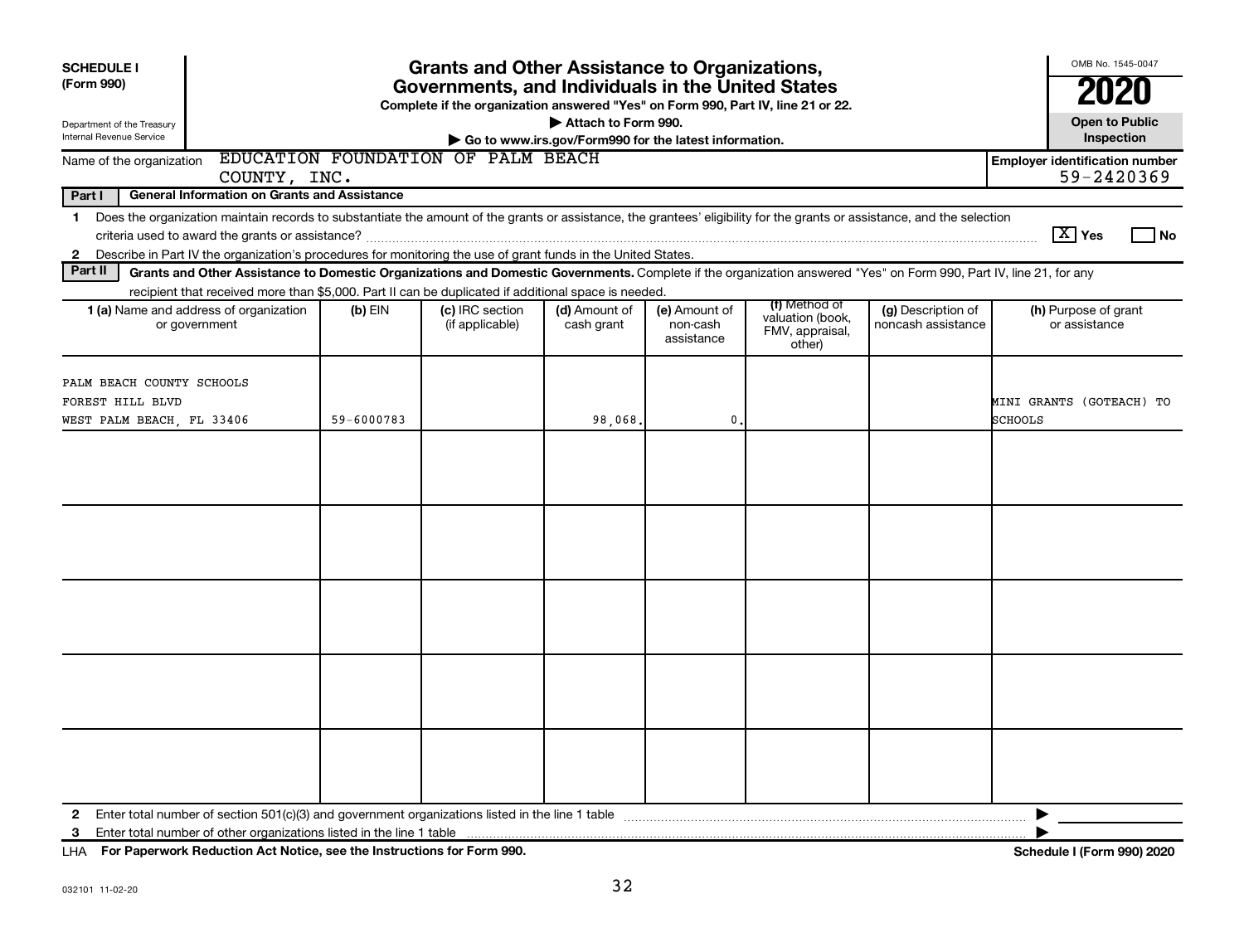Schedule I (Form 990) 2020 COUNTY, INC.  $59-2420369$ COUNTY, INC.

**2**

Part III | Grants and Other Assistance to Domestic Individuals. Complete if the organization answered "Yes" on Form 990, Part IV, line 22. Part III can be duplicated if additional space is needed.

| (a) Type of grant or assistance | (b) Number of<br>recipients | (c) Amount of<br>cash grant | (d) Amount of non-<br>cash assistance | (e) Method of valuation<br>(book, FMV, appraisal, other) | (f) Description of noncash assistance |
|---------------------------------|-----------------------------|-----------------------------|---------------------------------------|----------------------------------------------------------|---------------------------------------|
|                                 |                             |                             |                                       |                                                          |                                       |
| FFEA SCHOLARSHIPS               | 34                          | 26, 250.                    | 0.                                    |                                                          |                                       |
|                                 |                             |                             |                                       |                                                          |                                       |
| WINNER SCHOLARSHIPS             |                             | 11,720.                     | $\mathfrak{o}$ .                      |                                                          |                                       |
|                                 |                             |                             |                                       |                                                          |                                       |
|                                 |                             |                             |                                       |                                                          |                                       |
|                                 |                             |                             |                                       |                                                          |                                       |
|                                 |                             |                             |                                       |                                                          |                                       |
|                                 |                             |                             |                                       |                                                          |                                       |
|                                 |                             |                             |                                       |                                                          |                                       |

Part IV | Supplemental Information. Provide the information required in Part I, line 2; Part III, column (b); and any other additional information.

PART I, LINE 2:

ALL SCHOLARSHIPS ARE PAID DIRECTLY TO THE SCHOOL.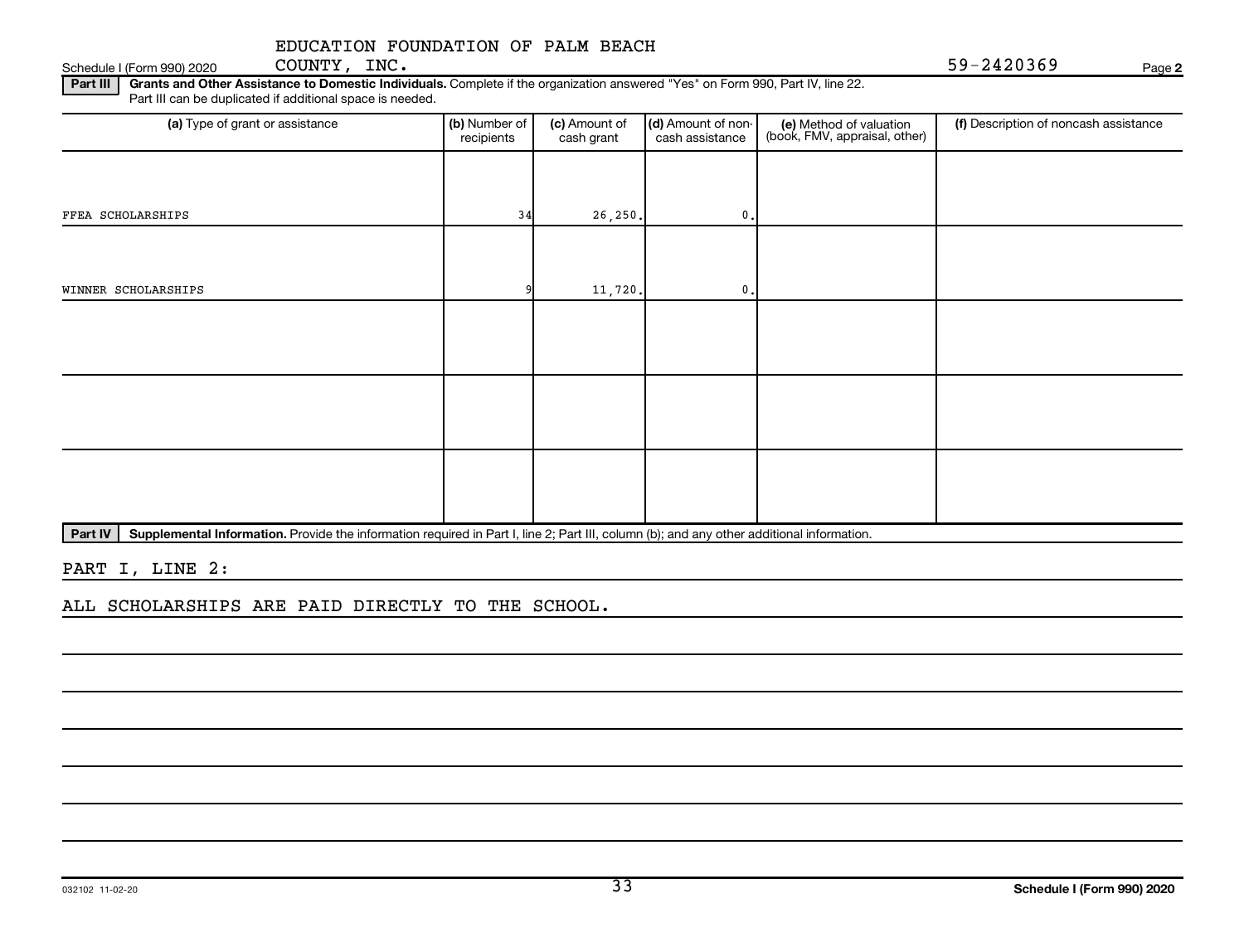| <b>SCHEDULE M</b> |  |
|-------------------|--|
| (Form 990)        |  |

# **Noncash Contributions**

OMB No. 1545-0047

| Department of the Treasury |
|----------------------------|
| Internal Revenue Service   |

◆ Complete if the organizations answered "Yes" on Form 990, Part IV, lines 29 or 30.<br>● Complete if the organizations answered "Yes" on Form 990, Part IV, lines 29 or 30. **Attach to Form 990.** J  $\blacktriangleright$ 

**Open to Public Inspection**

 **Go to www.irs.gov/Form990 for instructions and the latest information.** EDUCATION FOUNDATION OF PALM BEACH

**Employer identification number**

|  | AN VI FAUM DEACH |  |
|--|------------------|--|
|  |                  |  |
|  |                  |  |

|               | Name of the organization <b>EDUCATION</b> POUNDAILON OF LABIN DEACH<br>COUNTY, INC.                                            |                               |                                      |                                                                                                      | <b>E</b> прюуст киспинсанон папист | 59-2420369                   |     |    |
|---------------|--------------------------------------------------------------------------------------------------------------------------------|-------------------------------|--------------------------------------|------------------------------------------------------------------------------------------------------|------------------------------------|------------------------------|-----|----|
| <b>Part I</b> | <b>Types of Property</b>                                                                                                       |                               |                                      |                                                                                                      |                                    |                              |     |    |
|               |                                                                                                                                | (a)<br>Check if<br>applicable | (b)<br>Number of<br>contributions or | (c)<br>Noncash contribution<br>amounts reported on<br>items contributed Form 990, Part VIII, line 1g | noncash contribution amounts       | (d)<br>Method of determining |     |    |
| 1.            |                                                                                                                                |                               |                                      |                                                                                                      |                                    |                              |     |    |
| 2             |                                                                                                                                |                               |                                      |                                                                                                      |                                    |                              |     |    |
| З             |                                                                                                                                |                               |                                      |                                                                                                      |                                    |                              |     |    |
| 4             |                                                                                                                                |                               |                                      |                                                                                                      |                                    |                              |     |    |
| 5             | Clothing and household goods                                                                                                   |                               |                                      |                                                                                                      |                                    |                              |     |    |
| 6             |                                                                                                                                |                               |                                      |                                                                                                      |                                    |                              |     |    |
| 7             |                                                                                                                                |                               |                                      |                                                                                                      |                                    |                              |     |    |
| 8             |                                                                                                                                |                               |                                      |                                                                                                      |                                    |                              |     |    |
| 9             | Securities - Publicly traded                                                                                                   |                               |                                      |                                                                                                      |                                    |                              |     |    |
| 10            | Securities - Closely held stock                                                                                                |                               |                                      |                                                                                                      |                                    |                              |     |    |
| 11            | Securities - Partnership, LLC, or<br>trust interests                                                                           |                               |                                      |                                                                                                      |                                    |                              |     |    |
| 12            | Securities - Miscellaneous                                                                                                     |                               |                                      |                                                                                                      |                                    |                              |     |    |
| 13            | Qualified conservation contribution -                                                                                          |                               |                                      |                                                                                                      |                                    |                              |     |    |
|               | Historic structures                                                                                                            |                               |                                      |                                                                                                      |                                    |                              |     |    |
| 14            | Qualified conservation contribution - Other                                                                                    |                               |                                      |                                                                                                      |                                    |                              |     |    |
| 15            | Real estate - Residential                                                                                                      |                               |                                      |                                                                                                      |                                    |                              |     |    |
| 16            |                                                                                                                                |                               |                                      |                                                                                                      |                                    |                              |     |    |
|               | Real estate - Commercial                                                                                                       |                               |                                      |                                                                                                      |                                    |                              |     |    |
| 17            |                                                                                                                                |                               |                                      |                                                                                                      |                                    |                              |     |    |
| 18            |                                                                                                                                |                               |                                      |                                                                                                      |                                    |                              |     |    |
| 19            |                                                                                                                                |                               |                                      |                                                                                                      |                                    |                              |     |    |
| 20            | Drugs and medical supplies                                                                                                     |                               |                                      |                                                                                                      |                                    |                              |     |    |
| 21            |                                                                                                                                |                               |                                      |                                                                                                      |                                    |                              |     |    |
| 22            |                                                                                                                                |                               |                                      |                                                                                                      |                                    |                              |     |    |
| 23            |                                                                                                                                |                               |                                      |                                                                                                      |                                    |                              |     |    |
| 24            |                                                                                                                                | $\overline{\textbf{x}}$       | 0                                    | 1,181,846.                                                                                           |                                    |                              |     |    |
| 25            | Other $\blacktriangleright$ (SCHOOL SUPPLI)                                                                                    |                               |                                      |                                                                                                      |                                    |                              |     |    |
| 26            | Other $\blacktriangleright$<br>$\left(\begin{array}{ccc}\n&\n&\n\end{array}\right)$                                            |                               |                                      |                                                                                                      |                                    |                              |     |    |
| 27            | Other $\blacktriangleright$                                                                                                    |                               |                                      |                                                                                                      |                                    |                              |     |    |
| 28            | Other                                                                                                                          |                               |                                      |                                                                                                      |                                    |                              |     |    |
| 29            | Number of Forms 8283 received by the organization during the tax year for contributions                                        |                               |                                      |                                                                                                      |                                    |                              |     |    |
|               | for which the organization completed Form 8283, Part V, Donee Acknowledgement                                                  |                               |                                      | 29                                                                                                   |                                    |                              | Yes | No |
|               | 30a During the year, did the organization receive by contribution any property reported in Part I, lines 1 through 28, that it |                               |                                      |                                                                                                      |                                    |                              |     |    |
|               | must hold for at least three years from the date of the initial contribution, and which isn't required to be used for          |                               |                                      |                                                                                                      |                                    |                              |     |    |
|               |                                                                                                                                |                               |                                      |                                                                                                      |                                    | 30a                          |     | х  |
| b             | If "Yes," describe the arrangement in Part II.                                                                                 |                               |                                      |                                                                                                      |                                    |                              |     |    |
| 31            |                                                                                                                                |                               |                                      |                                                                                                      |                                    | 31                           |     | х  |
|               | 32a Does the organization hire or use third parties or related organizations to solicit, process, or sell noncash              |                               |                                      |                                                                                                      |                                    |                              |     |    |
|               | contributions?                                                                                                                 |                               |                                      |                                                                                                      |                                    | 32a                          |     | x  |

describe in Part II. LHA

If the organization didn't report an amount in column (c) for a type of property for which column (a) is checked,

**For Paperwork Reduction Act Notice, see the Instructions for Form 990. Schedule M (Form 990) 2020**

032141 11-23-20

**b** If "Yes," describe in Part II.

**33**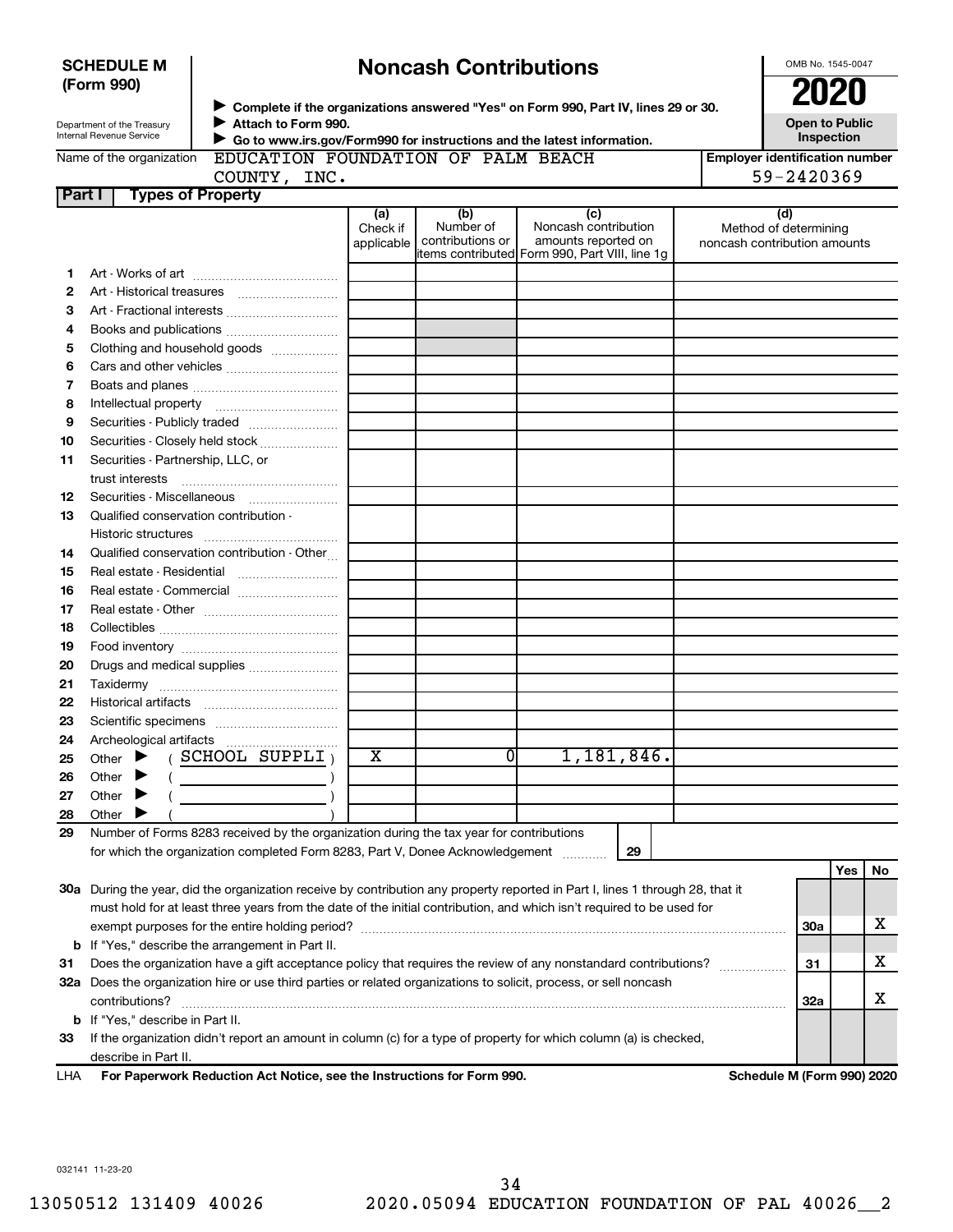|                 | Schedule M (Form 990) 2020 | COUNTY, INC. |                                                                                                                                                                                                                                                                                                                |    |                                                | 59-2420369                 | Page 2 |
|-----------------|----------------------------|--------------|----------------------------------------------------------------------------------------------------------------------------------------------------------------------------------------------------------------------------------------------------------------------------------------------------------------|----|------------------------------------------------|----------------------------|--------|
| Part II         |                            |              | Supplemental Information. Provide the information required by Part I, lines 30b, 32b, and 33, and whether the organization<br>is reporting in Part I, column (b), the number of contributions, the number of items received, or a combination of both. Also complete this part for any additional information. |    |                                                |                            |        |
|                 |                            |              |                                                                                                                                                                                                                                                                                                                |    |                                                |                            |        |
|                 |                            |              |                                                                                                                                                                                                                                                                                                                |    |                                                |                            |        |
|                 |                            |              |                                                                                                                                                                                                                                                                                                                |    |                                                |                            |        |
|                 |                            |              |                                                                                                                                                                                                                                                                                                                |    |                                                |                            |        |
|                 |                            |              |                                                                                                                                                                                                                                                                                                                |    |                                                |                            |        |
|                 |                            |              |                                                                                                                                                                                                                                                                                                                |    |                                                |                            |        |
|                 |                            |              |                                                                                                                                                                                                                                                                                                                |    |                                                |                            |        |
|                 |                            |              |                                                                                                                                                                                                                                                                                                                |    |                                                |                            |        |
|                 |                            |              |                                                                                                                                                                                                                                                                                                                |    |                                                |                            |        |
|                 |                            |              |                                                                                                                                                                                                                                                                                                                |    |                                                |                            |        |
|                 |                            |              |                                                                                                                                                                                                                                                                                                                |    |                                                |                            |        |
|                 |                            |              |                                                                                                                                                                                                                                                                                                                |    |                                                |                            |        |
|                 |                            |              |                                                                                                                                                                                                                                                                                                                |    |                                                |                            |        |
|                 |                            |              |                                                                                                                                                                                                                                                                                                                |    |                                                |                            |        |
|                 |                            |              |                                                                                                                                                                                                                                                                                                                |    |                                                |                            |        |
|                 |                            |              |                                                                                                                                                                                                                                                                                                                |    |                                                |                            |        |
|                 |                            |              |                                                                                                                                                                                                                                                                                                                |    |                                                |                            |        |
|                 |                            |              |                                                                                                                                                                                                                                                                                                                |    |                                                |                            |        |
|                 |                            |              |                                                                                                                                                                                                                                                                                                                |    |                                                |                            |        |
|                 |                            |              |                                                                                                                                                                                                                                                                                                                |    |                                                |                            |        |
|                 |                            |              |                                                                                                                                                                                                                                                                                                                |    |                                                |                            |        |
|                 |                            |              |                                                                                                                                                                                                                                                                                                                |    |                                                |                            |        |
|                 |                            |              |                                                                                                                                                                                                                                                                                                                |    |                                                |                            |        |
|                 |                            |              |                                                                                                                                                                                                                                                                                                                |    |                                                |                            |        |
|                 |                            |              |                                                                                                                                                                                                                                                                                                                |    |                                                |                            |        |
|                 |                            |              |                                                                                                                                                                                                                                                                                                                |    |                                                |                            |        |
|                 |                            |              |                                                                                                                                                                                                                                                                                                                |    |                                                |                            |        |
| 032142 11-23-20 |                            |              |                                                                                                                                                                                                                                                                                                                |    |                                                | Schedule M (Form 990) 2020 |        |
|                 |                            |              |                                                                                                                                                                                                                                                                                                                | 35 |                                                |                            |        |
|                 | 13050512 131409 40026      |              |                                                                                                                                                                                                                                                                                                                |    | 2020.05094 EDUCATION FOUNDATION OF PAL 40026_2 |                            |        |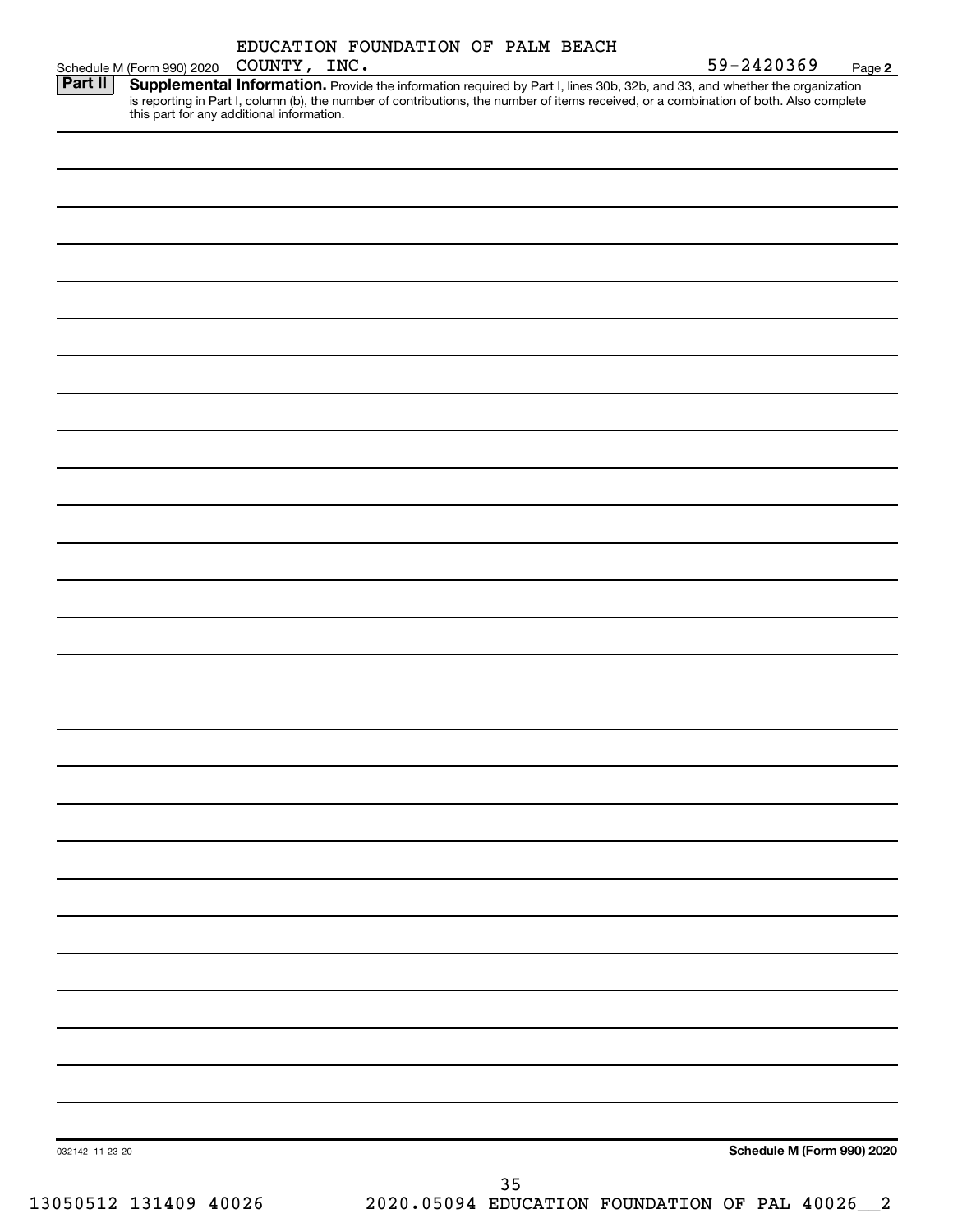**(Form 990 or 990-EZ)**

Department of the Treasury Internal Revenue Service Name of the organization

**Complete to provide information for responses to specific questions on Form 990 or 990-EZ or to provide any additional information. | Attach to Form 990 or 990-EZ. | Go to www.irs.gov/Form990 for the latest information. SCHEDULE O Supplemental Information to Form 990 or 990-EZ 2020**<br>(Form 990 or 990-EZ) Complete to provide information for responses to specific questions on



COUNTY, INC. 59-2420369

FORM 990, PART I, LINE 1, DESCRIPTION OF ORGANIZATION MISSION:

COMMUNITY. IT FACILITATES STUDENT ACHIEVEMENT BY SUPPORTING HIGH

EDUCATION FOUNDATION OF PALM BEACH

QUALITY PUBLIC EDUCATION THROUGH PARTNERSHIP, GRANTS, EVENTS AND PUBLIC

AWARENESS. THE FOUNDATION'S VISION IS TO ENSURE A PUBLIC SCHOOL SYSTEM

IN PALM BEACH COUNTY WHERE EVERY STUDENT HAS THE OPPORTUNITY TO ACHEIVE

TO HIS OR HER HIGHEST POTENTIAL.

FORM 990, PART III, LINE 1, DESCRIPTION OF ORGANIZATION MISSION:

ENSURE A PUBLIC SCHOOL SYSTEM IN PALM BEACH COUNTY WHERE EVERY STUDENT

HAS THE OPPORTUNITY TO ACHEIVE TO HIS OR HER HIGHEST POTENTIAL.

FORM 990, PART III, LINE 2, NEW PROGRAM SERVICES:

DIGITAL INCLUSION: WHEN THE COVID-19 PANDEMIC BEGAN, THE EDUCATION

FOUNDATION OF PALM BEACH COUNTY AND THE PALM BEACH COUNTY SCHOOL

DISTRICT COLLABORATED TO COLLECT DONATIONS TO PURCHASE CHROMEBOOKS FOR

STUDENTS THROUGHOUT PALM BEACH COUNTY.

FORM 990, PART III, LINE 4D, OTHER PROGRAM SERVICES:

OTHER PROGRAMS INCLUDE ACADEMIC IMPROVEMENT, WHICH PREPARES STUDENTS

FOR COLLEGE READINESS AND SUCCESS, AND VARIOUS OTHER GRANT PROGRAMS

WHICH SUPPORT EDUCATION.

EXPENSES \$ 2,143,995. INCLUDING GRANTS OF \$ 0. REVENUE \$ 0.

FORM 990, PART VI, SECTION B, LINE 11B:

ORGANIZATION'S PROCESS TO REVIEW FORM 990:

032211 11-20-20 **For Paperwork Reduction Act Notice, see the Instructions for Form 990 or 990-EZ. Schedule O (Form 990 or 990-EZ) 2020** LHA THE 990 IS PROVIDED TO ALL BOARD MEMBER FOR REVIEW PRIOR TO FILING AND THE

36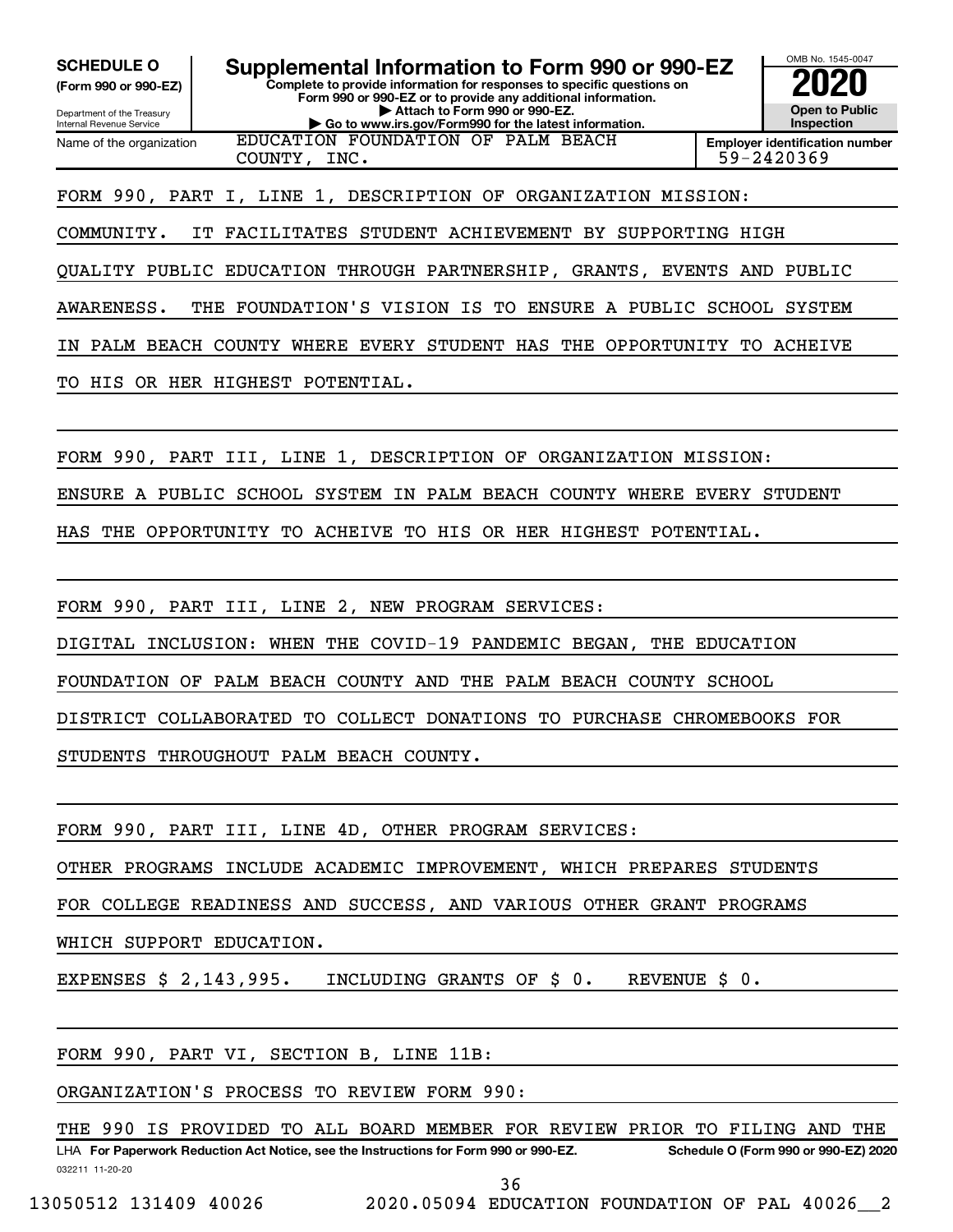| Schedule O (Form 990 or 990-EZ) 2020 |        |                                    |  |  | Page 2                                |
|--------------------------------------|--------|------------------------------------|--|--|---------------------------------------|
| Name of the organization             |        | EDUCATION FOUNDATION OF PALM BEACH |  |  | <b>Emplover identification number</b> |
|                                      | COUNTY | INC.                               |  |  | $59 - 2420369$                        |

TREASURER THEN MAKES A REPORT TO THE BOARD.

FORM 990, PART VI, SECTION B, LINE 12C:

ENFORCEMENT OF CONFLICTS POLICY:

THE POLICY WAS ADOPTED IN 2009 AND DISCLOSURE IS ANNUALLY UPDATED. THE

BOARD WILL REVIEW ANY CONFLICTS.

FORM 990, PART VI, SECTION B, LINE 15A:

COMPENSATION FOR TOP OFFICIALS:

THE COMPENSATION OF THE PRESIDENT/CEO IS DETERMINED BY THE CHAIRMAN OF THE BOARD AFTER CONSULTATION WITH THE BOARD'S EXECUTIVE COMMITTEE. THE PROCESS OF AN EVALUATION OF PERFORMANCE AND AREAS OF ACCOMPLISHMENT, STRENGTHS, AND SUGGESTIONS FOR IMPROVEMENT. COMPENSATION DATA FOR COMPARABLE POSITIONS AND QUALIFICATIONS IS CONSIDERED. THIS PROCESS IS DOCUMENTED IN WRITING.

FORM 990, PART VI, SECTION C, LINE 19:

GOVERNING DOCUMENTS DISCOLSURE EXPLANATION:

UPON REQUEST, THE DOCUMENTS ARE PROVIDED IN PAPER FORM.